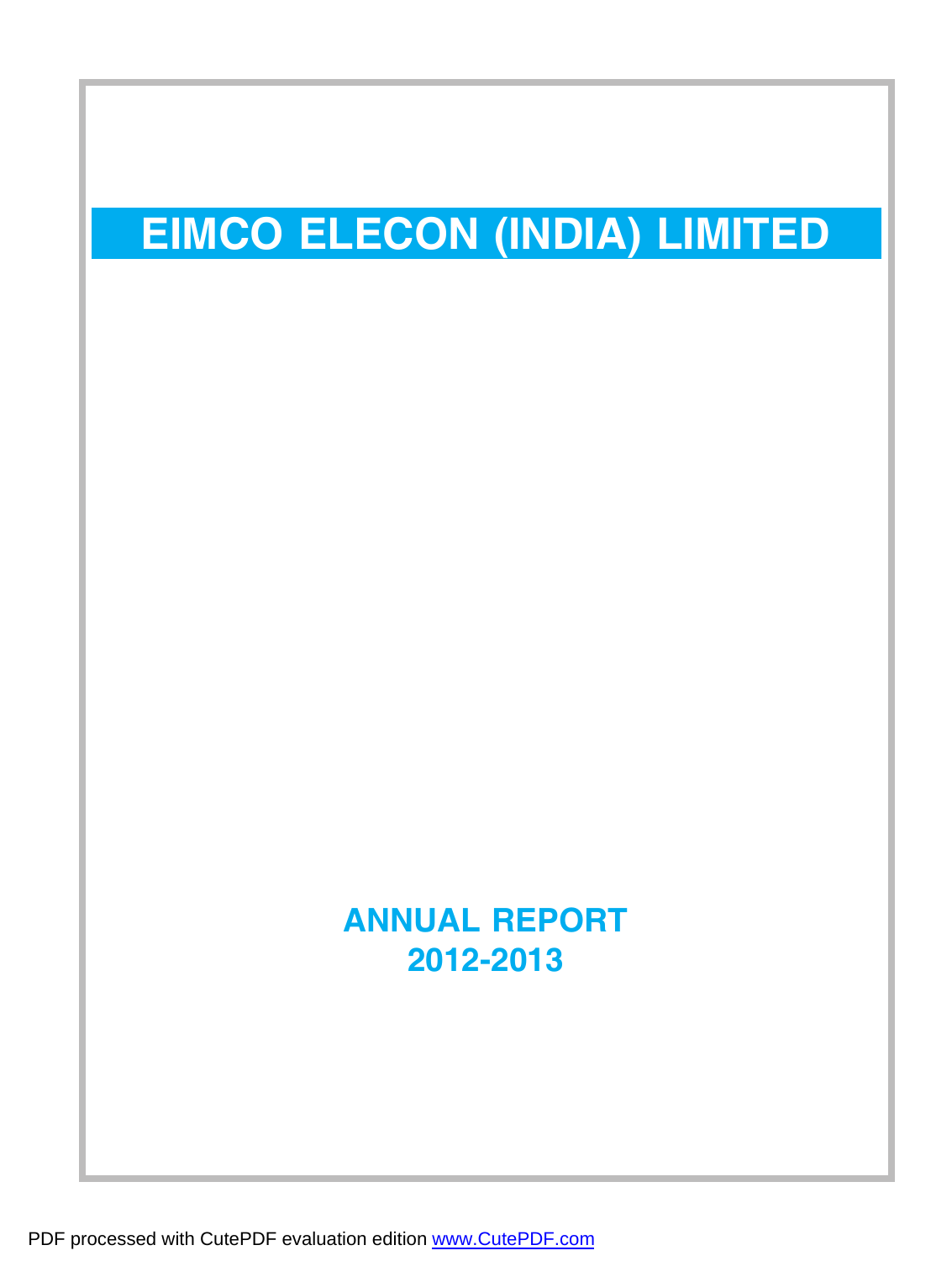#### **BOARD OF DIRECTORS**

| Mr. P. M. Patel     | Chairman                  |
|---------------------|---------------------------|
| Mr. P. B. Patel     | Vice Chairman             |
| Mr. P. C. Amin      |                           |
| Mr. H. S. Parikh    |                           |
| Mr. Vihang Virkar   |                           |
| Mr. Nirmal Bhogilal |                           |
| Mr. Nalin M. Shah   |                           |
| Mr. M. G. Rao       | <b>Wholetime Director</b> |
|                     |                           |

## **COMPANY SECRETARY**

Mr. Nilesh D. Shelat

## **AUDITORS**

Messrs Talati & Talati Chartered Accountants Ahmedabad

## **COST ACCOUNTANTS**

Messrs Y. S. Thakar & Co. Cost Accountants Vadodara

## **BANKERS**

State Bank of India Anand

## **REGD. OFFICE & WORKS**

Vallabh Vidyanagar Gujarat - Pin 388 120.

## **REGISTRAR & SHARE TRANSFER AGENTS Mumbai Office**

Link Intime India Pvt. Ltd. C-13, Pannalal Silk Mills Compound LBS Marg, Bhandup (W) Mumbai - 400 078

#### **Vadodara Office**

1

Link Intime India Pvt. Ltd. B-102 &103, Shangrila Complex, First Floor, Opp. HDFC Bank, Near Radhakrishna Char Rasta, Akota. Vadodara - 390 020.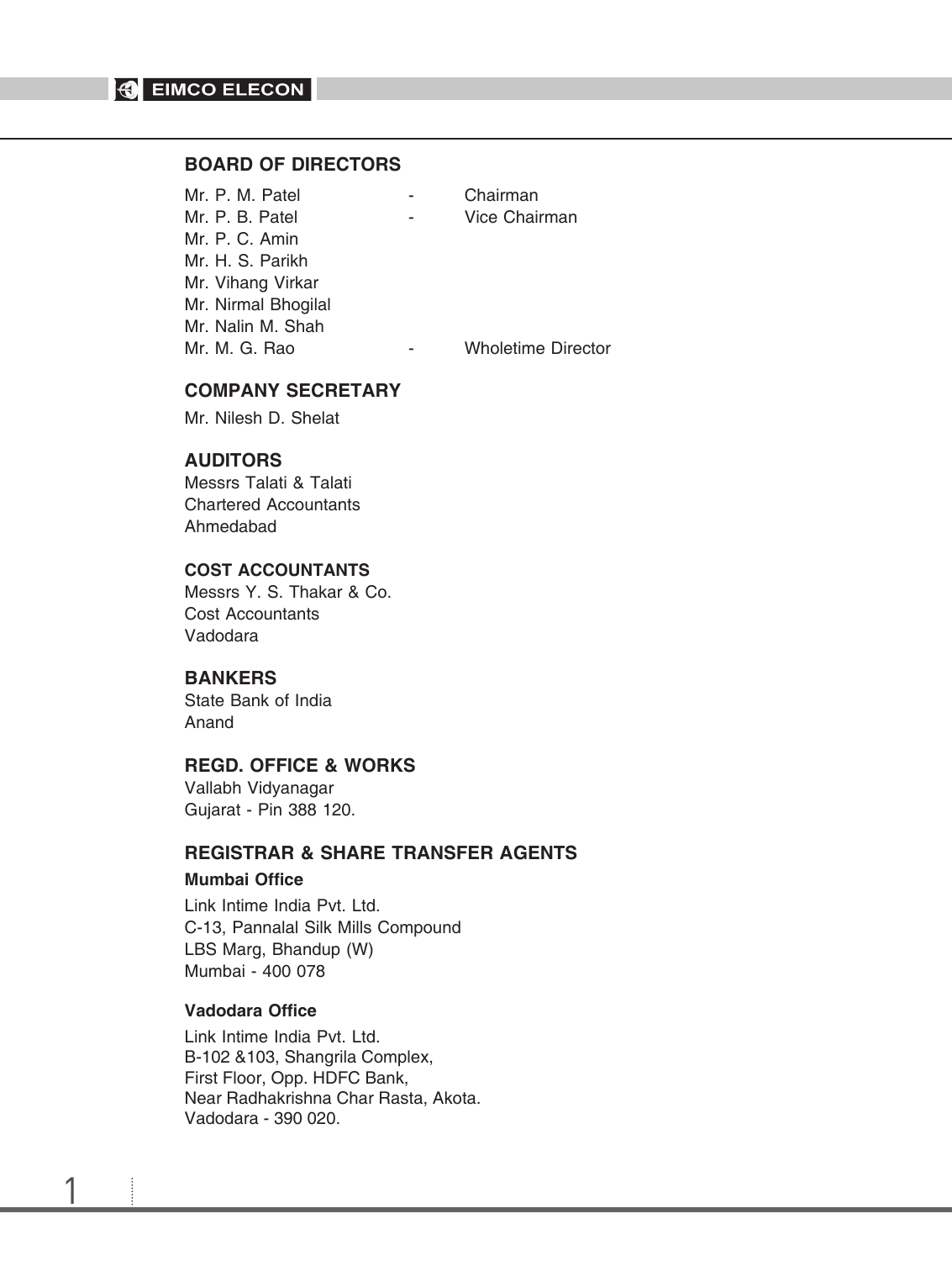#### **NOTICE OF ANNUAL GENERAL MEETING**

NOTICE IS HEREBY GIVEN that the 39<sup>th</sup> Annual General Meeting of EIMCO ELECON (INDIA) LTD. will be held on Thursday, the 1<sup>st</sup> August, 2013 at 12.00 Noon at the Registered Office of the company at Vallabh Vidyanagar 388120, Gujarat State to transact the following business:

#### **ORDINARY BUSINESS**

- 1. To receive, consider and adopt the Audited Balance Sheet as at 31<sup>st</sup> March 2013 and Profit & Loss Account for the year ended on that date and the reports of the Directors & Auditors.
- 2. To declare dividend.
- 3. To appoint a Director in place of Mr. Vihang Virkar who retires by rotation and being eligible, offers himself for re-appointment.
- 4. To appoint a Director in place of Mr. Nirmal Bhogilal who retires by rotation and being eligible, offers himself for re-appointment.
- 5. To appoint Auditors and to fix their remuneration.

By order of the Board of Directors

Registered office : Anand-Sojitra Road Vallabh Vidyanagar Gujarat - 388120

Date : 30<sup>th</sup> April, 2013 Company Secretary

**Nilesh D. Shelat**

#### **NOTES :**

- A. A MEMBER ENTITLED TO ATTEND AND VOTE AT THE MEETING IS ENTITLED TO APPOINT A PROXY/PROXIES TO ATTEND AND VOTE INSTEAD OF HIMSELF. THE PROXY NEED NOT BE A MEMBER OF THE COMPANY.THE PROXY/PROXIES FORM/S IN ORDER TO BE EFFECTIVE SHOULD BE DEPOSITED WITH THE COMPANY NOT LESS THAN 48 HOURS BEFORE THE MEETING.
- B. The Register of members & Share transfer Books of the Company will be closed from 20- 07-2013 to 25-07-2013 (both days inclusive).
- C. The payment of dividend on equity shares as recommended by the directors for the year ended 31st March, 2013 when declared at the meeting will be paid:
	- 1. To those members whose names appear in the Register of Members of the Company on 19-07-2013;
	- 2. In respect of shares held in electronics form, to those "deemed members" whose names appear on the statements of beneficial ownership furnished by National Securities Depository Limited (NSDL) and Central Depository Services (India) Ltd, (CDSL) at the end of business hours on 19-07-2013.
- D. The dividend on Equity Shares, if declared at the Meeting, will be credited/ dispatched between 01-08-2013 and 03-08-2013.
- E. The members desiring to have any information on accounts are requested to write to the Company Secretary atleast one week in advance of the meeting to enable the Company to keep the information ready.
- F. The members are requested to bring with them their copy of Balance Sheet as no arrangement has been made to distribute additional copies as a measure of economy.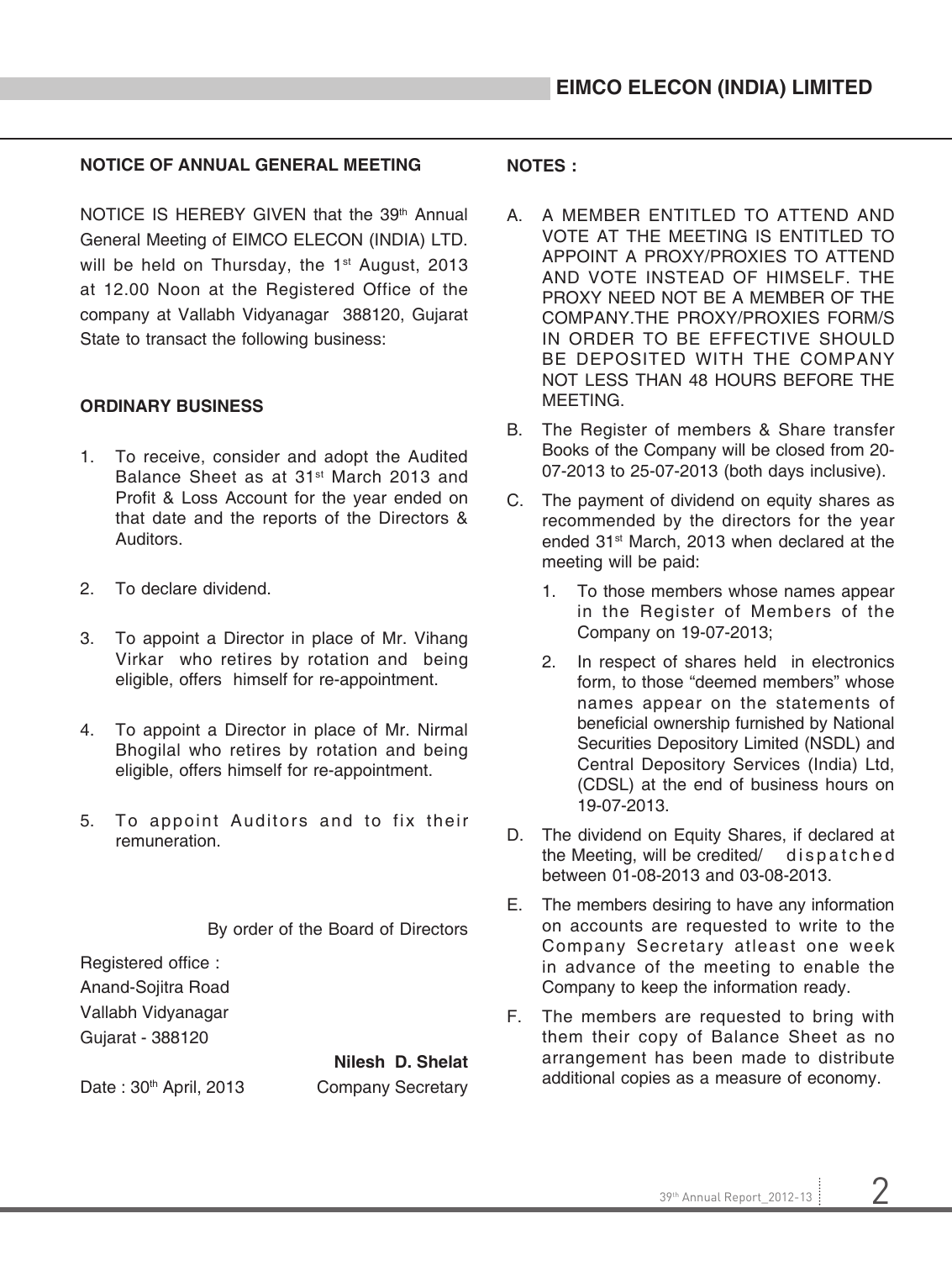- G. Members holding shares in dematerialised form are requested to intimate all changes pertaining to their bank details, National Electronic Clearing Service (NECS), Electronic Clearing Service (ECS), mandates, nominations, power of attorney, change of address, change of name, e-mail address, contact numbers, etc., to their Depository Participant (DP). Changes intimated to the DP will then be automatically reflected in the Company's records which will help the Company and the Company's Registrars and Transfer Agents, Link Intime India Pvt. Ltd. to provide effcient and better services. Members holding shares in physical form are requested to intimate such changes to Link Intime India Pvt. Ltd.
- H. Members holding shares in physical form are requested to consider converting their holding to dematerialised form to eliminate all risks associated with physical shares and for ease in portfolio management. Members can contact the Company or Link Intime India Pvt. Ltd., for assistance in this regard.
- I. Members holding shares in physical form in identical order of names in more than one folio are requested to send to the Company or Link Intime India Pvt. Ltd., the details of such folios to gether with the share certificates for consolidating their holding in one folio. A consolidated share certificate will be returned to such Members after making requisite changes thereon.
- J. In case of joint holders attending the meeting, only such joint holder who is higher in the order of names will be entitled to vote.

K. Information as per Clause 5 of the Listing Agreement regarding 'Unclaimed Suspense Account' of Equity Shares :

|                                                                                                                                      | Number<br>Ωf<br>Shareholders | Number of<br>Equity<br><b>Shares</b> |
|--------------------------------------------------------------------------------------------------------------------------------------|------------------------------|--------------------------------------|
| Aggregate Number<br>of shareholders<br>and the outstanding<br>shares in the<br>suspense account<br>lying as on April 1,<br>2012.     | 24                           | 1450                                 |
| Number of<br>shareholders who<br>approached the<br>Company for<br>transfer of shares<br>from suspense<br>account during the<br>year. | NIL                          | <b>NIL</b>                           |
| Number of<br>shareholders<br>to whom shares<br>were transferred<br>from the suspense<br>account during the<br>year.                  | nil                          | <b>NIL</b>                           |
| Aggregate Number<br>of shareholders<br>and the outstanding<br>shares in the<br>suspense account<br>lying as on March<br>31, 2013.    | 24                           | 1450                                 |

By order of the Board of Directors

Registered Office: Anand-Sojitra Road Vallabh Vidyanagar Gujarat - 388120 Date :  $30<sup>th</sup>$  April, 2013

**Nilesh D. Shelat**<br>Company Secretary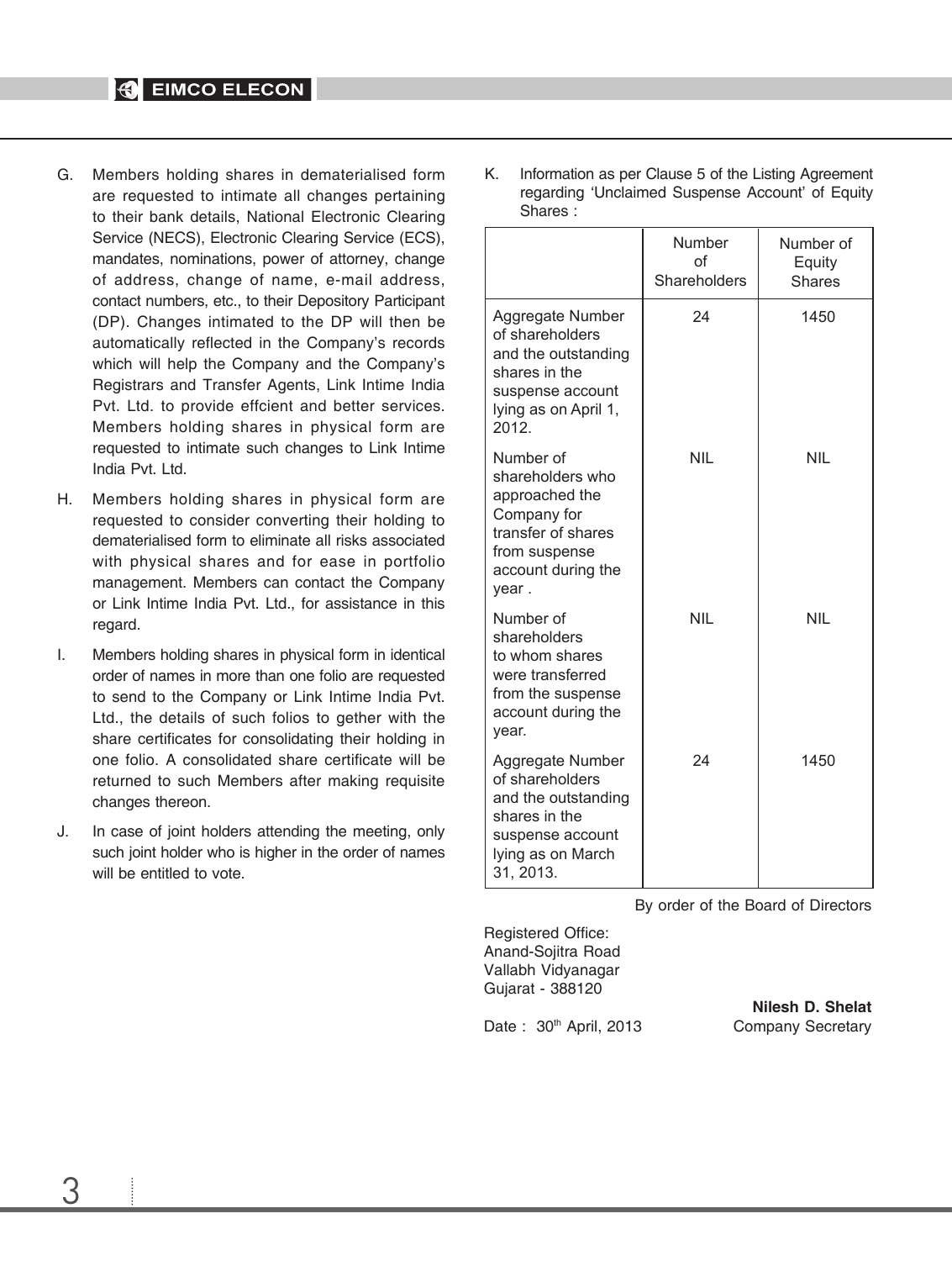## **DIRECTORS' REPORT**

To:

The Members of EIMCO ELECON (INDIA) LTD.

The Directors have pleasure in presenting their 39<sup>th</sup> Annual Report together with the Audited Statement of Accounts of the company for the year ended 31<sup>st</sup> March 2013.

| <b>FINANCIAL RESULTS</b><br>1. |  |
|--------------------------------|--|
|--------------------------------|--|

|                                                                                    |            | (₹in Lacs) |
|------------------------------------------------------------------------------------|------------|------------|
|                                                                                    | 31-03-2013 | 31-03-2012 |
|                                                                                    | (₹)        | (₹)        |
| Profit before exceptional<br>and extraordinary items and<br>Tax                    | 2014.49    | 1656.92    |
| Exceptional items - Income<br>from sale of Surface Drilling<br><b>Product Line</b> | <b>Nil</b> | 898.83     |
| Less: Provision for Taxation                                                       | 500.96     | 522.95     |
| <b>PROFIT AFTER TAX</b>                                                            | 1513.53    | 2032.80    |
| Add: Balance brought<br>forward from last year                                     | 366.45     | 351.82     |
|                                                                                    | 1879.98    | 2384.62    |
| <b>APPROPRIATED AS</b>                                                             |            |            |
| Proposed Dividend                                                                  | 230.74     | 230.74     |
| <b>Tax on Distributed Profit</b>                                                   | 39.21      | 37.43      |
| <b>Transfer to General</b><br>Reserve                                              | 1250.00    | 1750.00    |
| <b>Balance Carried</b><br>Forward                                                  | 360.03     | 366.45     |
| <b>Total</b>                                                                       | 1879.98    | 2384.62    |

## **2. PERFORMANCE**

During the year under review, the Company has achieved the turnover of  $\bar{\tau}$  17556.97 Lacs (previous year  $\bar{\tau}$  18070.74 Lacs). The net profit stood at ₹ 1513.53 Lacs (previous year  $\bar{z}$  2032.80 Lacs).

## **3. DIVIDEND**

Your directors recommend for your consideration a dividend of  $\bar{\tau}$  4/- (previous year  $\bar{\tau}$  4/-) per share of  $\bar{\tau}$  10/- each for the year ended 31<sup>st</sup> March, 2013.

## **4. INSURANCE**

The whole of the properties of the company have been suitably insured.

## **5. FIXED DEPOSITS**

During the year under review, your Company has not accepted any fixed deposits under the provisions of Section 58A of the Companies Act,1956 read with Companies (Acceptance of public Deposits) Rules,1975. There were no unclaimed deposits as on 31<sup>st</sup> March, 2013.

## **6. DIRECTORS**

Mr. Vihang Virkar and Mr. Nirmal Bhogilal retire by rotation and, being eligible, offer themselves for reappointment. A brief profile of these Directors is appearing in Annexure 4 to this Report.

During the year Mr. Jal Patel resigned from Board of Directors of the Company. Your Directors place on record their sincere appreciation for the valuable contribution made by Mr. Jal Patel.

## **7. DIRECTORS' RESPONSIBILITY STATEMENT**

The Board of Directors of your Company state:

- 1. that in the preparation of the annual accounts, the applicable accounting standards have been followed along with proper explanation relating to material departures;
- 2. that they have selected such accounting policies and applied them consistently and made judgements and estimates that are reasonable and prudent so as to give a true and fair view of the state of affairs of the company at the end of the financial year and of the profit or loss of the Company for the financial year;
- 3. that they have taken proper and sufficient care of the maintenance of adequate accounting records in accordance with the provisions of this Act for safeguarding the assets of the company and for preventing and detecting fraud and other irregularities;
- 4. that they have prepared the annual accounts on a going concern basis.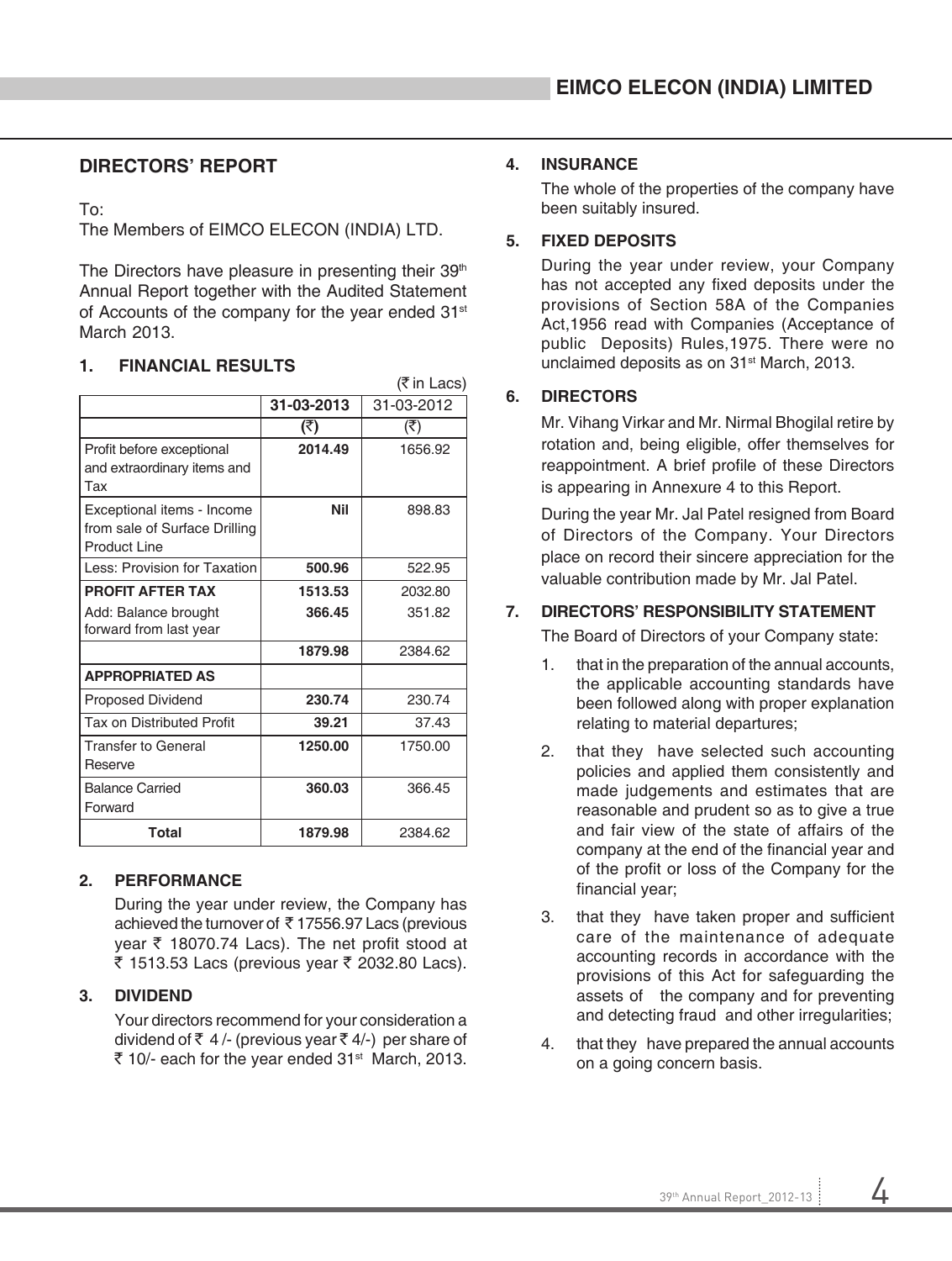#### **8. MANAGEMENT'S DISCUSSION AND ANALYSIS**

A detailed review of the operations, performance and future outlook of the Company is given in the Management's Discussion and Analysis appearing as Annexure 5 to this Report.

#### **9. CORPORATE GOVERNANCE**

Your Company has always striven to incorporate appropriate standards for good Corporate Governance. It has taken adequate steps to ensure that the provisions of Corporate Governance as prescribed under the Listing Agreements with the Stock Exchanges, are complied with.

A detailed report on Corporate Governance is appearing as Annexure 3 to this Report along with the Auditors' Certificate on its compliance by the Company.

#### **10. PERSONNEL**

Industrial relations in the Company were cordial throughout the year under review. The Board of Directors of the Company wishes to place on record its sincere appreciation for the continued support and good work of all employees.

As required by the provisions of Section 217 (2A) of the Companies Act, 1956 read with the Companies (Particulars of Employees) Rules, 1975, as amended, the names and other particulars of the employees are set out in the Annexure 1 to the Directors' Report.

#### **11. CONSERVATION OF ENERGY, TECHNOLOGY ABSORPTION AND FOREIGN EXCHANGE EARNING & OUTGO**

The particulars required to be disclosed in this report pursuant to the provision of Section 217(1) (e) of the Companies Act, 1956 and the Companies (Disclosure of particulars in the Report of Board of Directors) Rules, 1988 are given in Annexure 2 forming part of this report.

#### **12. AUDITORS**

The Company's Auditors, Messrs Talati & Talati, retire and being eligible, offer themselves for reappointment. The members are requested to appoint Auditors for the current year and fix their remuneration.

The Certificate has been received from the Auditors to the effect that their appointment, if made, would be within the limits prescribed under Section 224 (1B) of the Companies Act,1956. The Auditors have advised that they have subjected themselves to the peer review process of the Institute of Chartered Accountants of India (ICAI) and hold a valid certificate issued by the peer Review Board of the ICAI.

#### **13. COST AUDITORS**

In compliance with the Central Government's order No.52/26/CAB-2010 dated January 24, 2012, the Board has appointed M/s. Y. S. Thakar & Co., Cost Accountants, Vadodara (Regn. No.00318) to carry out the cost Audit of the Company for the Financial year 2012-13.

#### **14. ACKNOWLEDGEMENT**

The Board records its thanks to the Company's Bankers, Financial Institutions, Government, Collaborators and other agencies for their support extended to the Company and look forward to their continued support.

For and on behalf of the Board of Directors

**P. B. Patel M. G. Rao** Vice Chairman Wholetime Director

Place : Vallabh Vidyanagar Date: 30<sup>th</sup> April, 2013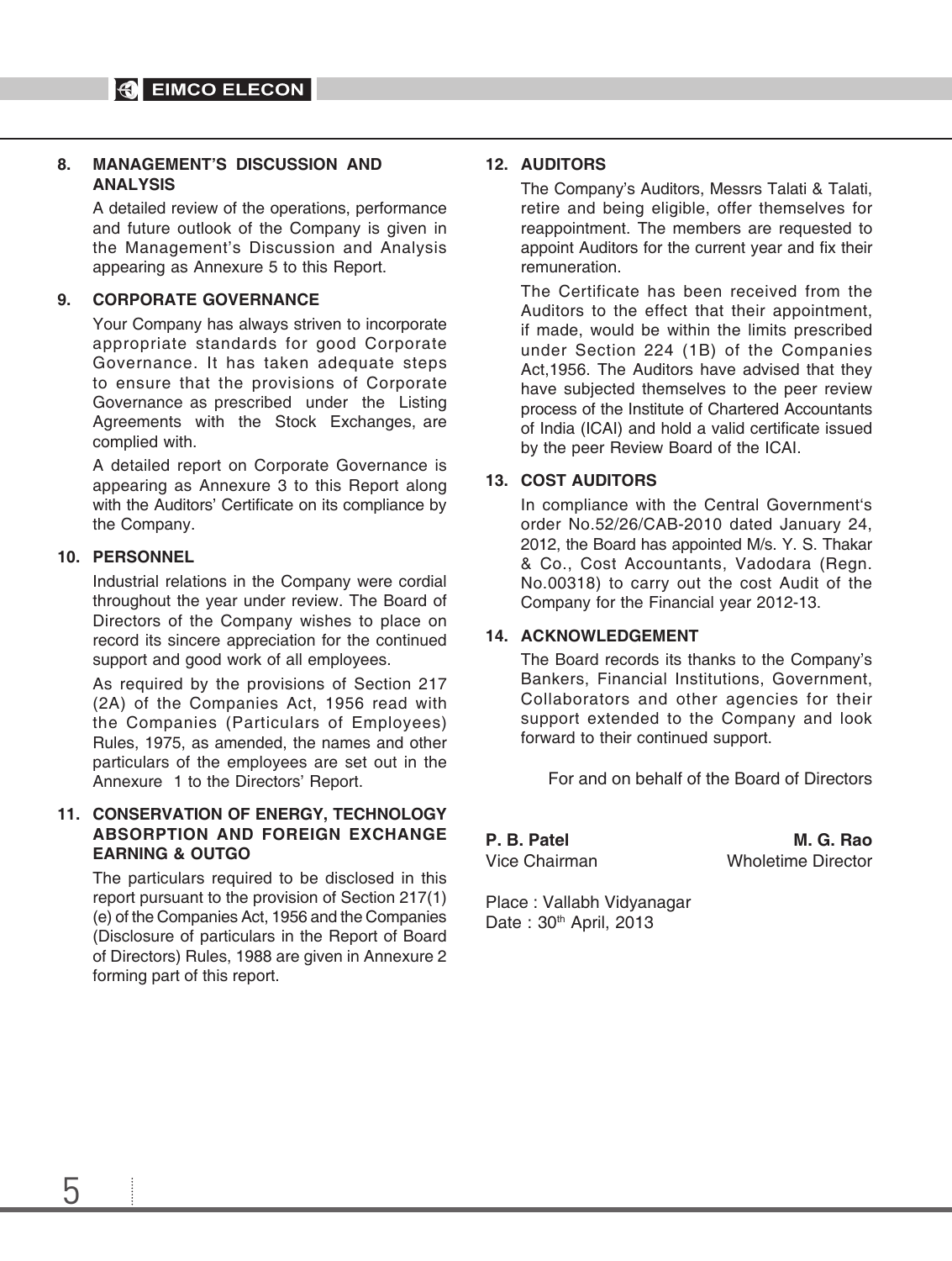## **ANNEXURE – 1 TO DIRECTORS' REPORT- ITEM NO.10**

Information pursuant to Section 217 (2A) of the Companies Act, 1956 read with the Companies (Particulars of Employees) Rules 1975 and forming part of the Directors' Report for the financial year ended 31<sup>st</sup> March 2013.

| Sr. | Name             | Age  | Qualification           | Date     | Designation                   | Nature                     | Remuneration        |            | Exper- | Last                                                                      |
|-----|------------------|------|-------------------------|----------|-------------------------------|----------------------------|---------------------|------------|--------|---------------------------------------------------------------------------|
| No. |                  | Yrs. |                         | Of       |                               | Of                         | Received            |            | ience  | Employment                                                                |
|     |                  |      |                         | Joining  |                               | Duty                       | Gross               | <b>Net</b> | (yrs)  | <b>&amp; Designation</b>                                                  |
|     |                  |      |                         |          |                               |                            |                     |            |        |                                                                           |
| Ι.  | Mr. M. G.<br>Rao | 54   | M.E. (Welding<br>Engg.) | 08-09-11 | Whole time<br><b>Director</b> | Overall<br>Manage-<br>ment | 75,29,578 37,60,022 |            | 33     | <b>McNally</b><br>Sayaji Engg.<br>Ltd.<br>(Chief<br>Operating<br>Officer) |

Name of employees employed throughout the year :

Name of employees employed for part of the year:

| Sr.<br>No. | Name               | Age<br>Yrs. | Qualification                 | Date<br>οf<br>Joining | Designation                 | <b>Nature</b><br>οf<br>Duty  | Remuneration<br>Received<br>Gross | <b>Net</b> | Exper-<br>ience<br>(yrs) | Last<br>Employment<br>& Designation                   |
|------------|--------------------|-------------|-------------------------------|-----------------------|-----------------------------|------------------------------|-----------------------------------|------------|--------------------------|-------------------------------------------------------|
| Ι.         | Mr. P. B.<br>Patel | 55          | <b>BE</b><br>(Mech.)<br>M.B.A | $01 - 04 - 06$        | Managing<br><b>Director</b> | Overall<br>Manage-<br>ment   | 57,87,446                         | 38,57,390  | 37                       | Elecon<br>Engg.Co. Ltd.<br>(Managing<br>Director)     |
| 2          | Mr. D. M.<br>Patel | 60          | BE.<br>(Mech.)                | $01 - 09 - 12$        | Group<br>President          | Produ-<br>ction<br>In Charge | 42,81,491                         | 24,75,858  | 36                       | <b>Power Build</b><br>Ltd.<br>(Wholetime<br>Director) |

#### **Notes:**

- 1. The appointment of Mr. M. G. Rao, Whole Time Director is contractual.
- 2. Gross remuneration received includes Salary, Commission, House Rent Allowance/rent paid, Medical Expenses, Company's contribution to Provident, Superannuation and Gratuity Funds, Retirement Benefits, Monetary Value of perquisites in accordance with the provisions of the Income Tax Act, 1961.
- 3. Experience includes number of years service elsewhere, wherever applicable.
- 4. Mr. P. B. Patel, Managing Director of the Company is a relative of Mr. P. M. Patel, Director of the Company.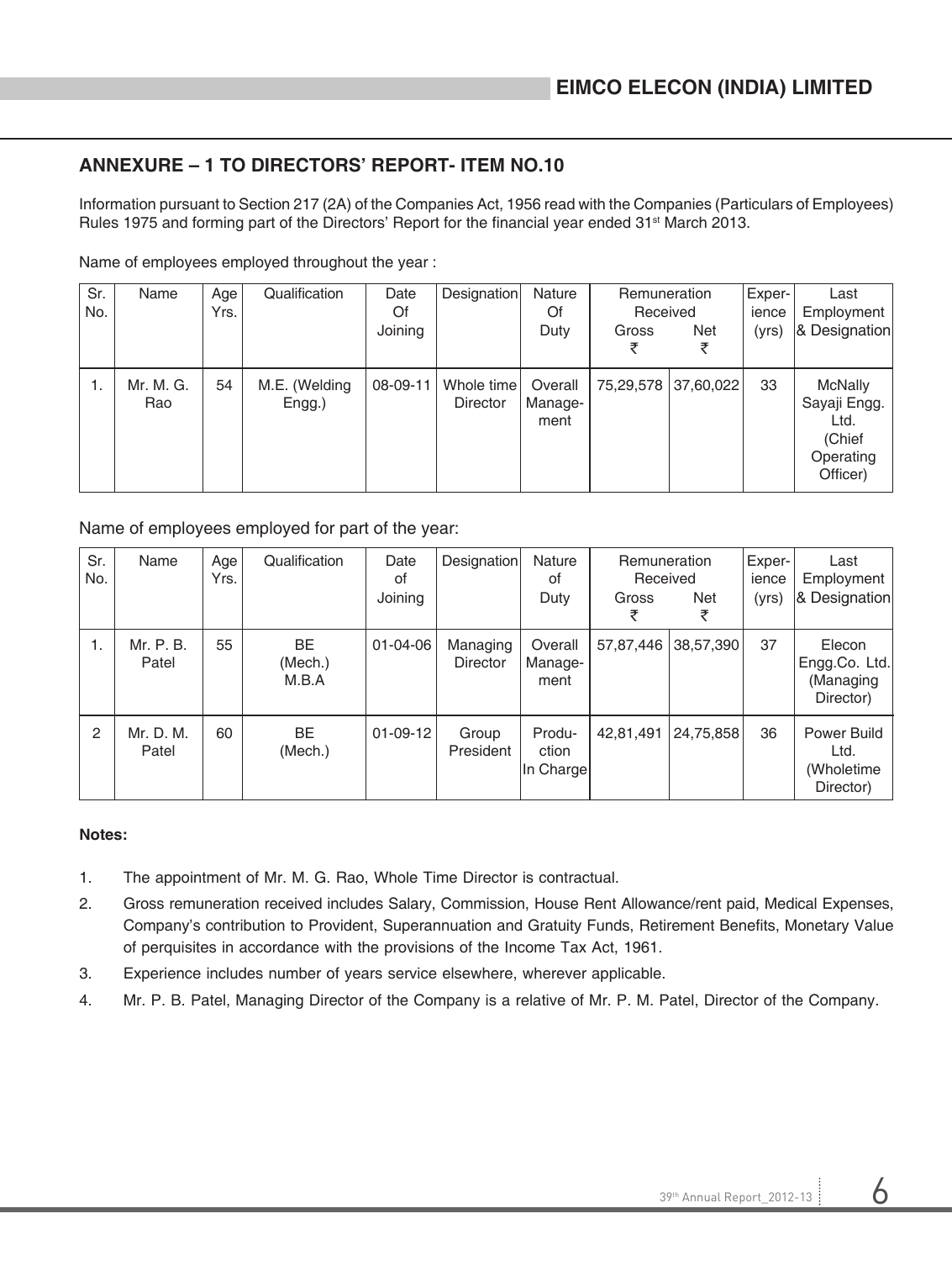## **ANNEXURE - 2 TO DIRECTORS' REPORT - ITEM NO.11**

Particulars required to be disclosed in the report of Board of Directors pursuant to Section 217(1)(e) of the Companies Act,1956 and the Companies (Disclosure of Particulars in the Report of Board of Directors) Rules 1988, and forming part of the Directors' report for the year ended 31<sup>st</sup> March. 2013.

#### **[A] Conservation of energy :**

The steps taken in respect of energy conservation are, provision of capacitors for electric supply system to improve power factors, replacement of sodium vapour lamps in place of mercury vapour lamps, reduction in ceiling height by providing false ceiling and insulation with thermocole wherever required, preventive maintenance, switching off power supplies during recess/lunch time. These continuous & cautious efforts have resulted in saving energy cost to the company.

#### **[B] Technology absorption :**

Form B (rule 2)

Research & Development (R & D)

The Company has a Government recognized R & D Department which is manned with well qualified personnel and equipped with Computer Aided Design System.

- 1. Benefit derived as a result of the above R & D: R&D efforts have helped bring out improvements in processes, product design and operating efficiencies. Indigenous development & supply of the underground mining machinery saved the country a sizable amount of foreign exchange. besides availability of machines at shorter notice.
- 2. Future plan of action:

Continuous measures are being taken to achieve indigenisation of existing machines and efforts are put to introduce new models suitable to Indian mining conditions.

#### 3. Expenditure:

7

| : ₹ 85.00 lacs |
|----------------|
|                |

- 2. Recurring  $\ddot{\bar{\xi}}$  170.71 lacs
- 3. Total R & D expenditure Percentage of total turnover : 1.46 %
- **[C] Technology absorption, adaptation & innovation:**
	- 1. Efforts, in brief, made towards technology absorption, adaptation & innovation.

 The technologies so far imported by the Company have been absorbed and adapted/ innovated to make them suitable to the Indian mining conditions by the active involvement of the R & D Department.

- 2. Benefits derived as a result of above efforts. Absorption, adaptation & innovation of imported technology have lead to less dependence on imports of these products. This has saved a considerable amount of foreign exchange and cost of production.
- 3. Technology imported
	- [a] Year of Imports: The company has signed Two Collaboration Agreements as mentioned below:
		- (i) Agreement dated 12-12-2006 with Ahlmann Baumaschinen GmbH, Germany for manufacture of Front End Articulated Loader.
		- (ii) Agreement dated 12-05-2008 with Huta Stalowa Wola, S.A Poland for manufacture of 520G Wheel Loader.
	- [b] Whether technology fully absorbed:

 Technology for the Front End Loader and 520G Wheel Loader is absorbed.

#### **[D] Foreign exchange earning & outgo:**

- 1. During the year the Company has exported goods worth  $\bar{\tau}$  19.57 Lacs and continues to make efforts to push up exports.
- 2. Foreign Exchange used & earned:

| Used           | Earned       |
|----------------|--------------|
| ₹ 2984.03 Lacs | ₹ 19.57 Lacs |

For and on behalf of the Board of Directors

| P. B. Patel   | M. G. Rao                 |
|---------------|---------------------------|
| Vice Chairman | <b>Wholetime Director</b> |

Place : Vallabh Vidyanagar Date: 30th April, 2013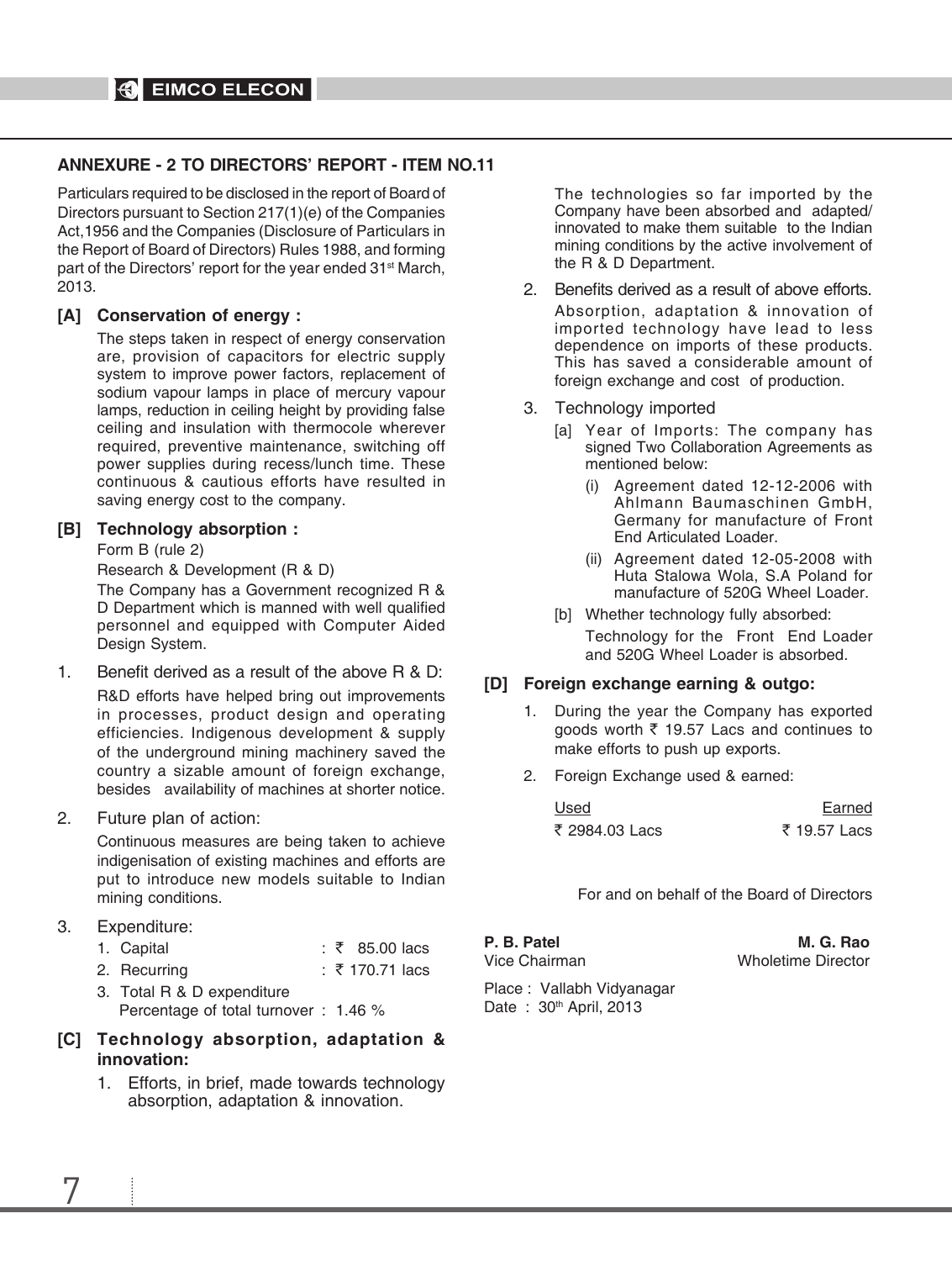## **Corporate Governance Report**

## **ANNEXURE 3 TO THE DIRECTORS' REPORT - ITEM NO.9**

#### **1. Company's philosophy**

The Company is committed to good Corporate Governance. The mandatory requirements of Clause 49 of the Listing Agreement with the Stock Exchanges have been fully implemented by your Company. The Company firmly believes in the rights of its stakeholders to information regarding the Company 's business and financial performance.

#### **2. Board of Directors (the Board)**

During the year 2012-2013, four (4) Board Meetings were held i.e. on 8th May 2012 30th July 2012 1st Nov. 2012 21st Jan. 2013

| Sr.<br>No.     | Name of the Director | Category<br>οt<br>Directorship | No. of<br><b>Board</b><br>Meetings<br>attended | Attendance<br>at<br><b>AGM held</b><br>on | No. of other<br>Directorships in<br>other companies<br>(excluding | No. of Committee<br>positions held in other<br>public companies |          |
|----------------|----------------------|--------------------------------|------------------------------------------------|-------------------------------------------|-------------------------------------------------------------------|-----------------------------------------------------------------|----------|
|                |                      |                                | out of 4                                       | 30 <sup>th</sup> July, 12                 | Directorships                                                     | Member                                                          | Chairman |
|                |                      |                                | held                                           |                                           | in foreign and                                                    |                                                                 |          |
|                |                      |                                |                                                |                                           | private companies)                                                |                                                                 |          |
| 1.             | Mr. P. B. Patel      | NED(P)                         | 4                                              | Yes                                       | 11                                                                | Nil                                                             | Nil      |
| 2.             | Mr. P. M. Patel      | NED(P)                         | 4                                              | Yes                                       | 6                                                                 | 4                                                               | Nil      |
| 3.             | Mr. P. C. Amin       | NED(P)                         | $\overline{4}$                                 | Yes                                       | 10                                                                | Nil                                                             |          |
| 4.             | Mr. Vihang Virkar    | $NED$ (I)                      | $\overline{4}$                                 | <b>Yes</b>                                | Nil                                                               | Nil                                                             | Nil      |
| 5              | Mr. H. S. Parikh     | NED(I)                         | 4                                              | <b>Yes</b>                                | 3                                                                 | 4                                                               |          |
| 6.             | Mr. Nalin shah       | NED(I)                         | 4                                              | <b>Yes</b>                                | $\overline{2}$                                                    | 4                                                               | Nil      |
| $\overline{7}$ | Mr. Nirmal Bhogilal  | NED(I)                         | $\overline{2}$                                 | Yes                                       | 3                                                                 | 2                                                               | Nil      |
| 8              | Mr. Jal R. Patel     |                                |                                                |                                           |                                                                   |                                                                 |          |
|                | (upto 25-01-2013)    | NED(I)                         | 4                                              | Yes                                       | 6                                                                 | 3                                                               | 4        |
| 9              | Mr. M. G. Rao        | <b>WTD</b>                     | 4                                              | Yes                                       | Nil                                                               | Nil                                                             | Nil      |

NED (P) : Non Executive Director (Promoter)

NED (I) : Non Executive Director (Independent)<br>WTD : Whole-time Director

: Whole-time Director

Personal Shareholding of Non-Executive Directors is as follows:

No. of Equity shares as at the year end

| Mr. P. M. Patel     | Nil          |
|---------------------|--------------|
| Mr. H. S. Parikh    | 300 Shares   |
| Mr. P. C. Amin      | 1275 Shares  |
| Mr. Vihang Virkar   | Nil          |
| Mr. Nalin Shah      | Nil          |
| Mr. Nirmal Bhogilal | Nil          |
| Mr. P. B. Patel     | 17796 Shares |
|                     |              |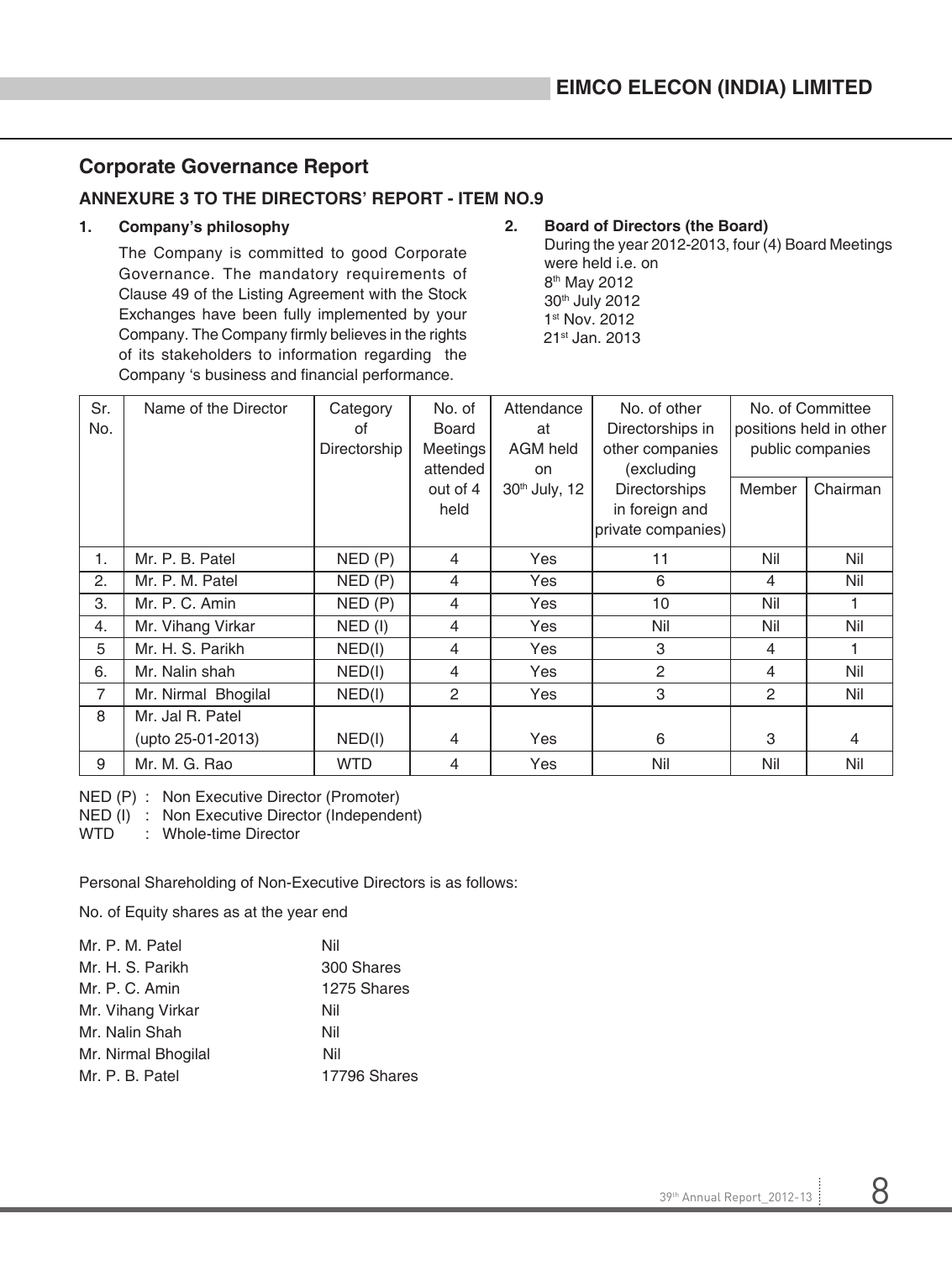## **3. Audit Committee**

The composition of the Audit Committee is as under:

| Mr. Nalin Shah<br>(Chartered Accountant)                        | Chairman<br>(from $21th$ January 2013)                             | NED-I |
|-----------------------------------------------------------------|--------------------------------------------------------------------|-------|
| Mr. H. S. Parikh<br>(Chartered Accountant)                      | Member                                                             | NED-I |
| Mr. P. M. Patel                                                 | Member                                                             | NED-P |
| Mr. P. C. Amin                                                  | Member                                                             | NED-P |
| Mr. Vihang Virkar                                               | Member                                                             | NED-I |
| Mr. Nirmal Bhogilal                                             | Member                                                             | NED-I |
| Mr. Jal Patel                                                   | Chairman                                                           | NED-I |
| (Chartered Accountant & Company Secretary)<br>(upto 25-01-2013) | (upto $1st$ November 2012)<br>Member<br>(upto $21th$ January 2013) |       |

The Managing Director, Wholetime Director, Company Secretary, Head of Accounts, Internal Auditors and Statutory Auditors are invitees to the Meetings.

Meetings and attendance during the year :

| <b>Members</b>      | Attendance at Committee Meeting held on                                     |     |                   |     |
|---------------------|-----------------------------------------------------------------------------|-----|-------------------|-----|
|                     | 1 <sup>st</sup> November 2012<br>30th July 2012<br>8 <sup>th</sup> May 2012 |     | 21st January 2013 |     |
| Mr. Nalin Shah      | <b>Yes</b>                                                                  | Yes | Yes               | Yes |
| Mr. P. M. Patel     | <b>Yes</b>                                                                  | Yes | Yes               | Yes |
| Mr. Nirmal Bhogilal | No.                                                                         | No  | Yes               | Yes |
| Mr. H. S. Parikh    | Yes                                                                         | Yes | Yes               | Yes |
| Mr. P. C. Amin      | Yes                                                                         | Yes | Yes               | Yes |
| Mr. Vihang Virkar   | Yes                                                                         | Yes | Yes               | Yes |
| Mr. Jal Patel       | Yes                                                                         | Yes | Yes               | Yes |

## **4. Remuneration Committee**

The composition of the Remuneration Committee is as under :

| Mr. H. S. Parikh                | Chairman | NED-I |
|---------------------------------|----------|-------|
| Mr. Jal Patel (upto 25-01-2013) | Member   | NED-I |
| Mr. Vihang Virkar               | Member   | NED-I |
| Mr. P. M. Patel                 | Member   | NED-P |

Members Attendance at Committee Meeting held :

| <b>Members</b>    | Attendance at Committee Meeting held on 8th May 2012 |
|-------------------|------------------------------------------------------|
| Mr. P. M. Patel   | Yes                                                  |
| Mr. H. S. Parikh  | Yes                                                  |
| Mr. Jal Patel     | Yes                                                  |
| Mr. Vihang Virkar | Yes                                                  |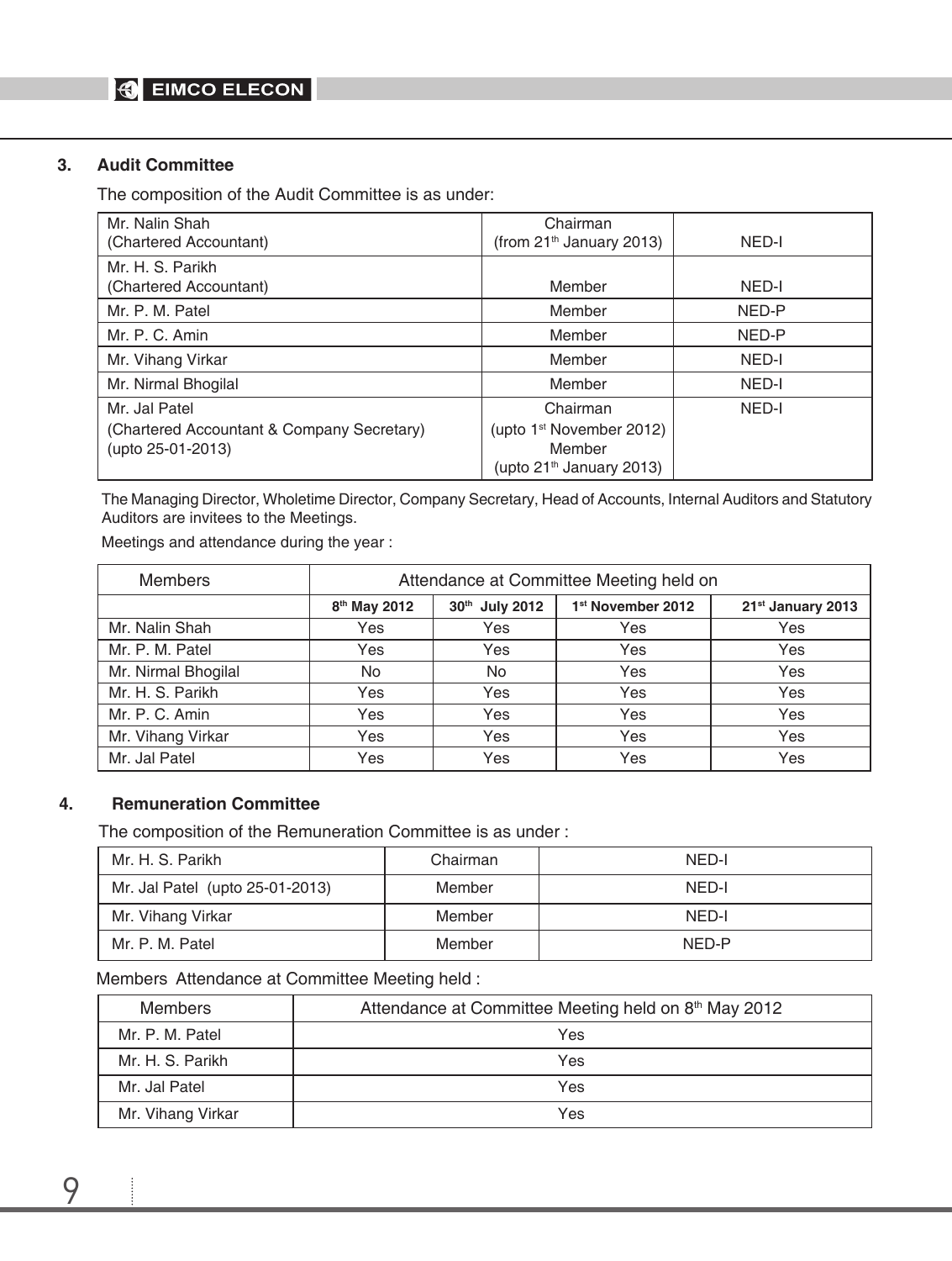| Name                                          | Salary                                         | Perquisites & Retire                                                                                                                                 | Commission                                                                                                                                                  | Total $(\overline{\tau})$ | Period of                   |
|-----------------------------------------------|------------------------------------------------|------------------------------------------------------------------------------------------------------------------------------------------------------|-------------------------------------------------------------------------------------------------------------------------------------------------------------|---------------------------|-----------------------------|
|                                               | (₹)                                            | -ment benefits                                                                                                                                       | Payable                                                                                                                                                     |                           | contract                    |
| Mr. P. B. Patel<br><b>Managing Director</b>   | 3,00,000<br>p. m.                              | Perquisites &<br><b>Retirement benefits</b><br>as per terms of<br>appointment<br>and subject to<br>overall ceiling of<br>the Companies Act,<br>1956. | To be determined by<br>the Remuneration<br>Committee at the<br>end of each financial<br>year subject to<br>overall ceiling of the<br>Companies Act,<br>1956 | 57,87,446                 | 01-04-2012 to<br>31-05-2012 |
| Mr. M. G. Rao<br>Wholetime<br><b>Director</b> | 4,78,000<br>$p.m. +$<br>5,00,000<br>Bonus p.a. | Perquisites &<br>Retirement<br>benefits as per<br>terms of<br>appointment and<br>subject to overall<br>ceiling of the<br>Companies<br>Act, 1956.     | Nil                                                                                                                                                         | 75,29,578                 | 5 years from<br>08-09-2011  |

The details of remuneration paid to Managing Director and Whole Time Director are as under :

| <b>Bonus</b>         | Nil |
|----------------------|-----|
| <b>Stock Options</b> | Nil |
| Pension              | Nil |
| Others               | Nil |

The details of remuneration paid to Non-Executive Directors are as under :

| Name                | <b>Sitting Fees</b>                              |          | Commission | Total $(\overline{\tau})$ |
|---------------------|--------------------------------------------------|----------|------------|---------------------------|
|                     | <b>Committee Meeting</b><br><b>Board Meeting</b> |          |            |                           |
| Mr. P. B. Patel     | 60,000                                           | ۰        | 2,50,000   | 3,10,000                  |
| Mr. P. M. Patel     | 80,000                                           | 1,00,000 | 2,50,000   | 4,30,000                  |
| Mr. H. S. Parikh    | 80,000                                           | 1,00,000 | 2,50,000   | 4,30,000                  |
| Mr. P. C. Amin      | 80,000                                           | 80,000   | 2,50,000   | 4,10,000                  |
| Mr. Vihang Virkar   | 80,000                                           | 1,00,000 | 2,50,000   | 4,30,000                  |
| Mr. Jal Patel       | 80,000                                           | 1,00,000 | 2,50,000   | 4,30,000                  |
| Mr. Nalin Shah      | 80,000                                           | 80,000   | 2,50,000   | 4,10,000                  |
| Mr. Nirmal Bhogilal | 40,000                                           | 40,000   | 2,50,000   | 3,30,000                  |

## **5. Investors Grievance Committee / Shareholders Committee**

With effect from 21<sup>st</sup> July 2001, the Board of Directors has appointed an Investors Grievance Committee/Shareholders Committee comprising following Directors :

| Mr. H. S. Parikh | Chairman                       | Non-Executive and Independent Director |
|------------------|--------------------------------|----------------------------------------|
| Mr. P. B. Patel  | Member                         | NED-P                                  |
| Mr. N. D. Shelat | Secretary & Compliance Officer | Company Secretary                      |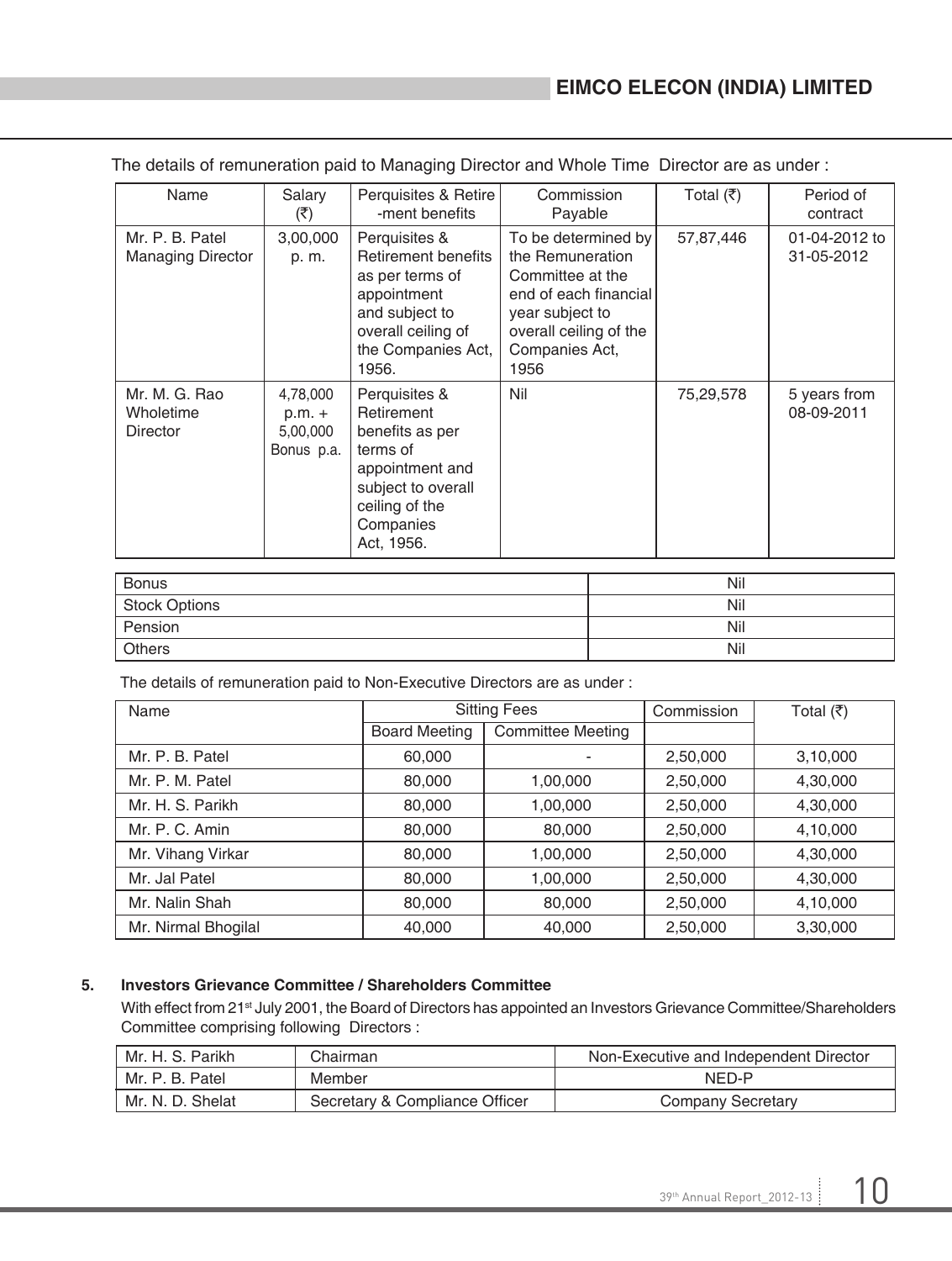|      | Number of shareholder's complaints received so far                      | Nil |
|------|-------------------------------------------------------------------------|-----|
| ш.   | Number of complaints not solved to the satisfaction of the shareholders | Nil |
| iii. | Number of pending complaints                                            | Nil |

## **6. General Body Meetings**

## **A. Annual General Meetings**

The location, date and time of the last three Annual General Meetings held are as under:

| Year      | Venue                                            | Date       | Time        |
|-----------|--------------------------------------------------|------------|-------------|
| 2011-2012 | Registered Office at Vallabh Vidyanagar, Gujarat | 30-07-2012 | 11.30 $a.m$ |
| 2010-2011 | -do-                                             | 02-08-2011 | 03.00 p.m   |
| 2009-2010 | -do-                                             | 30-07-2010 | 04.00 pm    |

## **B. Special Resolution**

Particulars of Special Resolution passed is as follows:

| <b>Financial Year</b> | Date       | <b>Particulars</b>                                                               |  |
|-----------------------|------------|----------------------------------------------------------------------------------|--|
| 2010-2011             | 02-08-2011 | To make payment of Commission to Non Executive<br>Directors under Section 309(4) |  |

## **C. Postal Ballot**

The Company has not passed any resolution through postal ballot during the year 2012-2013.

#### **7. Disclosures**

|     | <b>Disclosures</b>                                                                                                                                                                                           |                                                                                                                                                                                                                                                   |
|-----|--------------------------------------------------------------------------------------------------------------------------------------------------------------------------------------------------------------|---------------------------------------------------------------------------------------------------------------------------------------------------------------------------------------------------------------------------------------------------|
| ı.  | Materially significant related party transactions.                                                                                                                                                           | There are no materially significant transactions<br>made by the Company with its promoters, directors<br>or the management, their subsidiaries or relatives,<br>etc. which have potential conflict with the interests<br>of the company at large. |
| ii. | Details of non compliance by the company, penalties,<br>strictures imposed on the company by the Stock<br>Exchange or SEBI or any authority on any matter<br>related to capital markets during last 3 years. | Nil                                                                                                                                                                                                                                               |
| iii | Whistle Blower Policy                                                                                                                                                                                        | Though there is no formal Whistle Blower Policy, the<br>Company takes cognizance of complaints made and<br>suggestions given by the employees and others. No<br>employee of the Company has been denied access<br>to the Audit Committee.         |
| iv  | Compliance of mandatory and non-mandatory<br>Requirement of Clause 49                                                                                                                                        | The Company has complied with all the mandatory<br>requirement of Clause 49 and has also complied<br>with one of the non-mandatory requirement viz,<br>setting up of Remuneration Committee.                                                      |

## **8. CEO/CFO Certification**

The Wholetime Director and the Chief Financial Officer of the Company has certified to the Board as required.

11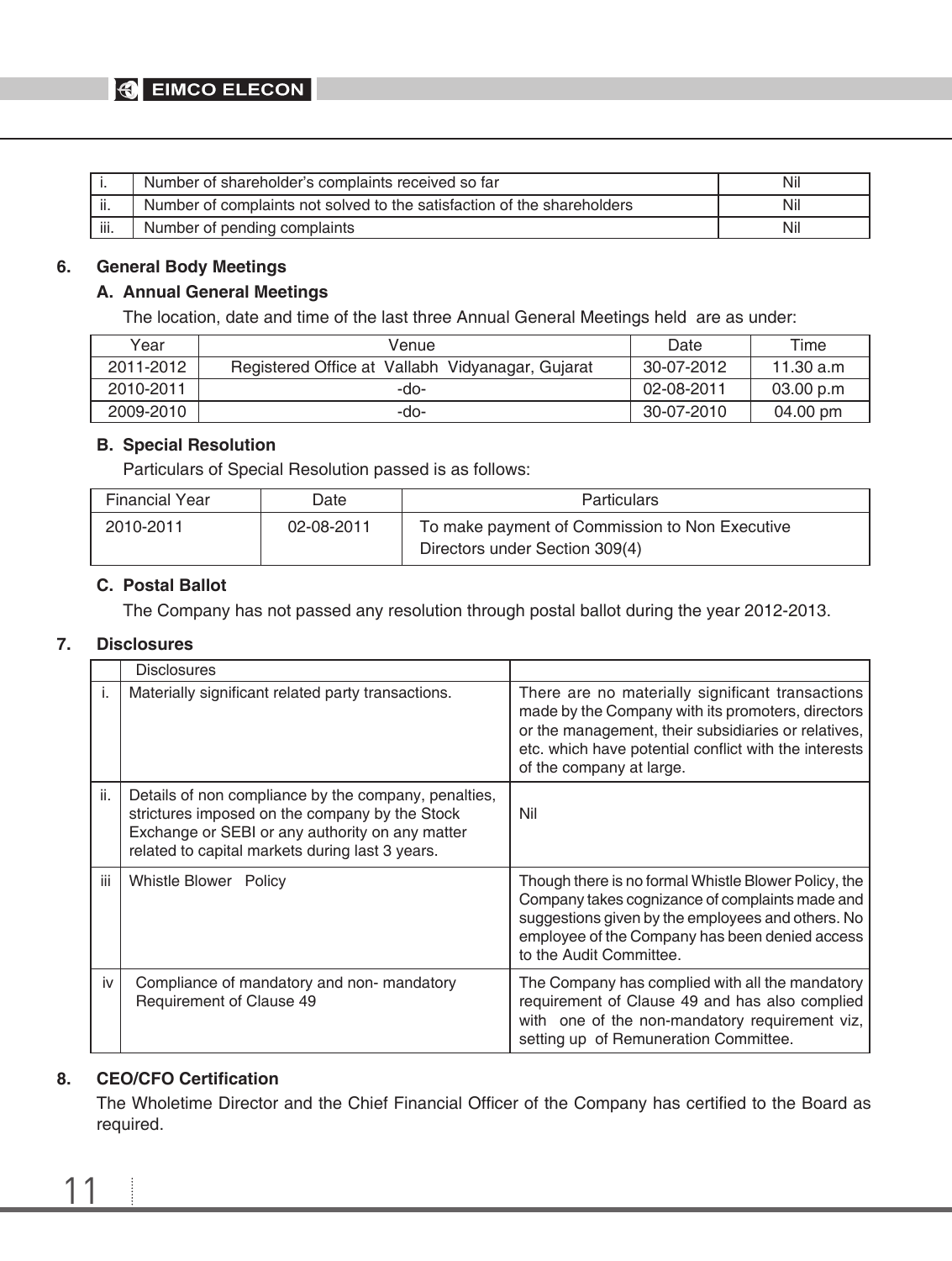#### **9. Means of Communication**

|      | Half yearly report sent to each shareholders residence.                       | No                                                                                                         |
|------|-------------------------------------------------------------------------------|------------------------------------------------------------------------------------------------------------|
| ii.  | In which newspapers quarterly results were normally published.                | <b>Economics Times</b><br>(English & Gujarati)<br><b>Business Standard(English)</b><br>Jansatta (Gujarati) |
| iii. | Any website where results or official news are displayed.                     | www.eimcoelecon.in                                                                                         |
| iv.  | The presentation made to institutional investors or to the analysts.          | No.                                                                                                        |
| v.   | Whether Management Discussion and Analysis is part of Annual Report<br>or not | Yes, contained in the Directors'<br>Report                                                                 |

## **10. General Shareholder Information**

|      | AGM - date, time and venue | Thursday, the 1 <sup>st</sup> August 2013 at 12.00 Noon              |
|------|----------------------------|----------------------------------------------------------------------|
|      |                            | at Regd. Office                                                      |
|      |                            | Vallabh Vidyanagar.                                                  |
| ii.  | Financial year             | 2012-2013 (year ending 31-03-2013)                                   |
| iii. | <b>Book Closure Date</b>   | 20-07-2013 to 25-07-2013 (both days inclusive)                       |
| IV.  | Dividend payment date      | Credit / Dispatch of dividend warrants between 1-8-2013 and 3-8-2013 |

v. Unclaimed Dividend :

Section 205 of the Companies Act, 1956, mandates that companies transfer dividend that has been unclaimed for a period of seven years from the unpaid dividend account to the Investor Education and Protection Fund (IEPF). In accordance with the following schedule, the dividend for the years mentioned as follows, if unclaimed within a period of seven years, will be transferred to IEPF.

| Year      | <b>Date of Declaration</b>       | <b>Date of Payment</b>       | Date on which dividend will<br>become part of IEPF |
|-----------|----------------------------------|------------------------------|----------------------------------------------------|
| 2005-2006 | 12 <sup>th</sup> September, 2006 | 16th September, 2006         | 11 <sup>th</sup> September, 2013                   |
| 2006-2007 | 16th July, 2007                  | 18th July, 2007              | 15th July, 2014                                    |
| 2007-2008 | 29th July, 2008                  | 1 <sup>st</sup> August, 2008 | 28 <sup>th</sup> July, 2015                        |
| 2008-2009 | 30th July, 2009                  | 1 <sup>st</sup> August, 2009 | 29th July, 2016                                    |
| 2009-2010 | 30th July, 2010                  | 2 <sup>nd</sup> August, 2010 | 29th July, 2017                                    |
| 2010-2011 | 2 <sup>nd</sup> August, 2011     | 3rd August, 2011             | 1 <sup>st</sup> August, 2018                       |
| 2011-2012 | 30th July, 2012                  | 2 <sup>nd</sup> August, 2012 | 29th July, 2019                                    |

vi. Listing on Stock Exchanges

The Company's shares are listed on the following stock exchanges :

 Bombay Stock Exchange Limited P. J. Towers, 25<sup>th</sup> Floor, Dalal Street Mumbai – 400 001

 The National Stock Exchange of India Limited Exchange Plaza, 5<sup>th</sup> floor Plot No. C/1, G Block Bandra - Kurla Complex Bandra (E) Mumbai - 400 051

 The listing fee for the year 2012-2013 for the above Stock Exchanges have been paid in time and there being neither de-listing nor suspension of company's shares from trading during the year under review.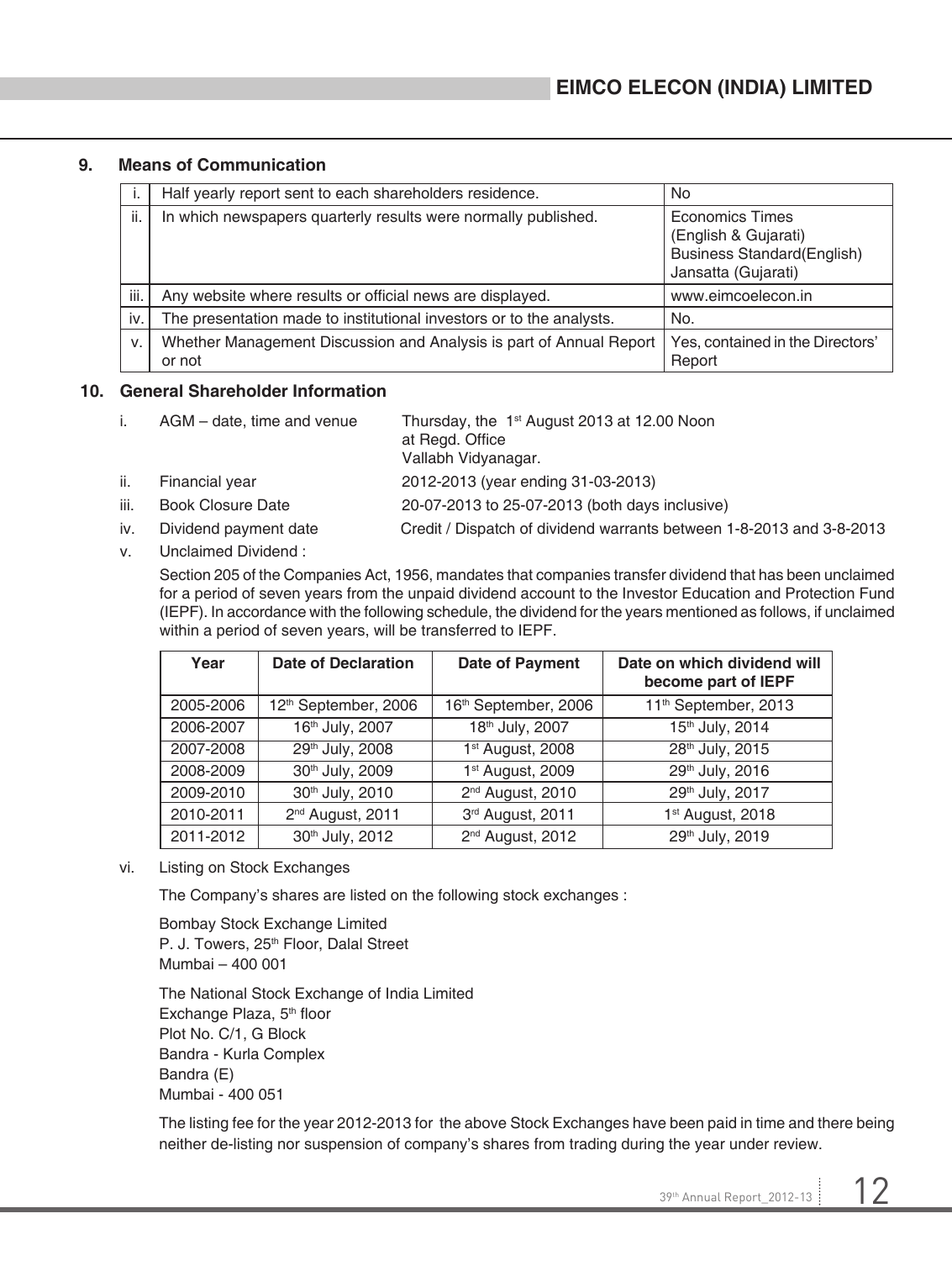#### vii. Stock Code

The Stock Code of company's shares is as follows :

| Name of the Stock Exchange            | Code No.      |
|---------------------------------------|---------------|
| Bombay Stock Exchange Ltd.            | 523708        |
| National Stock Exchange of India Ltd. | EIMCOELECO EQ |
| ISIN No. for Shares in Demat mode     | INE 158B01016 |

#### viii. Market Price Data

|          |        | Bombay Stock Exchange Ltd. |        | <b>BSE Index</b> |          |        | National Stock Exchange of<br>India Ltd. |        |
|----------|--------|----------------------------|--------|------------------|----------|--------|------------------------------------------|--------|
|          | High   | Low                        | Volume | High             | Low      | High   | Low                                      | Volume |
| Apr 2012 | 199.95 | 161.00                     | 6429   | 17664.10         | 17010.16 | 177.80 | 163.20                                   | 3958   |
| May 2012 | 179.00 | 157.50                     | 12986  | 17432.33         | 15809.71 | 181.40 | 160.00                                   | 10505  |
| Jun 2012 | 177.00 | 160.00                     | 4270   | 17448.48         | 15748.98 | 176.00 | 162.00                                   | 3997   |
| Jul 2012 | 198.00 | 167.15                     | 6605   | 17631.19         | 16598.48 | 193.90 | 165.40                                   | 6403   |
| Aug 2012 | 176.45 | 160.30                     | 4592   | 17972.54         | 17026.97 | 175.00 | 160.75                                   | 4156   |
| Sep 2012 | 170.00 | 157.00                     | 4912   | 18869.94         | 17250.80 | 172.20 | 155.20                                   | 6859   |
| Oct 2012 | 185.00 | 164.50                     | 9575   | 19137.29         | 18393.42 | 184.00 | 166.80                                   | 8150   |
| Nov 2012 | 218.90 | 169.10                     | 37650  | 19372.70         | 18255.69 | 219.35 | 168.00                                   | 90222  |
| Dec 2012 | 240.00 | 212.55                     | 14007  | 19612.18         | 19149.03 | 236.95 | 213.70                                   | 17580  |
| Jan 2013 | 235.15 | 180.15                     | 17270  | 20203.66         | 19508.93 | 234.00 | 178.20                                   | 18766  |
| Feb 2013 | 178.00 | 145.10                     | 22174  | 19966.69         | 18793.97 | 186.00 | 148.10                                   | 25321  |
| Mar 2013 | 182.85 | 142.00                     | 67103  | 19754.66         | 18568.43 | 185.90 | 142.00                                   | 22676  |

ix. Index graph

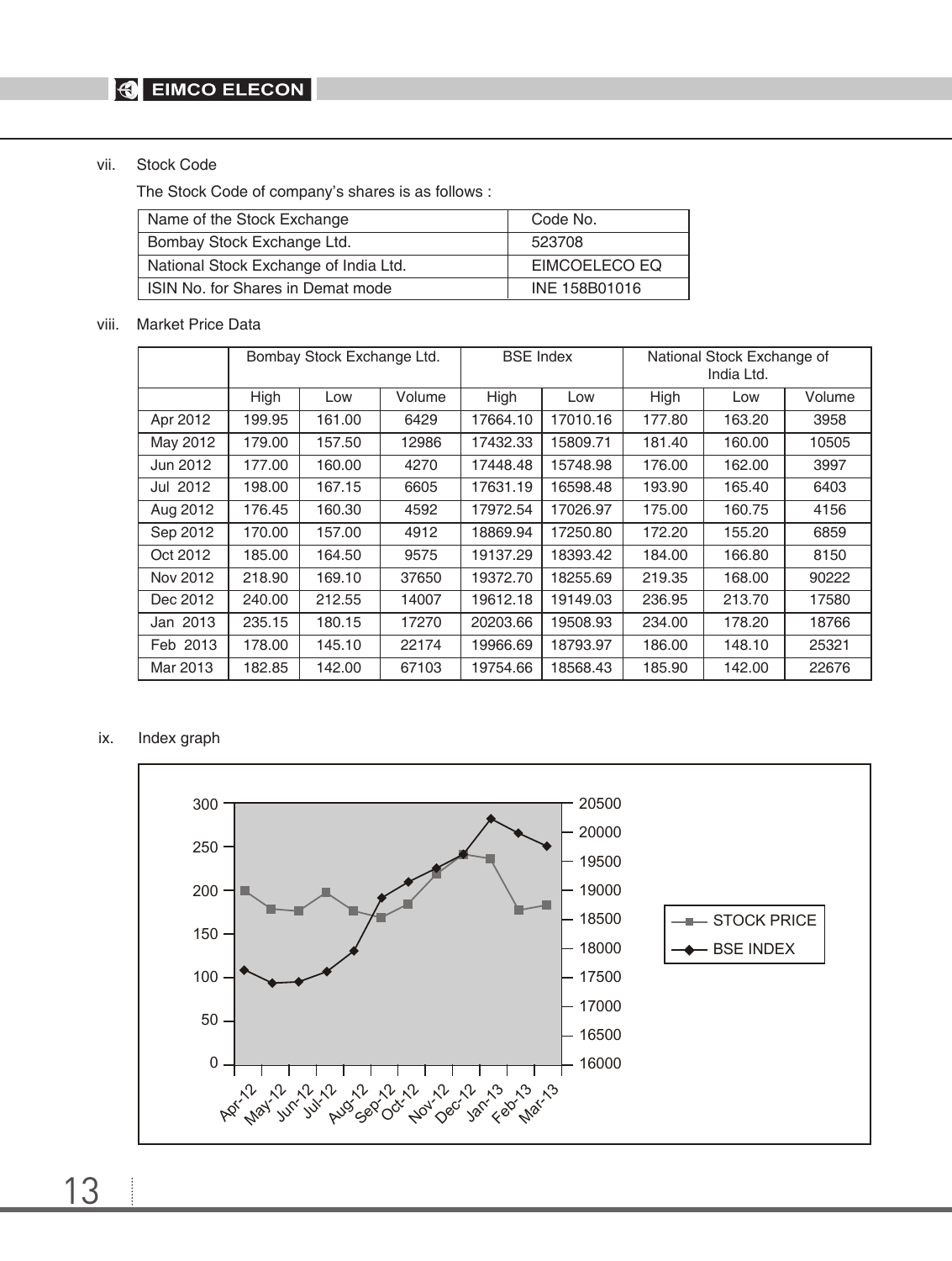x. Share Transfer System

| No. of Transfers during the year | $\therefore$ 7 |
|----------------------------------|----------------|
| No. of Shares transferred        | : 800          |

xi. Distribution of shareholding as on 31<sup>st</sup> March, 2013:

| Shares held   | No. of Shareholders | % of shareholders | No. of Shares held | % of Shareholding |
|---------------|---------------------|-------------------|--------------------|-------------------|
| $1 - 500$     | 5359                | 94.5817           | 578049             | 10.0210           |
| 501-1000      | 142                 | 2.5062            | 110968             | 1.9237            |
| 1001-2000     | 72                  | 1.2707            | 106145             | 1.8401            |
| 2001-3000     | 23                  | 0.4059            | 59690              | 1.0348            |
| 3001-4000     | 15                  | 0.2647            | 52634              | 0.9125            |
| 4001-5000     | 21                  | 0.3706            | 97791              | 1.6953            |
| 5001-10000    | 16                  | 0.2824            | 113727             | 1.9716            |
| 10001 & above | 18                  | 0.3178            | 4649381            | 80.6010           |
| <b>Total</b>  | 5666                | 100.0000          | 5768385            | 100.0000          |

xii. Shareholding Pattern as at 31st March 2013

|       | Category                            | No. of shares held | % of Shareholding |
|-------|-------------------------------------|--------------------|-------------------|
| A     | Promoters' holding                  |                    |                   |
| 1.    | -Indian promoters                   | 2817645            | 48.8463           |
|       | -Foreign Promoters                  | 1447875            | 25.1002           |
| 2.    | -Persons acting in concert          | 6275               | 0.1088            |
|       | Sub-total                           | 4271795            | 74.0553           |
| B.    | Non-Promoters' Holding              |                    |                   |
| 3.    | Institutions                        |                    |                   |
| a.    | Mutual Funds / UTI                  | 276428             | 4.7921            |
| b.    | <b>Financial Institutions/Banks</b> | 200                | 0.0035            |
|       | Sub-total                           | 276628             | 4.7956            |
| 4.    | Non-Institutions                    |                    |                   |
| a.    | <b>Bodies Corporate</b>             | 171604             | 2.9749            |
| $b$ . | <b>Indian Public</b>                | 1008143            | 17.4770           |
| C.    | Non-Resident Indians                | 22930              | 0.3975            |
| d.    | Any other                           | 17285              | 0.2997            |
|       | Sub-total                           | 1219962            | 21.1491           |
|       | <b>GRAND TOTAL</b>                  | 5768385            | 100.0000          |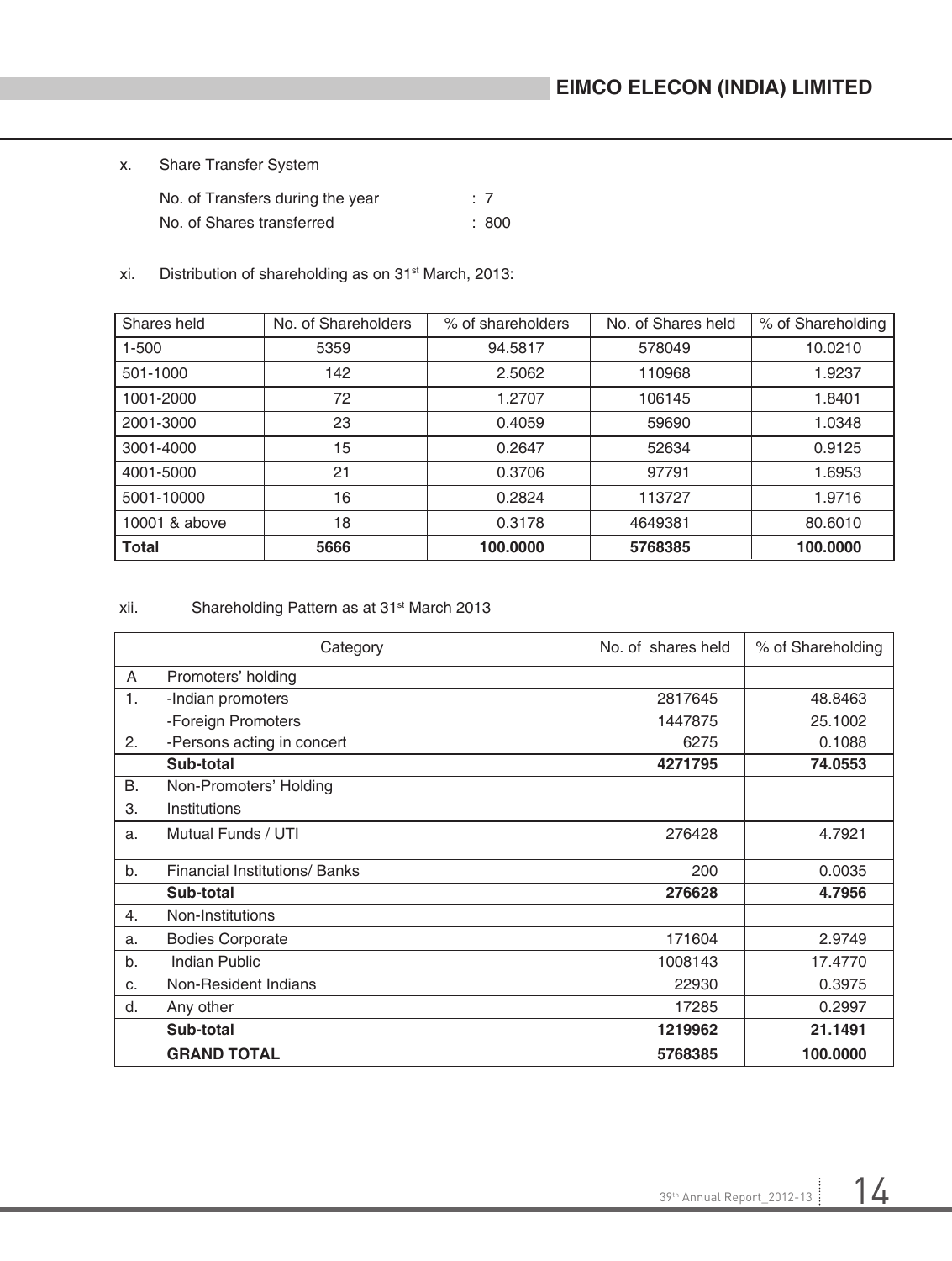## **SEIMCO ELECON**

xiii. Dematerialization of shares and liquidity.

 As directed by SEBI, trading in the shares of the company have compulsorily to be in dematerialized form for all the investors with effect from 26<sup>th</sup> June, 2000.

As on 31<sup>st</sup> March 2013, 72,59% (4187104 Shares) have been dematerialized.

xiv. Outstanding GDR/ADR/Warrants or convertible instruments :

Nil

- xv. Plant location : Eimco Elecon (India) Ltd. Anand-Sojitra Road Vallabh Vidyanagar - 388 120 Dist. Anand, Gujarat
- xvi. Address for correspondence: As above
- xvii. Registrar & Share Transfer Agents

Mumbai Office : Vadodara Office : M/s. Link Intime India Pvt. Ltd.<br>
C-13, Pannalal Silk Mills Compound<br>
B-102 & 103, Shangrila Complex, C-13, Pannalal Silk Mills Compound<br>LBS Marg, Bhandup (W)

First Floor, Opp. HDFC Bank, Mumbai - 400 078. Near Radhakrishna Char Rasta, Akota. Vadodara - 390 020. EMAIL : vadodara@linkintime.co.in Phone number -0265-2356573 0265-2356794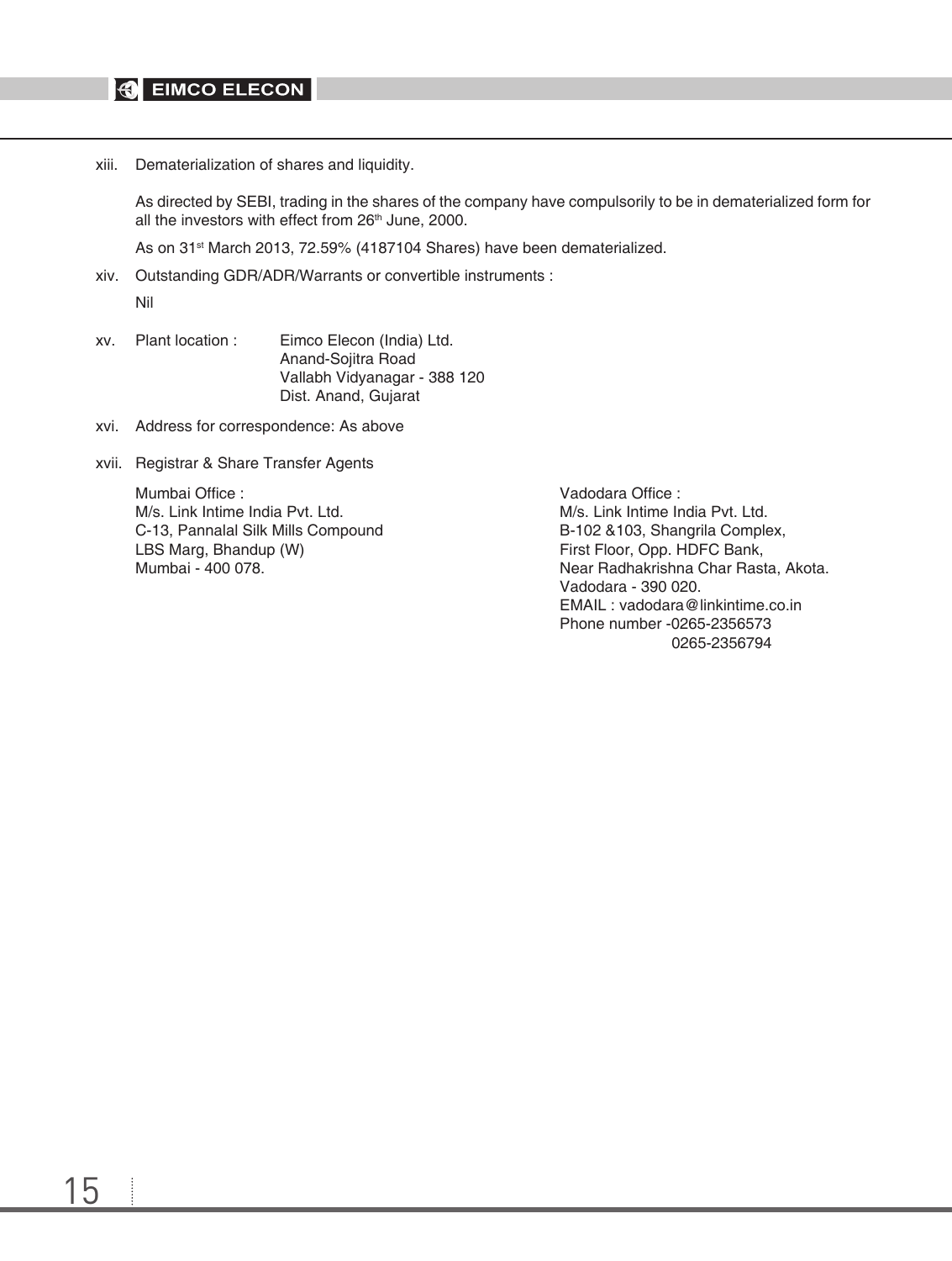## **Note on appointment or reappointment of Directors : ANNEXURE – 4 TO DIRECTORS' REPORT - ITEM NO.6**

#### **1. Mr. Vihang Virkar**

The Board had appointed Mr. Vihang Virkar as a Director of the company with effect from 30<sup>th</sup> July 2009, liable to retire by rotation. Mr. Vihang Virkar is due to retire by rotation at the forthcoming Annual General Meeting of the Company and, being eligible, offers himself for re-appointment. Mr. Vihang Virkar has done LL.M from University of Mumbai. He is Lawyer by profession.

Mr. Vihang Virkar does not hold Directorship in any other public companies.

#### **2. Mr. Nirmal Bhogilal**

The Board had appointed Mr. Nirmal Bhogilal as a Director of the company with effect from 23rd September 2011 liable to retire by rotation. Mr. Nirmal Bhogilal is B.Sc. (Engg.) Chemical Engg., (London University) A.C.G.I. His Directorships and Committee Memberships of other companies are as under;

| Company                                    | <b>Position</b>                          | Committee<br><b>Memberships</b>                                  | <b>Chairman/Member</b> |
|--------------------------------------------|------------------------------------------|------------------------------------------------------------------|------------------------|
| Batliboi Ltd.                              | Chairman and<br><b>Managing Director</b> | Shareholders/Investor<br>Grievance & Share Transfer<br>Committee | Member                 |
| Hindustan Construction Co. Ltd.            | <b>Director</b>                          | <b>Remuneration Committee</b><br><b>Selection Committee</b>      | Chairman<br>Chairman   |
| Batliboi Environmental<br>Engineering Ltd. | Director                                 | <b>Audit Committee</b>                                           | Member                 |

#### **Declaration regarding affirmation of Code of Conduct**

In terms of the requirement of the amended Clause 49 of the Listing Agreement, this is to confirm that all the members of the Board and senior management personnel have affirmed Compliance with the code of Conduct for the year ended 31st March, 2013.

Place : Vallabh Vidyanagar **M. G. Rao**  Date :  $30<sup>th</sup>$  April, 2013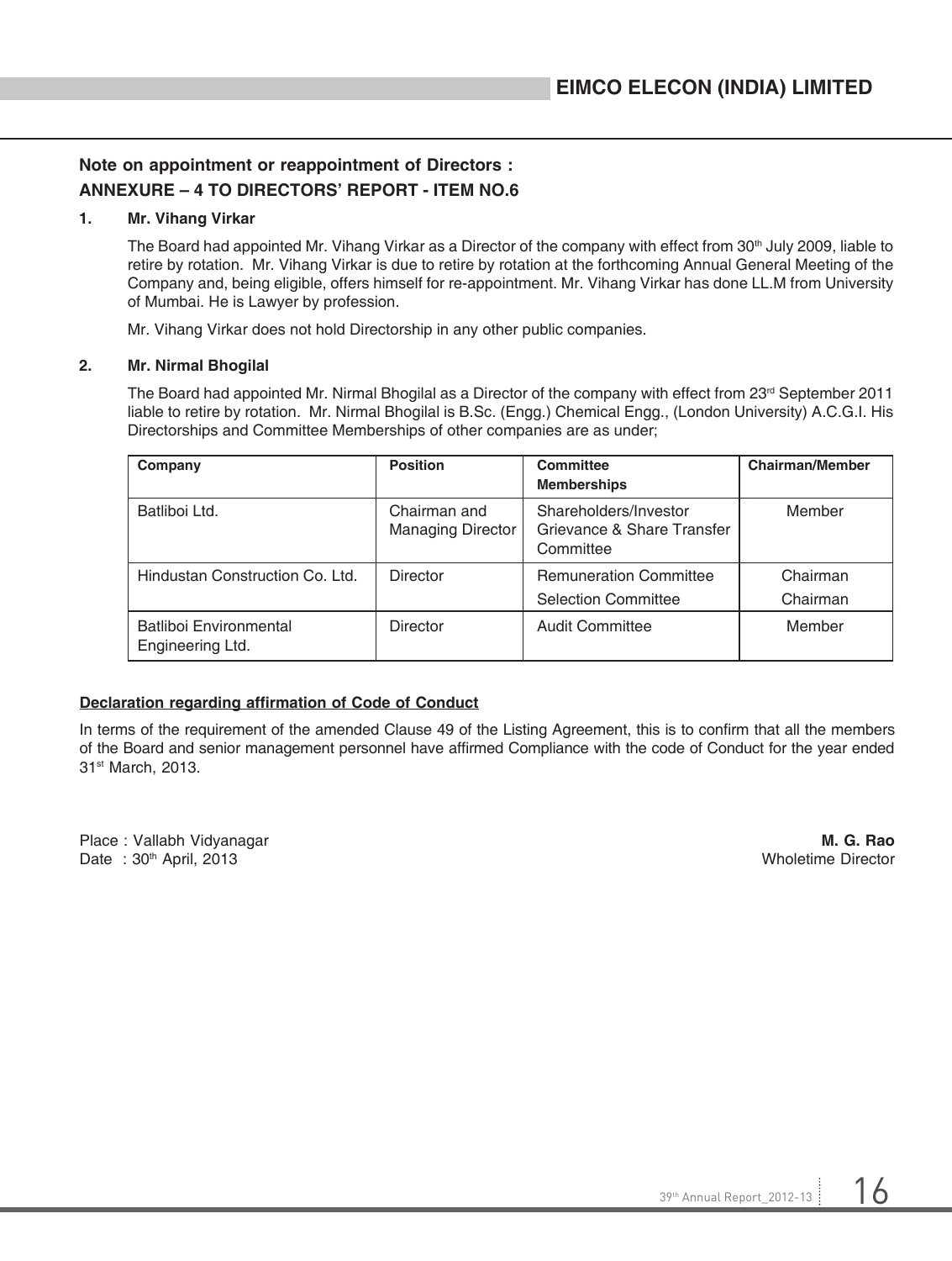#### **AUDITOR'S CERTIFICATE ON COMPLIANCE WITH THE CONDITIONS OF CORPORATE GOVERVANCE UNDER CLAUSE 49 OF THE LISTING AGREEMENT(S).**

To, The Members of EIMCO ELECON (INDIA) LTD. Anand-Sojitra Road, Vallabh Vidyanagar - 388 120. Dist. Anand, Gujarat

We have examined the compliance of conditions of corporate governance by EIMCO ELECON (INDIA) LTD. for the year ended 31<sup>st</sup> March, 2013, as stipulated in Clause 49 of the Listing Agreement of the said company with the stock exchanges.

The compliance of conditions of corporate governance is the responsibility of the management. Our examination has been limited to a review of the procedures and implementations thereof, adopted by the Company for ensuring compliance with the conditions of Corporate Governance as stipulated in the said clause. It is neither an audit nor an expression of opinion on the financial statements of the Company.

In our opinion and to the best of our information and according to the explanations given to us, and based on the representations made by the directors and the management, we certify that the Company has complied with the conditions of Corporate Governance as stipulated in Clause 49 of the above mentioned Listing Agreement.

As required by the Guidance Note on Certification of Corporate Governance issued by the Institute of Chartered Accountants of India, we have to state that based on the report given by the Registrars to the Company as on 31<sup>st</sup> March, 2013 there were no investor grievance matters against the Company remaining unattended/pending for more than 30 days.

We further state such compliance is neither an assurance as to the future liability of the Company nor the efficiency or effectiveness with which the management has conducted the affairs of the Company.

> For **TALATI & TALATI** Chartered Accountants (Firm Reg. No. 110758W)

Place : Ahmedabad (**Umesh H. Talati)** Date : 30<sup>th</sup> April, 2013 **Partner Partner Partner Partner Partner Partner** 

Mem.No. 34834

17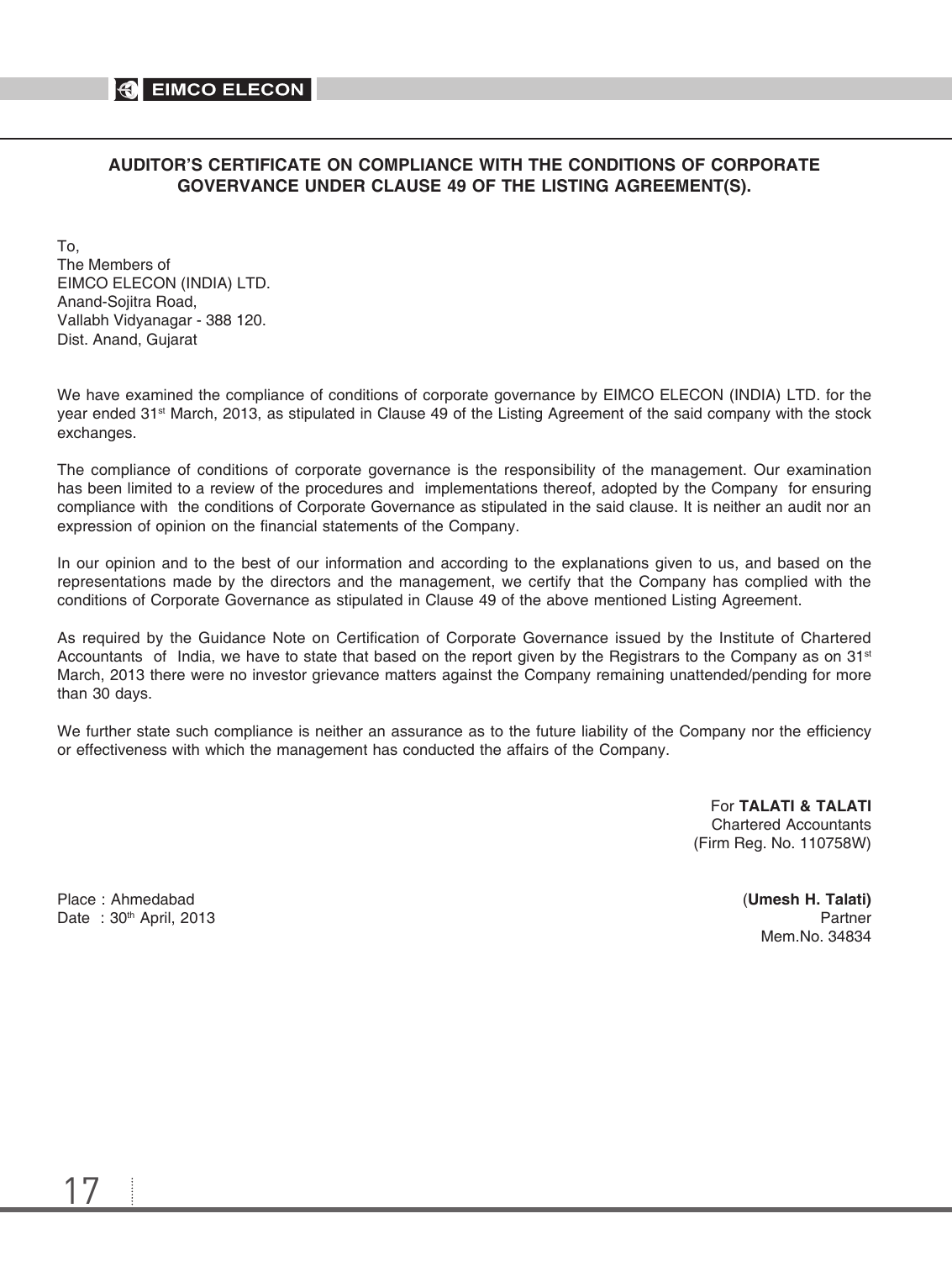## **Management's Discussion and Analysis ANNEXURE-5 TO DIRECTORS' REPORT - ITEM NO.8**

#### **INDUSTRY STRUCTURE AND DEVELOPMENT**

#### **COAL MINING INDUSTRY**

India has a long history of commercial Coal mining covering nearly 220 years starting from 1774. However, for about a century the growth of Indian coal mining remained sluggish for want of demand but the introduction of steam locomotives in1853 gave a fillip to it. Within a short span, production rose to an annual average of 1 million tone (Mt) and India could produce 6.12 Mts per year by 1900 and18 Mts per year by 1920. The production got a sudden boost from the first World War but went through a slump in early thirties. The production reached a level of 29 Mts. by 1942 and 30 Mts. by 1946.

Worldwide, coal is an extremely important fuel as it is most abundant and widely distributed fossil fuel source and energy from coal is cheaper. About 29.6% of primary energy needs are met by coal and 39% of electricity is generated from coal. About 70% of world steel production depends on coal feedstock.

The energy dependence on coal is more pronounced in case of developing countries like India. Coal is currently the prime source of energy as it provides about 52% of the commercial energy and about 67% of the electricity generation is coal based.

#### **FUTURE SCENARIO**

India cannot afford to restrict its growth on account of supply of energy. Coal, being the prime source of energy in the country with a broader reserve base, has to take major onus of increased energy supply.

The gap between the demand and indigenous availability of coal in the country has been rising. This gap is likely to widen further beyond 12th plan period leading to requirement of huge import. In order to restrict the requirement of coal import, to the extent possible, in coming years, Coal India Ltd (CIL) has no option but to raise its production level to a great extent by every possible means.

Your company continues to be leading manufacturers of Underground Mining Equipment with specialization in Loading and Drilling Equipment. Recently as a part of expansion programme and to broaden product portfolio your company evaluated Indian Mining market for potential of some equipment having synergy with our present line

of manufacture and decided to venture into manufacture of "CHAIR LIFT MAN RIDING SYSTEMS'. These 'Chair lift man riding systems" are very versatile systems for faster movement of Miners to face from surface and vice versa with utmost degree of safety and comfort. Faster movement of Miners in Coal and Non- Coal Underground Mines will eventually attribute to increased production from Underground Mines. It is also pertinent to mention this system will be developed 'in house' by your company to save sizeable foreign exchange.

## **CONSTRUCTION EQUIPMENT INDUSTRY**

The increased investment in different infrastructure sectors, is well expected to create huge demand for construction equipment. Based on the projected GDP growth, an estimated amount of around \$ 1300 billion is planned to be invested in different infrastructure sectors during the span of 8-10 years.

For the infrastructure development, which is completely based on the targeted massive investment, the construction equipment manufacturing industry estimates that construction equipment demand would go up to around 1,00,000 units during 2014 which include; backhoe loaders, crawler excavators and dozers, piling rigs, compactors, and mobile cranes.

#### **FUTURE SCENARIO**

Over the last 3-4 years, various new entrants have made inroads into the Indian construction equipment industry that include some of the biggest names from Japan, USA, and Korea. Simultaneously, a number of domestic companies are seen to be expanding their capacities or diversifying their product portfolio through collaboration and tie-up arrangements.

The projected demand of equipment will be stimulated by positive demand fundamentals, led by good deal of projects lined for infrastructure development by the private and the government sector in the mid and long -term.

## **OPPORTUNITY AND THREATS**

Future holds tremendous opportunities for Model AL 120 Wheel Loader of 1.2 CuM capacity which was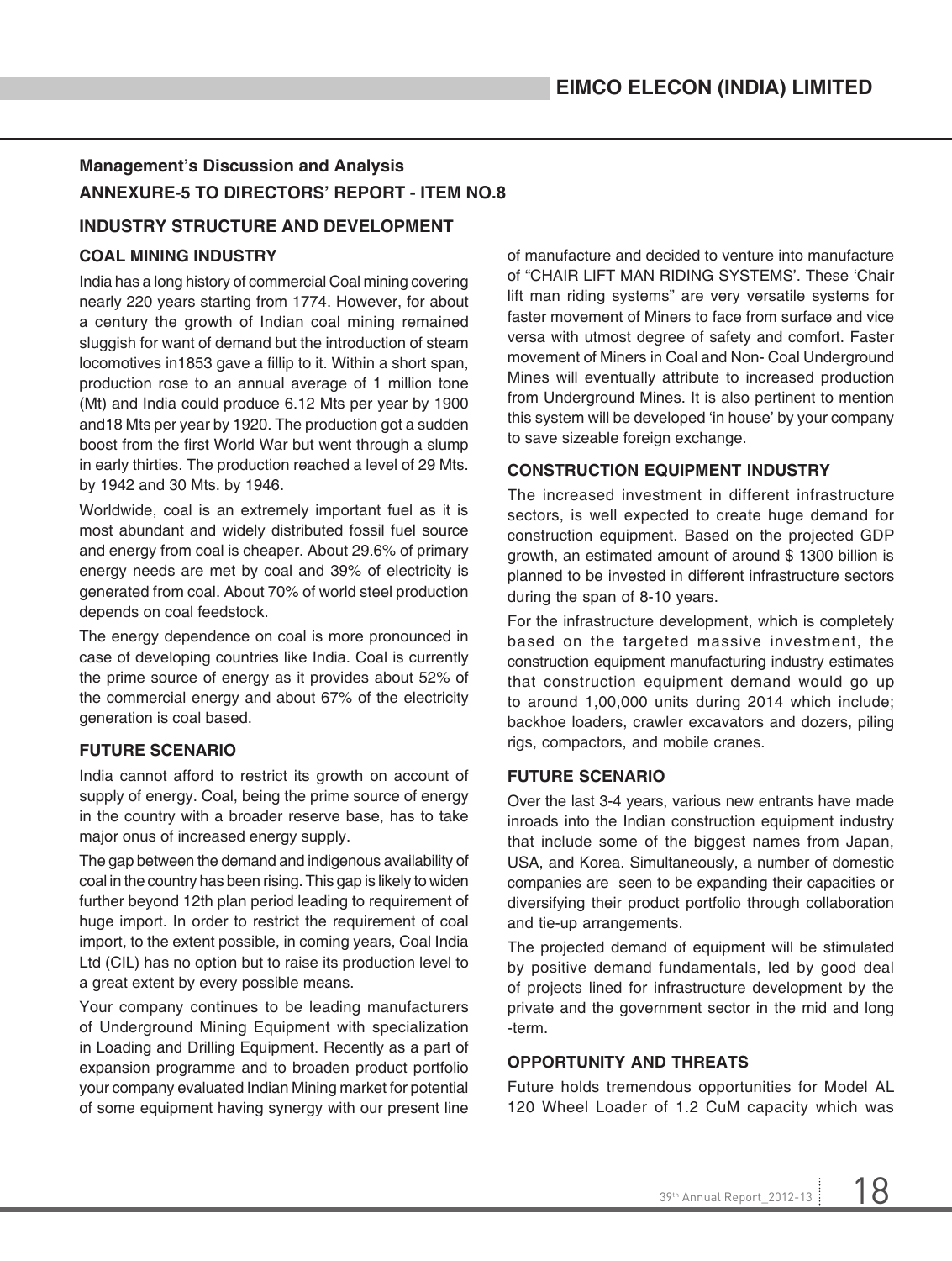launched some time back and has gradually established its superiority in this class of loader market. Launch of Loader of 1.9 CuM capacity was slightly delayed due to various unexpected reasons but now prototype has been successfully commissioned. This size of loader will cater to niche segment and significant business growth is envisaged for this capacity of Loader.

Your company has also engaged a reputed marketing survey agency to undertake market survey to add additional product lines in Construction Equipment segment and in the near future some more products will be added to the Construction Equipment family.

Apart from above, your Company is also exploring export potential of our underground mining equipment in market of Republic of South Africa, South America, South East Asia etc. and expect sizeable business from these markets in near future.

#### **OUT LOOK FOR THE COMPANY**

With the all-round revival of coal companies and introduction of state-of-the-art technologies products for mining as-well-as for construction sector, your Company is expected to do better in the coming years.

#### **RISK AND CONCERNS**

The main risk and concern of the company remains that it will continue to depend more on Government clients for some more time.

#### **INTERNAL CONTROL SYSTEM**

The Company's internal control systems are adequate, considering size and nature of operation of the Company, to meet regulatory /statutory requirements.

#### **DEVELOPMENTS ON HUMAN RESOURCE/ INDUSTRIAL RELATIONS FRONT**

The Company attaches utmost priority to human resource development with focus on regular upgradation of the knowledge and skills of all employees and equipping them with the necessary expertise to meet the challenges of change and growth successfully. The company continuously monitors its manpower requirement to ensure that it has adequate human skills commensurate with its needs. Industrial relations of the company continue to be cordial.

## **DISCUSSION ON FINANCIAL PERFORMANCE WITH RESPECT TO OPERATIONAL PERFOR-MANCE AND OUTLOOK**.

Sales & Other income for the year ended 31<sup>st</sup> March, 2013 were ₹ 17556.97 lacs as compared to ₹ 18070.74 lacs on 31<sup>st</sup> March, 2012. The net profit stood at ₹ 1513.53 lacs (previous year ₹ 2032.80 lacs).

#### **CAUTIONARY STATEMENT**

Statements in this report on describing the Company's objectives, expectations or predictions may be forward looking statements within the meaning of applicable security laws or regulations. These statements are based on certain assumptions and expectations of future events. Actual results could however differ materially from those expressed or implied.

The Company assumes no responsibility in respect of forward–looking statements herein which may undergo changes in future on the basis of subsequent developments, information or events.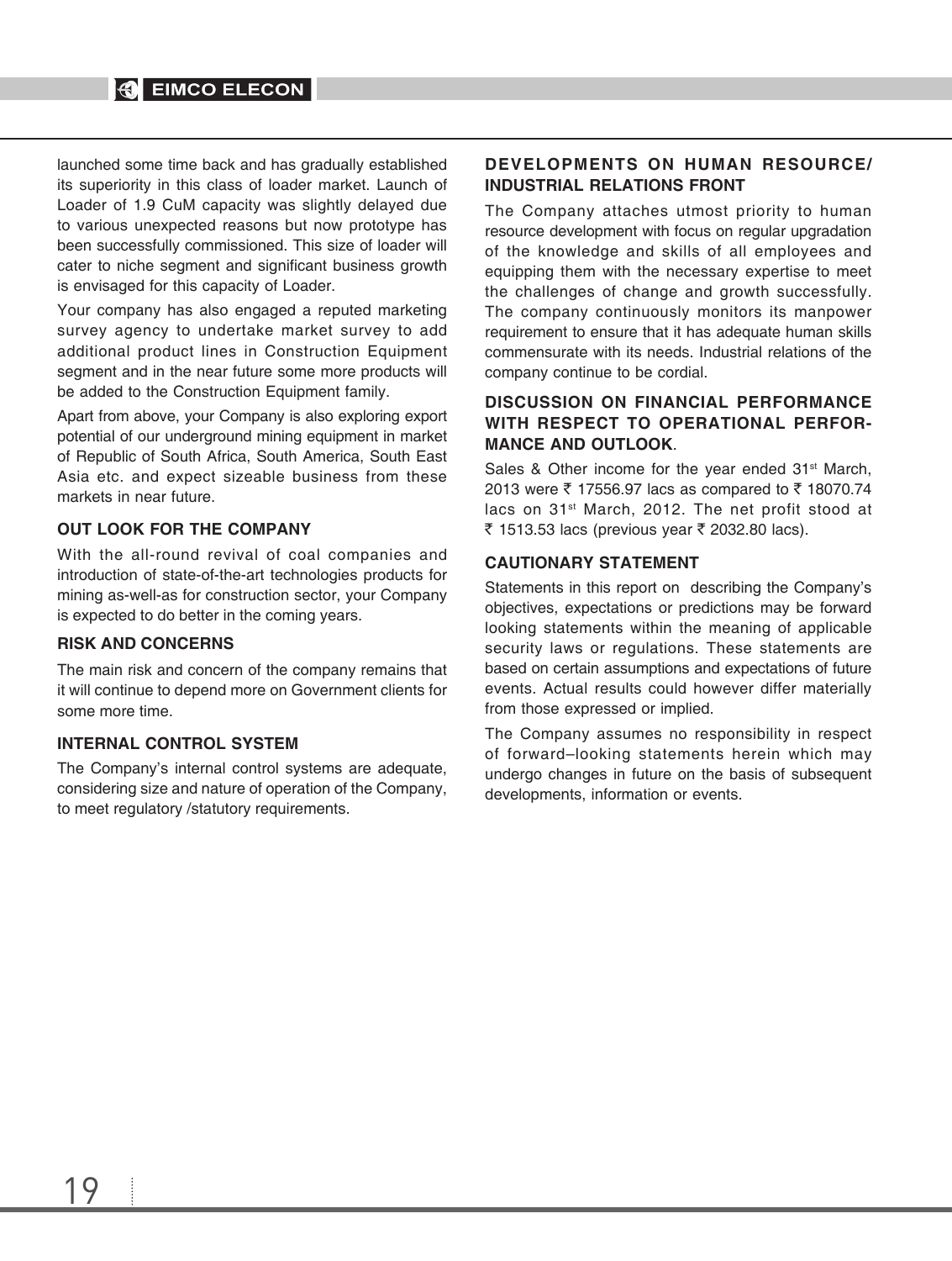#### **INDEPENDENT AUDITOR'S REPORT**

To : The Members of Eimco Elecon (India) Ltd.

#### **Report on the Financial Statements**

We have audited the accompanying financial statements of Eimco Elecon (I) Limited ("the Company"), which comprise the Balance Sheet as at March 31, 2013, and the Statement of Profit and Loss and Cash Flow Statement for the year then ended, and a summary of significant accounting policies and other explanatory information.

#### **Management's Responsibility for the Financial Statements**

Management is responsible for the preparation of these financial statements that give a true and fair view of the financial position, financial performance and cash flows of the Company in accordance with the Accounting Standards referred to in subsection (3C) of section 211 of the Companies Act, 1956 ("the Act"). This responsibility includes the design, implementation and maintenance of internal control relevant to the preparation and presentation of the financial statements that give a true and fair view and are free from material misstatement, whether due to fraud or error.

#### **Auditor's Responsibility**

Our responsibility is to express an opinion on these financial statements based on our audit. We conducted our audit in accordance with the Standards on Auditing issued by the Institute of Chartered Accountants of India. Those Standards require that we comply with ethical requirements and plan and perform the audit to obtain reasonable assurance about whether the financial statements are free from material misstatement. An audit involves performing procedures to obtain audit evidence about the amounts and disclosures in the financial statements. The procedures selected depend on the auditor's judgment, including the assessment of the risks of material misstatement of the financial statements, whether due to fraud or error. In making those risk assessments, the auditor considers internal controls relevant to the Company's preparation and fair presentation of the financial statements in order to design audit procedures that are appropriate in the circumstances. An audit also includes evaluating the appropriateness of accounting policies used and the reasonableness of the accounting estimates made by management, as well as evaluating the overall presentation of the financial statements. We believe that the audit evidence we have obtained is sufficient and appropriate to provide a basis for our audit opinion.

#### **Opinion**

In our opinion and to the best of our information and according to the explanations given to us, the financial statements give the information required by the Act in the manner so required and give a true and fair view in conformity with the accounting principles generally accepted in India:

- (a) In the case of the Balance Sheet, of the state of affairs of the Company as at March 31, 2013;
- (b) In the case of statement of Profit and Loss, of the profit for the year ended on that date; and

(c) In the case of the Cash Flow Statement, of the cash flows for the year ended on that date.

#### **Report on Other Legal and Regulatory Requirements**

- 1. As required by the Companies (Auditor's Report) Order, 2003 ("the Order") issued by the Central Government of India in terms of sub-section (4A) of section 227 of the Act, we give in the Annexure, a statement on the matters specified in paragraphs 4 and 5 of the Order.
- 2. As required by section 227(3) of the Act, we report that:
	- a. We have obtained all the information and explanations which to the best of our knowledge and belief were necessary for the purpose of our audit;
	- b. In our opinion proper books of account as required by law have been kept by the Company so far as appears from our examination of those books and proper returns adequate for the purposes of our audit have been received from branches not visited by us;
	- c. The Balance Sheet, Statement of Profit and Loss, and Cash Flow Statement dealt with by this Report are in agreement with the books of account and with the returns received from branches not visited by us,
	- d. In our opinion, the Balance Sheet, Statement of Profit and Loss, and Cash Flow Statement comply with the Accounting Standards referred to in subsection (3C) of section 211 of the Companies Act, 1956;
	- e. On the basis of written representations received from the directors as on March 31, 2013, and taken on record by the Board of Directors, none of the directors is disqualified as on March 31, 2013, from being appointed as a director in terms of clause (g) of sub-section (1) of section 274 of the Companies Act, 1956:
	- f. Since the Central Government has not issued any notification as to the rate at which the cess is to be paid under section 441A of the Companies Act, 1956 nor has it issued any Rules under the said section, prescribing the manner in which such cess is to be paid, no cess is due and payable by the Company.

For **TALATI & TALATI** Chartered Accountants (Firm Reg. No. 110758W)

Place : Ahmedabad Partner Date: 30<sup>th</sup> April, 2013 Mem. No. 34834

**(UMESH H. TALATI)**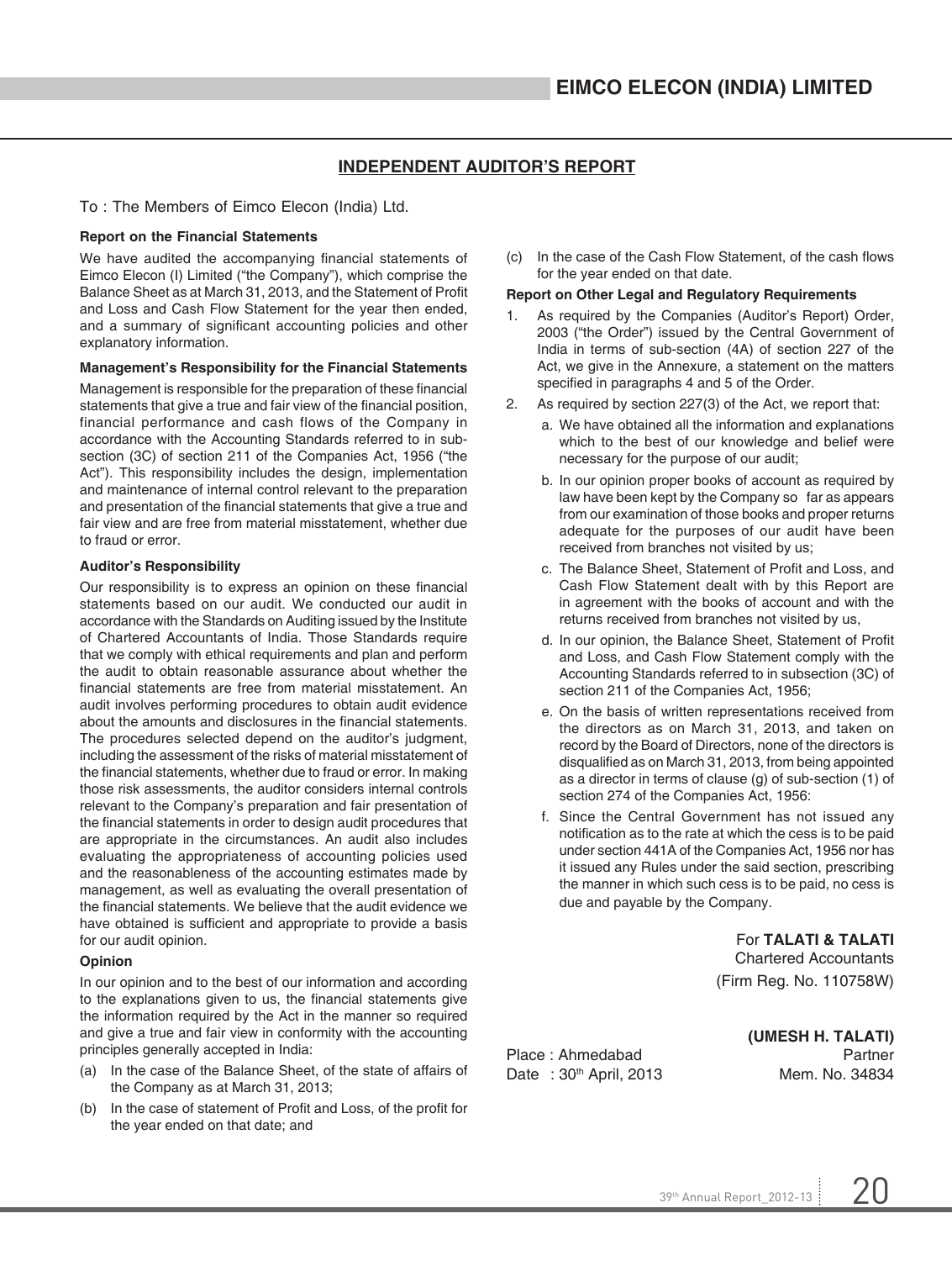## **ANNEXURE TO THE AUDITOR'S REPORT**

#### **RE: Eimco Elecon (India) Ltd.**

(Referred to in paragraph 1 under "Report on Other Legal and Regulatory Requirements" of our report of even date.)

- (i) (a) The company has maintained proper records showing full particulars including quantitative details and situation of fixed assets.
	- (b) All the assets have not been physically verified by the management during the year but there is a regular programme of verification which, in our opinion, is reasonable having regard to the size of the company and the nature of its assets. No material discrepancies were noticed on such verification.
	- (c) During the year, the company has not disposed off any major part of the Fixed Assets.
- (ii) (a) The inventory has been physically verified during the year by the management. In our opinion, the frequency of verification is reasonable.
	- (b) The procedures of physical verification of inventories followed by the management are reasonable and adequate in relation to the size of the company and the nature of its business.
	- (c) On the basis of our examination of the records of the company, we are of the opinion that the company is maintaining proper records of inventory. The discrepancies noticed on verification between the physical stocks and the book records were not material.
- (iii) (a) During the year the company has not given any loans secured or unsecured to the companies, firms or other parties covered in the register maintained under section 301 of the Companies Act,1956. Hence Clause (iii) (b),(c),(d) are not applicable to the company.
	- (e) The Company has not taken any loans, secured or unsecured from companies, firms or other parties covered in the register maintained under section 301 of the Companies Act,1956.
- (iv) In our opinion and according to the information and explanations given to us, there are adequate internal control procedures commensurate with the size of the company and the nature of its business with regard to purchase of inventory, fixed assets and with regard to the sale of goods. During the course of our audit, no continuing failure to correct major weaknesses has been noticed in the internal controls.
- (v) (a) Based on the audit procedures applied by us and according to the information and explanations provided by the management, we are of the opinion that the transactions that need to be entered into the register maintained under Section 301 have been so entered.
	- (b) In our opinion and according to the information and explanations given to us, the transactions made in pursuance of contracts/arrangements entered in the Register maintained under section 301 of the Companies Act, 1956 and exceeding the value of  $\overline{5}$  5,00,000 in respect of each party during the year have been made at prices which appear reasonable as per information available with the company.
- (vi) During the year, the Company has not accepted any deposits under the provisions of sections 58A and 58AA or any other relevant provisions of the Act and the Companies (Acceptance of Deposits) Rules, 1975 framed there under. No order has been passed by the Company Law Board or National Company Law Tribunal or Reserve Bank of India or any Court or any other Tribunal.
- (vii) In our opinion, the company has an internal audit system commensurate with the size and nature of its business.
- (viii) We have broadly reviewed the books of account maintained by the company pursuant to the Rules made by the Central Government for the maintenance of cost records under section 209(1) (d) of the Companies Act, 1956 and are of the opinion that prima facie the prescribed accounts and records have been made and maintained.
- (ix) (a) According to the records of the company, the company is regular in depositing with appropriate authorities undisputed statutory dues including provident fund, investor education protection fund, income-tax, sales-tax wealth-tax, service tax, custom duty, excise duty cess and other material statutory dues applicable to it. According to the information and explanations given to us, no undisputed arrears of statutory dues were outstanding as at 31st March,2013 for a period of more than six months from the date they became payable.

21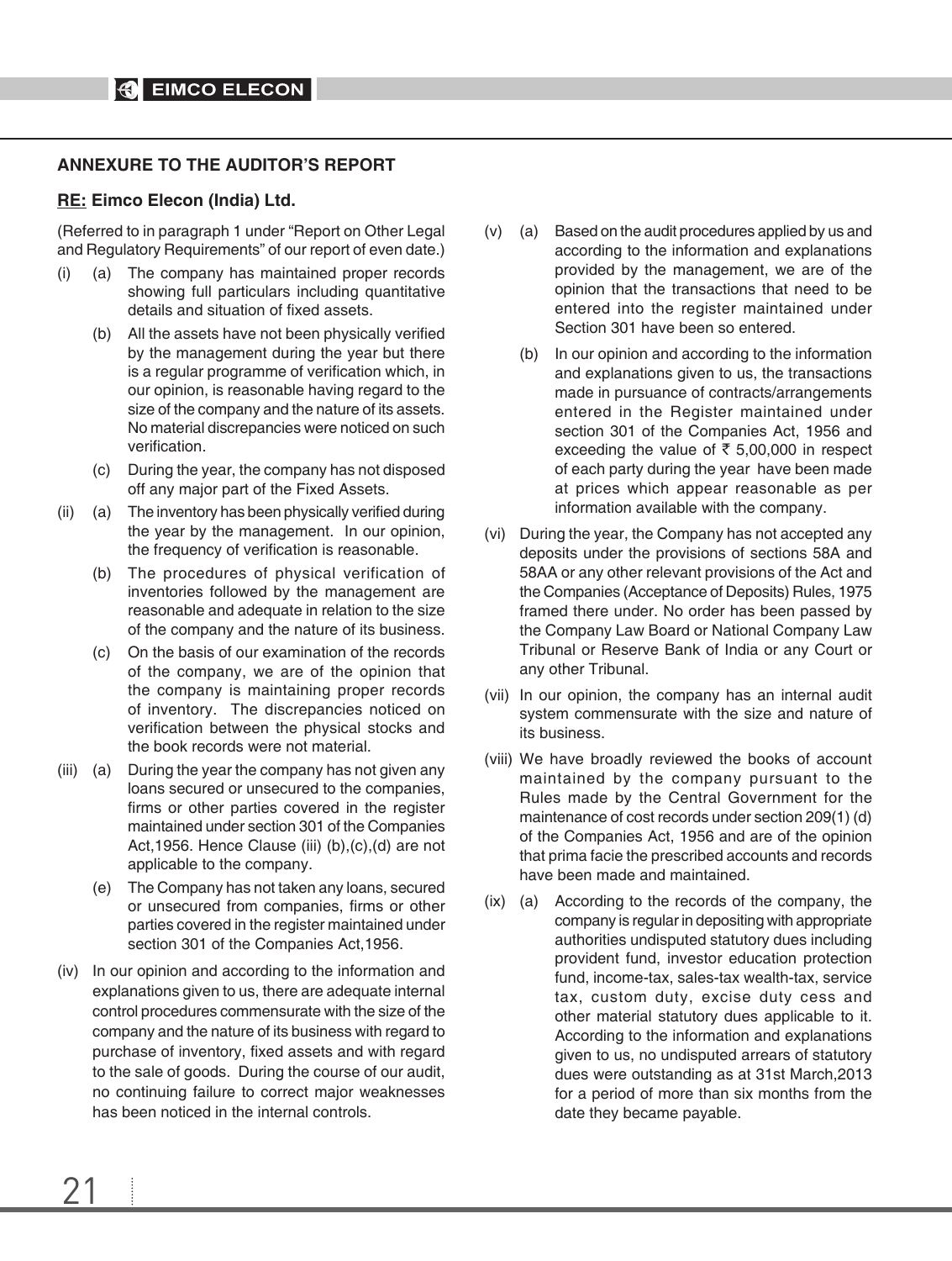(b) The disputed Statutory dues aggregating to  $\bar{\tau}$  831.91 lacs, that have not been deposited on account of disputed statutory matters pending before appropriate authorities are as under

| Sr.<br>No. | Name of<br>the Statute         | Nature of<br>the Dues                    | Amount<br>(₹ in<br>Lacs) | Period to<br>which the<br>amount<br>relates | Forum where<br>dispute is<br>pending |
|------------|--------------------------------|------------------------------------------|--------------------------|---------------------------------------------|--------------------------------------|
|            | Income Tax<br>Act 1961         | Income Tax/<br><b>Penalties</b>          | 14.44                    | Various years<br>from 2002-03<br>to 2010-11 | Appellate<br>Authority               |
| 2          | Central<br>Excise Act,<br>1944 | <b>Excise Duty</b><br>and Service<br>Tax | 817.47                   | Various years<br>from 2006-07<br>to 2010-11 | Appellate<br>Authority               |

- (x) The company does not have any accumulated losses. The company has not incurred cash losses during the financial year covered by our audit and in the immediately preceding financial year.
- (xi) Based on our audit procedures and on the information and explanations given by the management, we are of the opinion that the company has not defaulted in repayment of dues to the banks.
- (xii) The company has not granted any loans against security by way of pledge of shares, debentures and other securities.
- (xiii) The company is not a chit fund or a nidhi mutual benefit fund/society. Therefore, the provisions of this clause of the Companies (Auditor's Report) Order, 2003 are not applicable to the company.
- (xiv) The company is not dealing in or trading in shares, securities, debentures and other investments. Accordingly, the provisions of this clause of the Companies (Auditor's Report) Order, 2003 are not applicable to the Company.
- (xv) In our opinion and according to the explanations given to us the company has not given any guarantee during the year for loans taken by others from financial institutions or banks.
- (xvi) There were no term loans obtained by the company during the year.
- (xvii) Based on the information and explanations given to us and on an overall examination of the balance sheet of the company, we report that no funds raised on short-term basis have been used for long-term investment by the company.
- (xviii) The company has not made any preferential allotment of shares to any parties and companies covered under the register maintained u/s.301 of the Act.
- (xix) During the period covered by our audit report, the company has not issued any debentures.
- (xx) The company has not raised any money out of public issue. Moreover, the company has not received any fresh public deposit during the year.
- (xxi) We report that no fraud on or by the company has been noticed or reported during the course of our audit.

For **TALATI & TALATI** Chartered Accountants (Firm Reg. No. 110758W)

Place: Ahmedabad Date: 30<sup>th</sup> April, 2013 Mem. No. 34834

**(UMESH H. TALATI)**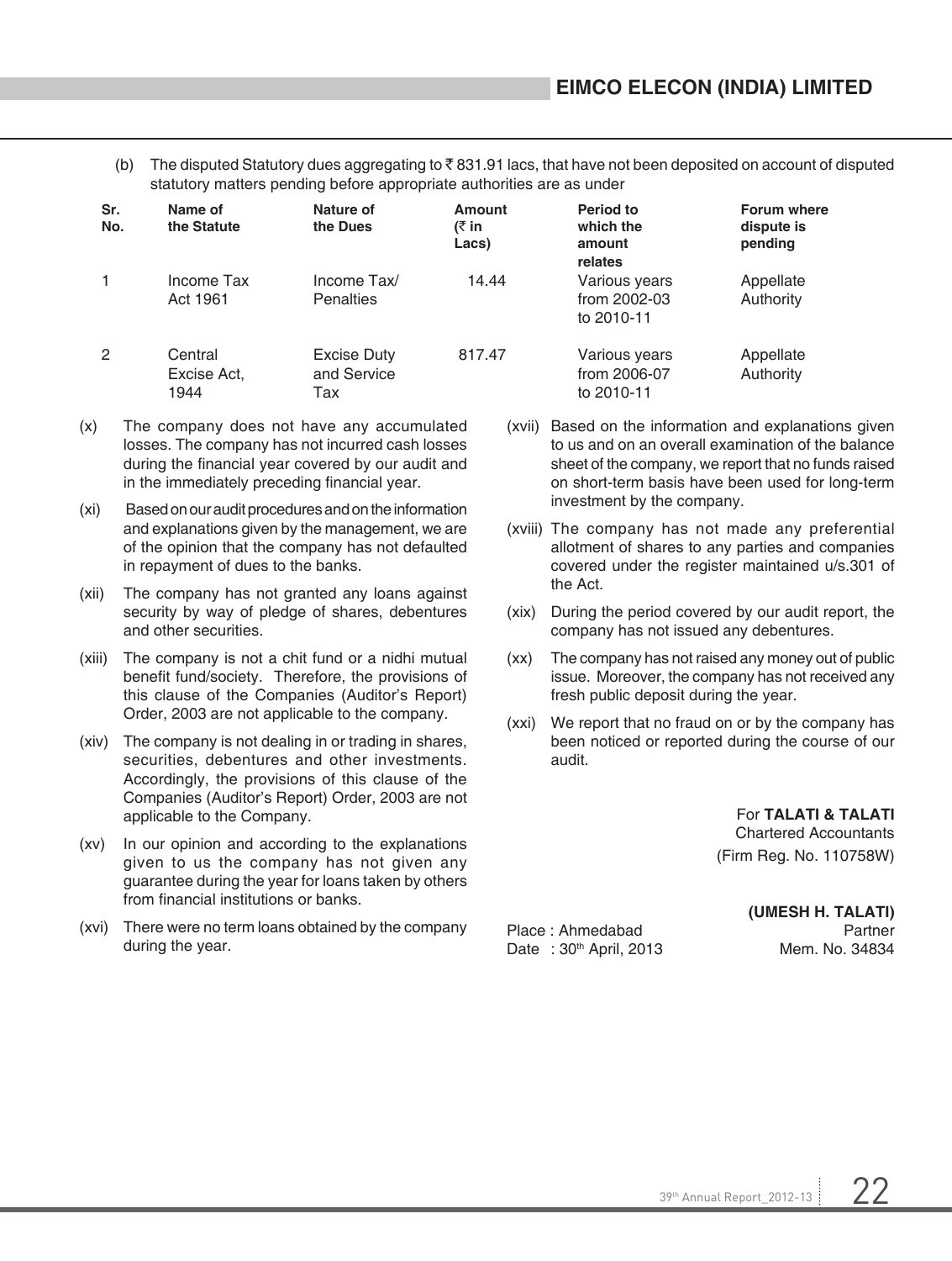## **BALANCE SHEET**

|    |                               |            |                                              |              |                     | $(5 \text{ in } \text{Lacs})$ |  |
|----|-------------------------------|------------|----------------------------------------------|--------------|---------------------|-------------------------------|--|
|    | As at 31 <sup>st</sup> March  |            |                                              | <b>Notes</b> | 2013                | 2012                          |  |
| Ī. | <b>EQUITY AND LIABILITIES</b> |            |                                              |              |                     |                               |  |
|    | (1)                           |            | <b>Shareholders' Funds</b>                   |              |                     |                               |  |
|    |                               | (a)<br>(b) | <b>Share Capital</b><br>Reserves and Surplus | 3<br>4       | 576.84<br>16,421.75 | 576.84<br>15,178.17           |  |
|    |                               |            |                                              |              |                     |                               |  |
|    |                               |            |                                              |              | 16,998.59           | 15,755.01                     |  |
|    | (2)                           |            | <b>Non - current liabilities</b>             |              |                     |                               |  |
|    |                               | (a)        | Deferred tax liabilities (Net)               | 24.6         | 64.72               | 111.01                        |  |
|    |                               | (b)        | Long - term provisions                       | 5            | 52.77               | 56.94                         |  |
|    |                               |            |                                              |              | 117.49              | 167.95                        |  |
|    | (3)                           |            | <b>Current liabilities</b>                   |              |                     |                               |  |
|    |                               | (a)        | <b>Trade Payables</b>                        | 6            | 1,629.01            | 1,667.04                      |  |
|    |                               | (b)        | Other current liabilities                    | 7            | 307.87              | 375.56                        |  |
|    |                               | (c)        | Short - term provisions                      | 8            | 459.63              | 451.99                        |  |
|    |                               |            |                                              |              | 2,396.51            | 2,494.59                      |  |
|    |                               |            |                                              | Total        | 19,512.59           | 18,417.55                     |  |
| П. | <b>ASSETS</b>                 |            |                                              |              |                     |                               |  |
|    | (1)                           |            | Non - current assets                         |              |                     |                               |  |
|    |                               | (a)        | <b>Fixed assets</b>                          | 9            |                     |                               |  |
|    |                               |            | Tangible assets<br>(i)                       |              | 1,411.29            | 1,988.61                      |  |
|    |                               |            | (ii)<br>Intangible assets                    |              | 257.35              | 216.99                        |  |
|    |                               |            | Capital work-in- progress<br>(iii)           |              | 210.63              | 5.61                          |  |
|    |                               | (b)        | Non-current investments                      | 10           | 1,325.97            | 535.31                        |  |
|    |                               | (c)        | Long-term loans and advances                 | 11           | 155.58              | 209.53                        |  |
|    |                               |            |                                              |              | 3,360.82            | 2,956.05                      |  |
|    | (2)                           |            | <b>Current assets</b>                        |              |                     |                               |  |
|    |                               | (a)        | <b>Current investments</b>                   | 10           | 4,893.44            | 4,439.62                      |  |
|    |                               | (b)        | Inventories                                  | 12           | 5,425.96            | 4,226.18                      |  |
|    |                               | (c)        | Trade receivables                            | 13           | 4,822.91            | 5,071.27                      |  |
|    |                               | (d)        | Cash and Bank Balance                        | 14           | 359.50              | 436.16                        |  |
|    |                               | (e)        | Short-term loans and advances                | 15           | 649.96              | 1,288.27                      |  |
|    |                               |            |                                              |              | 16,151.77           | 15,461.50                     |  |
|    |                               |            |                                              | Total        | 19,512.59           | 18,417.55                     |  |

Significant Accounting Policies and Notes form an Integral Part of the Financial Statements 1 to 24.

As per our report of even date

| For <b>TALATI &amp; TALATI</b><br><b>Chartered Accountants</b> |                     | For and on behalf of the Board of Directors |                    |  |
|----------------------------------------------------------------|---------------------|---------------------------------------------|--------------------|--|
| (Firm Reg. No. 110758W)                                        | Nilesh D. Shelat    | Mr. P. B. Patel                             | Vice Chairman      |  |
| <b>UMESH H. TALATI</b><br>Partner<br>Membership No.34834       | (Company Secretary) | Mr. M. G. Rao                               | Wholetime Director |  |

23

Ahmedabad : 30<sup>th</sup> April, 2013 **Vallabh Vidyanagar : 30<sup>th</sup> April**, 2013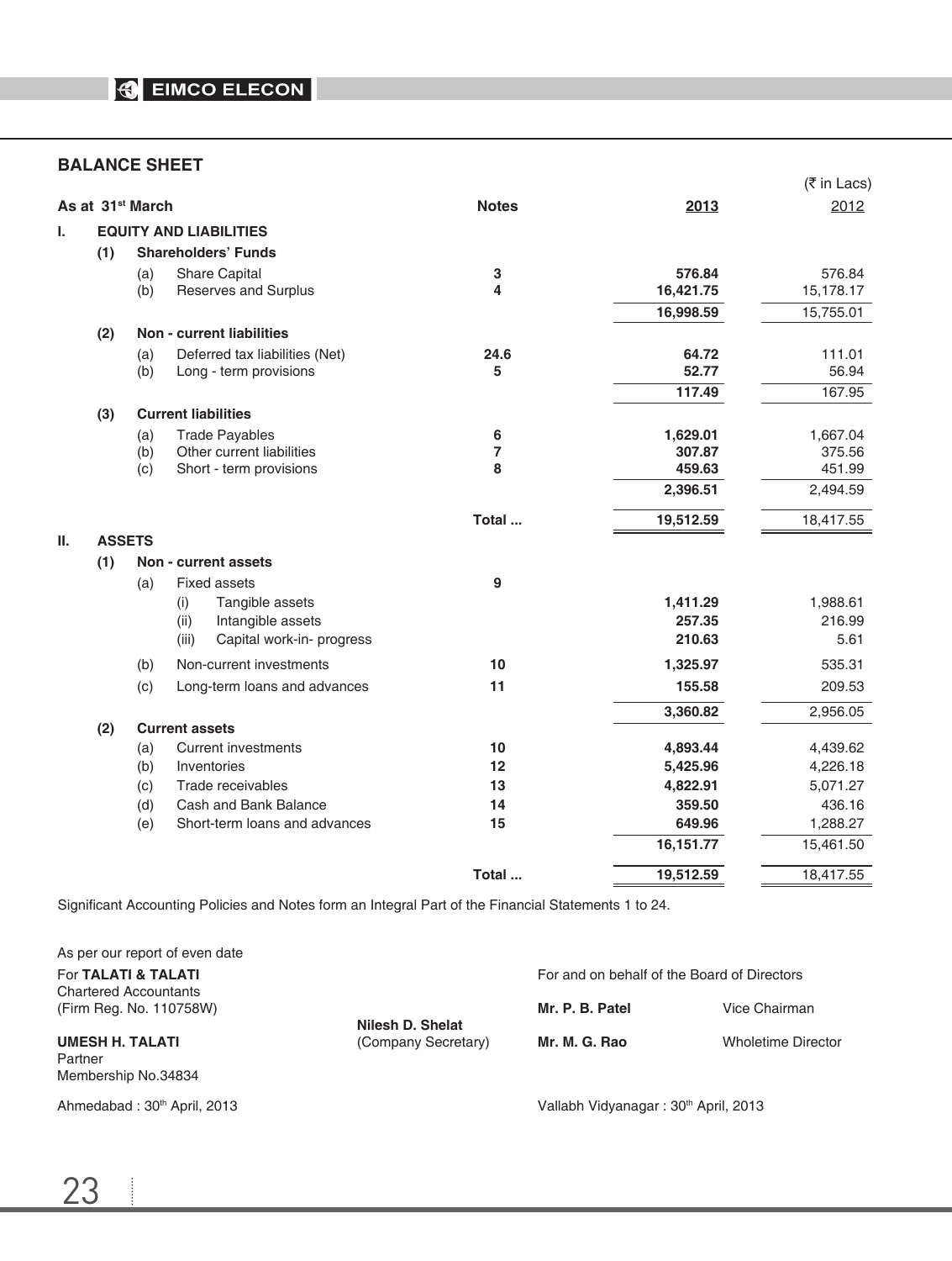#### **STATEMENT OF PROFIT AND LOSS ACCOUNT**

|      |     |                                                                        |              |                    | (₹ in Lacs)     |
|------|-----|------------------------------------------------------------------------|--------------|--------------------|-----------------|
|      |     | For the Year Ended 31 <sup>st</sup> March                              | <b>Notes</b> | 2013               | 2012            |
| ı    |     | <b>Revenue From Operations</b>                                         | 16           |                    |                 |
|      | a)  | Sale of Products (Gross)                                               |              | 18,141.68          | 18,902.83       |
|      |     | Less: Excise Duty                                                      |              | 1,104.19           | 1,225.46        |
|      |     | Sale of Products (Net)                                                 |              | 17,037.49          | 17,677.37       |
|      | b)  | Sale of Services                                                       |              | 3.52               | 35.92           |
|      | c)  | <b>Other Operating Revenue</b>                                         |              | 115.63             | 85.23           |
|      |     | Total $(a+b+c)$                                                        |              | 17,156.64          | 17,798.52       |
| Ш    |     | Other income                                                           | 17           | 400.33             | 272.22          |
| Ш    |     | Total Revenue (I + II)                                                 |              | 17,556.97          | 18,070.74       |
| IV   |     | <b>Expenses:</b>                                                       |              |                    |                 |
|      |     | Cost of material consumed                                              | 18           | 6,541.53           | 7,153.08        |
|      |     | Purchase of Stock in Trade                                             |              | 3,259.65           | 2,475.38        |
|      |     | Change in Inventories of finished goods,                               |              |                    |                 |
|      |     | Work in progress and Stock in trade                                    | 19           | (795.75)           | 1,121.05        |
|      |     | Employee benefits expenses                                             | 20<br>21     | 1,041.86<br>170.71 | 1,007.84        |
|      |     | Research and Development Expenses<br>Finance costs                     | 22           | 40.50              | 172.63<br>49.33 |
|      |     | Depreciation and amortisation (Refer Note 9 (b))                       | 9            | 524.60             | 531.04          |
|      |     | Other expenses                                                         | 23           | 4,759.38           | 3,903.47        |
|      |     | <b>Total Expenses</b>                                                  |              | 15,542.48          | 16,413.82       |
| V    |     | Profit before exceptional and extraordinary items and tax (III - IV)   |              | 2,014.49           | 1,656.92        |
| VI   |     | Exceptional Item (Net)                                                 |              |                    | 898.83          |
| VII  |     | Profit before tax (V-VI)                                               |              | 2,014.49           | 2,555.75        |
| VIII |     | Less/ [Add] :Tax expenses                                              |              |                    |                 |
|      | (1) | Current tax                                                            |              | 535.00             | 584.00          |
|      | (2) | Short Provision of Income Tax                                          |              | 12.25              | 0.00            |
|      | (3) | Deferred tax                                                           |              | (46.29)            | (61.05)         |
| IX   |     | Profit for the Period (VII - VIII)                                     |              | 1,513.53           | 2,032.80        |
| X    |     | Earnings per equity share:<br>Equity Shares of par value of ₹10/- each | 24.5         |                    |                 |
|      | (1) | <b>Basic</b>                                                           |              | 26.24              | 35.24           |
|      | (2) | <b>Diluted</b>                                                         |              | 26.24              | 35.24           |
|      |     | No. of shares used in computing earning per share                      |              |                    |                 |
|      | (1) | <b>Basic</b>                                                           |              | 57,68,385          | 57,68,385       |
|      | (2) | <b>Diluted</b>                                                         |              | 57,68,385          | 57,68,385       |

Significant Accounting Policies and Notes form an Integral Part of the Financial Statements 1 to 24.

As per our report of even date For **TALATI & TALATI Example 20** For and on behalf of the Board of Directors Chartered Accountants (Firm Reg. No. 110758W) **Mr. P. B. Patel** Vice Chairman **Nilesh D. Shelat**<br> **UMESH H. TALATI** (Company Secret (Company Secretary) **Mr. M. G. Rao** Wholetime Director Partner Membership No.34834

Ahmedabad : 30<sup>th</sup> April, 2013 **Vallabh Vidyanagar : 30<sup>th</sup> April**, 2013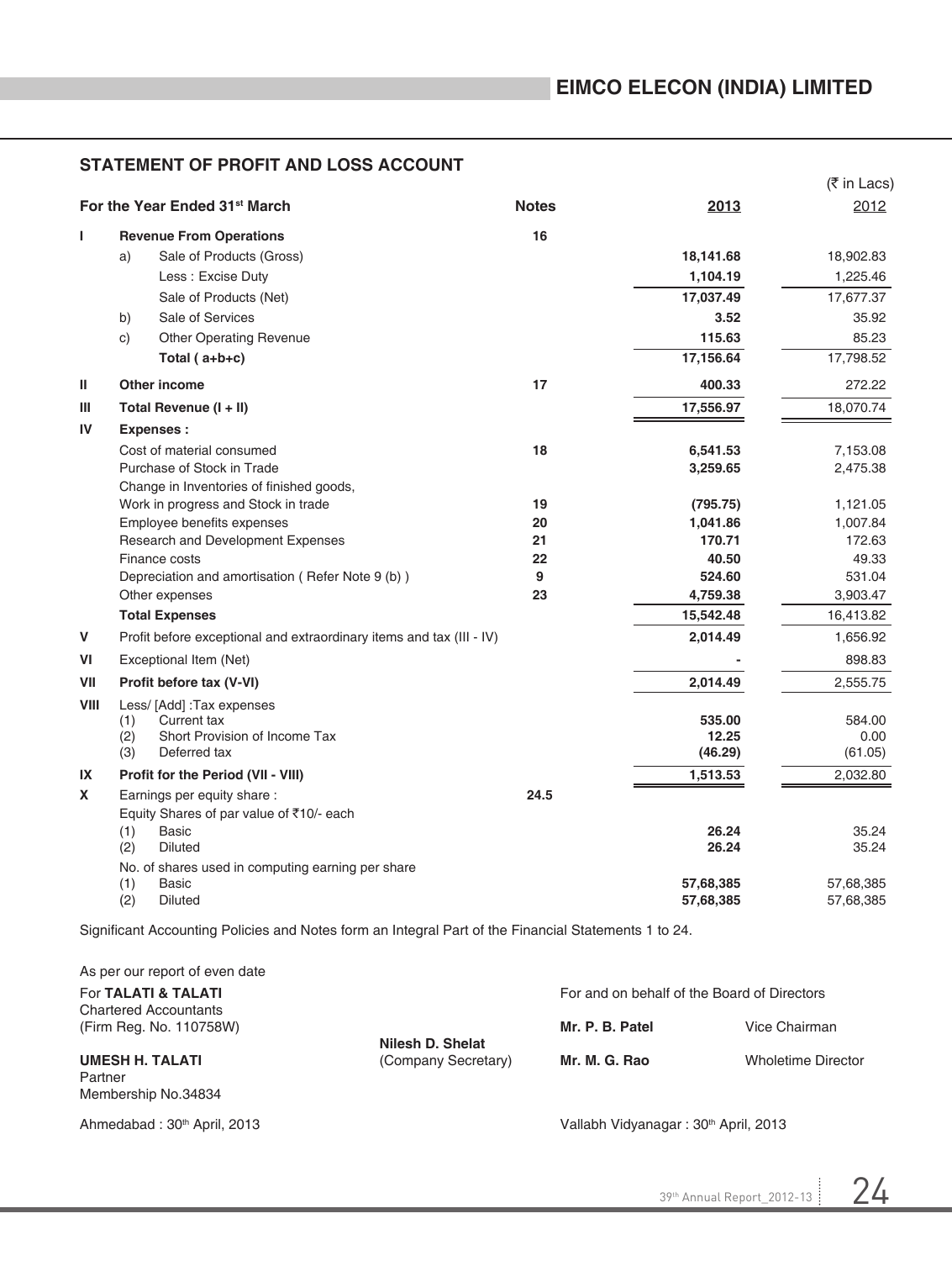## **CASH FLOW STATEMENT**

|    |                                                        |             |             |          | $(5 \text{ in } \text{Lacs})$ |
|----|--------------------------------------------------------|-------------|-------------|----------|-------------------------------|
|    | For the year ended 31 <sup>st</sup> March              |             | 2013        |          | 2012                          |
| А. | <b>CASH FLOW FROM OPERATING ACTIVITIES:</b>            |             |             |          |                               |
|    | Net Profit before tax and non-recurring items:<br>Add: |             | 2,014.49    |          | 2,555.75                      |
|    | 1)<br>Depreciation                                     | 524.60      |             | 531.04   |                               |
|    | <b>Interest Paid</b><br>2)                             | 0.12        |             | 5.72     |                               |
|    | 3)<br>Loss on assets discarded                         | 17.52       |             |          |                               |
|    |                                                        |             | 542.24      |          | 536.76                        |
|    | Less:                                                  |             |             |          |                               |
|    | <b>Interest Received</b><br>1)                         | 48.18       |             | 11.54    |                               |
|    | 2)<br><b>Dividend Received</b>                         | 299.30      |             | 204.94   |                               |
|    | 3)<br>Profit on Sale of Assets                         |             |             | 7.54     |                               |
|    |                                                        |             | 347.48      |          | 224.02                        |
|    | Operating profit before change in working capital      |             | 2,209.25    |          | 2,868.49                      |
|    | <b>Changes in Working Capital</b>                      |             |             |          |                               |
|    | Add / (Less) :                                         |             |             |          |                               |
|    | Inventories<br>1)                                      | (1, 199.78) |             | 3,043.70 |                               |
|    | 2)<br>Trade payable                                    | (104.03)    |             | (163.45) |                               |
|    | Trade receivables<br>3)                                | 248.36      |             | (45.34)  |                               |
|    | <b>Loans and Advances</b><br>4)                        | 897.43      | (158.02)    | (328.05) | 2,506.86                      |
|    | Cash generated from operation<br>Less :                |             | 2,051.23    |          | 5,375.35                      |
|    | Income Tax (Net)<br>1)                                 |             | 752.42      |          | 625.14                        |
|    | <b>NET CASH INFLOW FROM OPERATING ACTIVITIES (A)</b>   |             | 1,298.81    |          | 4,750.21                      |
| В. | <b>CASH FLOW FROM INVESTING ACTIVITIES:</b>            |             |             |          |                               |
|    | Sale of Fixed Assets<br>1)                             | 100.80      |             | 235.55   |                               |
|    | 2)<br><b>Interest Received</b>                         | 48.18       |             | 11.54    |                               |
|    | 3)<br><b>Dividend Received</b>                         | 299.30      | 448.28      | 204.94   | 452.03                        |
|    | Less:                                                  |             |             |          |                               |
|    | <b>Purchase of Fixed Assets</b><br>1)                  | 416.19      |             | 384.93   |                               |
|    | 2)<br>Purchase of Investments                          | 1,139.27    | 1,555.46    | 4,348.77 | 4,733.70                      |
|    | <b>NET CASH UTILISED IN INVESTING ACTIVITIES (B)</b>   |             | (1, 107.18) |          | (4,281.67)                    |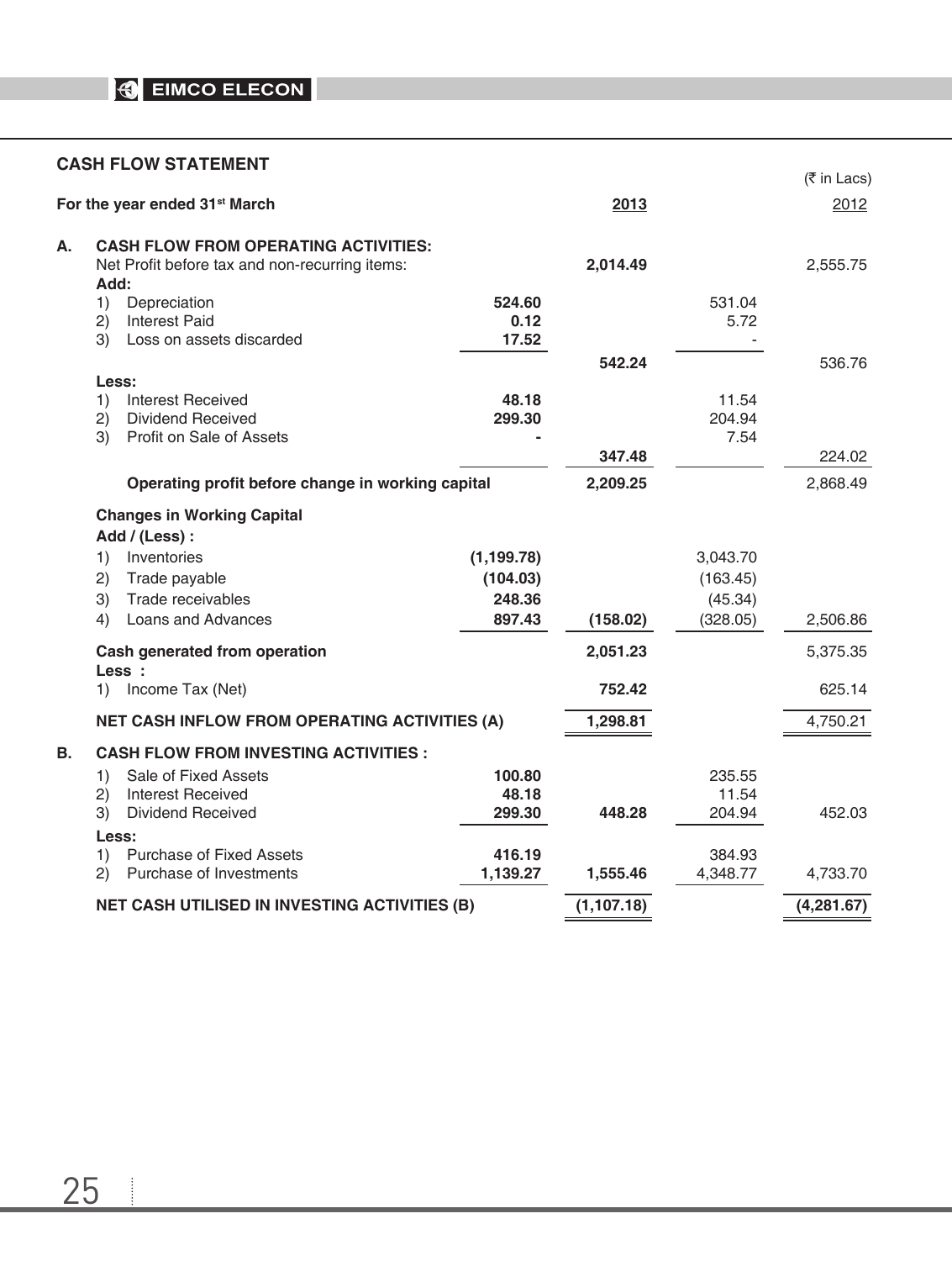|         | <b>CASH FLOW STATEMENT (Contd)</b>                                                       |                                         |                |                                             |                | $(5 \in \text{In}$ Lacs)  |
|---------|------------------------------------------------------------------------------------------|-----------------------------------------|----------------|---------------------------------------------|----------------|---------------------------|
|         | For the year ended 31 <sup>st</sup> March                                                |                                         |                | 2013                                        |                | 2012                      |
| C.      | <b>CASH FLOW FROM FINANCING ACTIVITIES:</b><br><b>Outflow:</b>                           |                                         |                |                                             |                |                           |
|         | Interest paid<br>1)<br>2)<br><b>Dividend Paid</b>                                        |                                         | 0.12<br>268.17 | 268.29                                      | 5.72<br>267.67 | 273.39                    |
|         | <b>NET CASH OUTFLOW IN</b><br><b>FINANCING ACTIVITIES (C)</b>                            |                                         |                | (268.29)                                    |                | (273.39)                  |
|         | <b>NET INCREASE / (DECREASE) IN CASH AND</b><br><b>CASH EQUIVALENTS (A+B+C)</b>          |                                         |                | (76.66)                                     |                | 195.15                    |
|         | Cash and Cash Equivalents as at 01/04/2012<br>Cash and Cash Equivalents as at 31/03/2013 |                                         |                | 436.16<br>359.50                            |                | 241.01<br>436.16          |
|         | As per our report of even date                                                           |                                         |                |                                             |                |                           |
|         | For TALATI & TALATI<br><b>Chartered Accountants</b>                                      |                                         |                | For and on behalf of the Board of Directors |                |                           |
|         | (Firm Reg. No. 110758W)                                                                  |                                         |                | Mr. P. B. Patel                             | Vice Chairman  |                           |
| Partner | <b>UMESH H. TALATI</b><br>Membership No.34834                                            | Nilesh D. Shelat<br>(Company Secretary) |                | Mr. M. G. Rao                               |                | <b>Wholetime Director</b> |
|         | Ahmedabad: 30th April, 2013                                                              |                                         |                | Vallabh Vidyanagar: 30th April, 2013        |                |                           |

 $3^{9th}$  Annual Report\_2012-13  $\overline{\hspace{1.5cm}26}$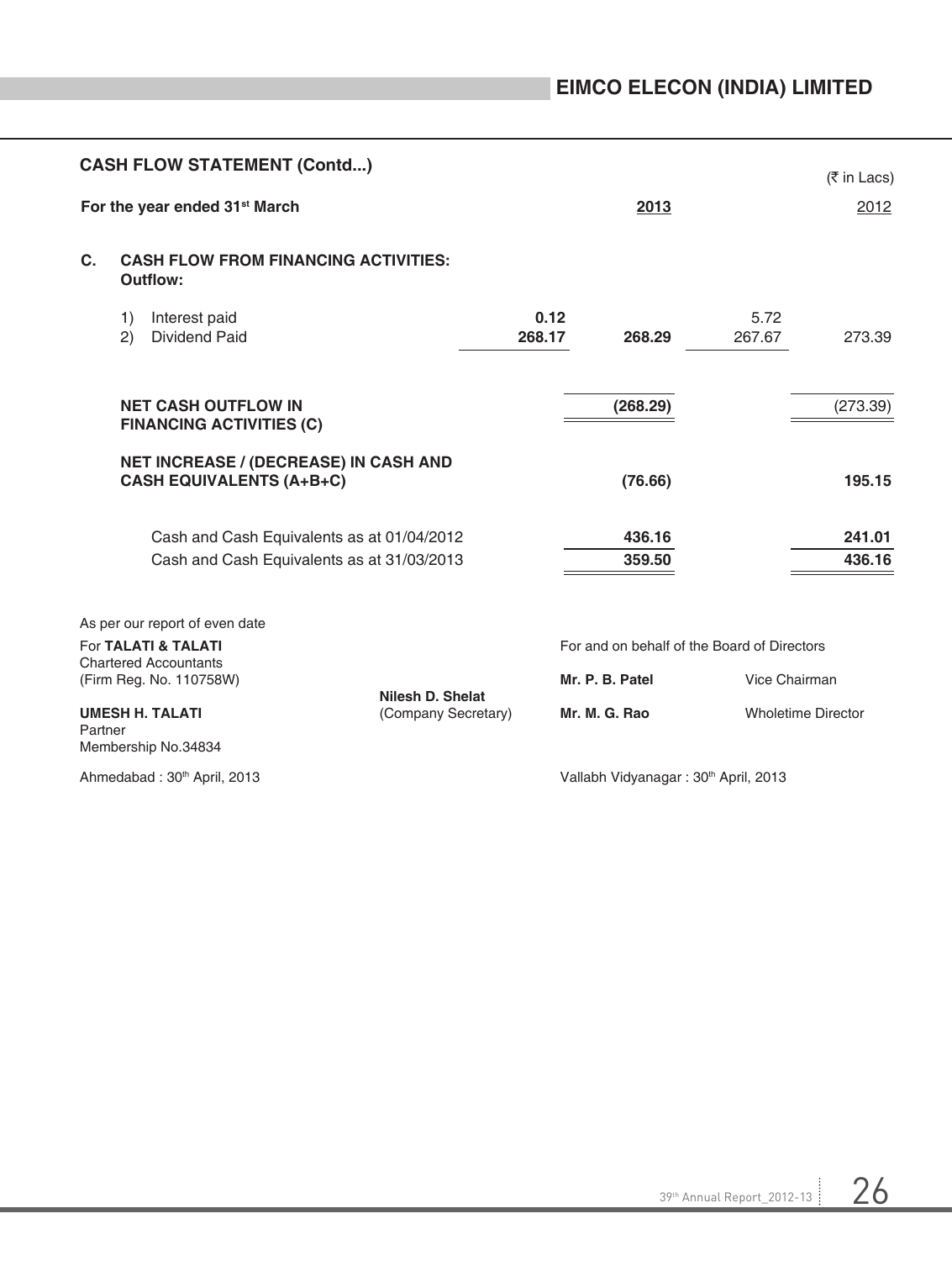## **SIGNIFICANT ACCOUNTING POLICIES FOR THE YEAR ENDED 31ST MARCH, 2013**

#### **1. COMPANY OVERVIEW**

Eimco Elecon (India) Ltd. is in business of Manufacturing of Equipments for Mining and Construction sector. The Company was incorporated in 1974 and situated at Vallabh Vidyanagar, Gujarat - 388 120.

#### **2. SIGNIFICANT ACCOUNTING POLICIES**

#### **2.1 BASIS OF ACCOUNTING**

The Financial Statements are prepared as per historical cost convention and in accordance with the Generally Accepted Accounting Principles in India, the provisions of the Companies Act, 1956 and the applicable Accounting Standards notified under the Companies (Accounting Standards) Rules, 2006. All Income and Expenditures having material bearing on the Financial Statements are recognized on accrual basis.

#### **2.2 USE OF ESTIMATES**

 The presentation of the Financial Statements in conformity with the Generally Accepted Accounting policies requires, the management to make estimates and assumptions that affect the reported amount of Assets and Liabilities, Revenues and Expenses and disclosure of contingent liabilities. Such estimation and assumptions are based on management's evaluation of relevant facts and circumstances as on date of Financial Statements. Difference between the actual results and estimates are recognized in the period in which the results are known / materialized.

#### **2.3 FIXED ASSETS AND DEPRECIATION**

 Fixed Assets are recorded at cost of acquisition / construction less accumulated depreciation and impairment losses, if any. Cost Comprises of purchase price and any attributable cost of bringing the assets to its working condition for its intended use, but excluding Cenvat / Service Tax / VAT credit availed. Where the construction or development of any such asset requiring a substantial period of time to set up for its intended use, is funded by borrowings if any, the corresponding borrowing cost are capitalized up to the date when the asset is ready for its intended use.

Depreciation has been provided on Plant & Machinery on the straight-line method at the rates specified in Schedule XIV of the Companies Act, 1956.

For all other assets depreciation has been provided on written down value method at the rates specified in Schedule XIV of the Companies Act, 1956.

 Fixed assets individually costing Rs 5,000/- or less are fully depreciated in the year of purchase/ installation. Depreciation on additions and disposals during the current reporting period is provided on a pro-rata basis.

 Intangible assets are shown at Cost of Acquisition less accumulated amortization. Intangible assets are amortized on straight line basis over their individual respective useful life. The management estimates the useful life of the assets as under :

| <b>Assets</b>             | Year    |
|---------------------------|---------|
| <b>Technical Know How</b> | 7 Years |
| <b>Computer Software</b>  | 4 Years |

#### **2.4 INVESTMENTS**

Investments, which are expected to be realized within twelve months from the Balance Sheet date, are classified as current investments. All other investments are classified as Non-current investments.

 Current Investments are carried at lower of the cost and fair market value of each investment individually. Non-current investments are carried at cost less provision for diminution other than temporary, in value if any as at the balance sheet date.

 Investment in buildings that are not intended to be occupied substantially for use by, or in the operations of the Company, have been classified as investment property. Investment properties are carried at cost less accumulated depreciation.

#### **2.5 INVENTORIES**

Inventories are stated at Cost or Net Realizable Value whichever is lower after considering credit of VAT and Cenvat.

Cost of Raw-Material, Spares and Components is determined on weighted average cost.

 Cost of Work in Progress includes cost of raw material, appropriate share of labour and manufacturing overheads and valued at lower of cost or net realizable value.

Finished Goods are valued at lower of Cost including excise duty payable thereon or Net realizable value.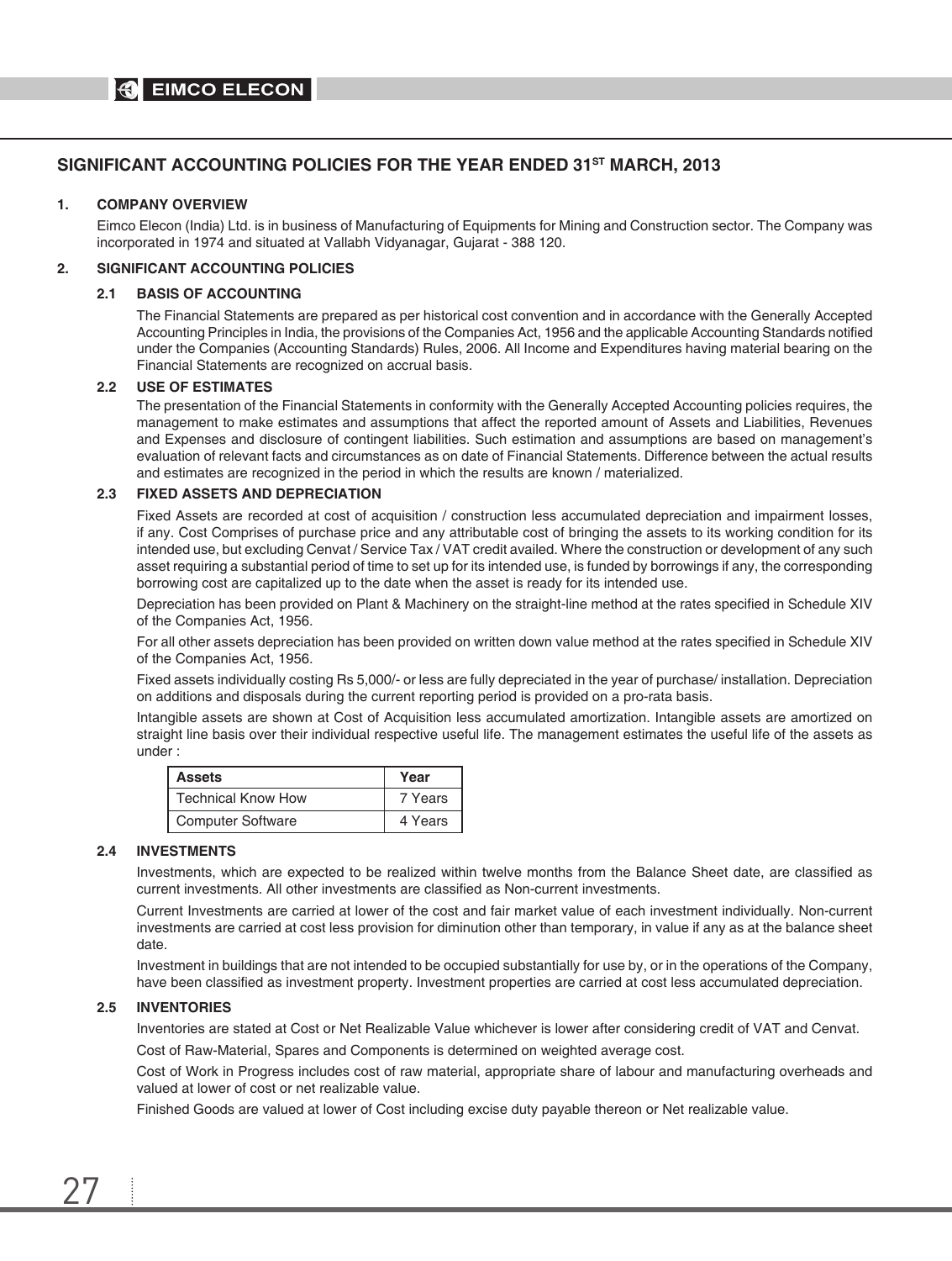#### **SIGNIFICANT ACCOUNTING POLICIES FOR THE YEAR ENDED 31ST MARCH, 2013 (Contd...)**

#### **2.6 REVENUE RECOGNITION**

 Sales are stated net of rebate and trade discount and exclude Central Sales Tax, State Value Added Tax. With regard to sale of products, income is reported when practically all risks and rights connected with the ownership have been transferred to the buyers. This usually occurs upon dispatch, after the price has been determined.

 All the items of expenses and income are accounted on accrual basis, except Dividend Income, Insurance claims, Commission and Duty Drawback received which are accounted on receipt basis.

#### **2.7 OPERATING LEASE**

Leases, where the lessor effectively retains substantially all the risks and benefits of ownership of the leased items, are classified as operating leases.

Lease revenue and Lease expenses under operating Lease is recognized on straight line basis.

#### **2.8 EMPLOYEE BENEFITS**

#### **(a) Short Term**

Short Term employee benefits are recognized as an expense at the undiscounted amount expected to be paid over the period of services rendered by the employees to the company.

#### **(b) Long Term**

The Company has both defined contribution and defined benefit plans, of which some have assets in approved funds. These plans are financed by the Company in the case of defined contribution Plans.

#### **(c) Defined Contribution Plans**

These are plans in which the Company pays pre-defined amounts to separate funds and does not have any legal or informal obligation to pay additional sums. These comprise of contributions to Employees Provident Fund and Superannuation Fund. The Company's payments to the defined contribution plans are reported as expenses during the period in which the employee performs the services that the payment covers.

#### **(d) Defined Benefit Plans**

Expenses for defined benefit gratuity payment plans are calculated as at the Balance Sheet date by independent actuaries in the manner that distributes expenses over the employees working life. These commitments are valued at the present value of the expected future payments, with consideration for calculated future salary increases, using a discounted rate corresponding to the interest rate estimated by the actuary having regard to the interest rate on Government Bonds with a remaining term i.e. almost equivalent to the average balance working period of employees.

#### **(e) Other Employee Benefit**

 Compensated absences which accrue to employees and which can be carried to future periods but are expected to be encashed or availed in twelve months immediately following the year end are reported as expenses during the year in which the employees perform the services that the benefit covers and the liabilities are reported at the undiscounted amount of the benefits after deducting amounts already paid.

#### **2.9 EXCISE DUTY**

Excise duty payable on production and custom duty payable on imports are included in the value of finished goods, both in respect of goods cleared and lying in Bonded warehouse.

#### **2.10 FOREIGN CURRENCY TRANSACTIONS**

 Foreign Currency transaction are recorded in the reporting currency by applying to the foreign currency amount the exchange rate between the reporting currency and the foreign currency at the date of the transactions.

 Foreign Currency Monetary items are reported using the closing rate. Non Monetary items which are carried in terms of historical cost denominated in foreign currency are reported using the exchange rate at the date of transaction.

Exchange differences arising on the settlement of monetary items or/on reporting a company's monetary items at rates different from those at which they were initially recorded during the year or reported in previous financial statements are recognized as income or as expense in the year in which they arise.

 Monetary assets & liabilities denominated in foreign currency remaining unsettled at the year-end are translated at closing rates.

 The premium or discount arising at inception of forward exchange contract is amortized as expense or income over the life of the contract. Exchange difference on such contract is recognized in the Statement of Profit and Loss.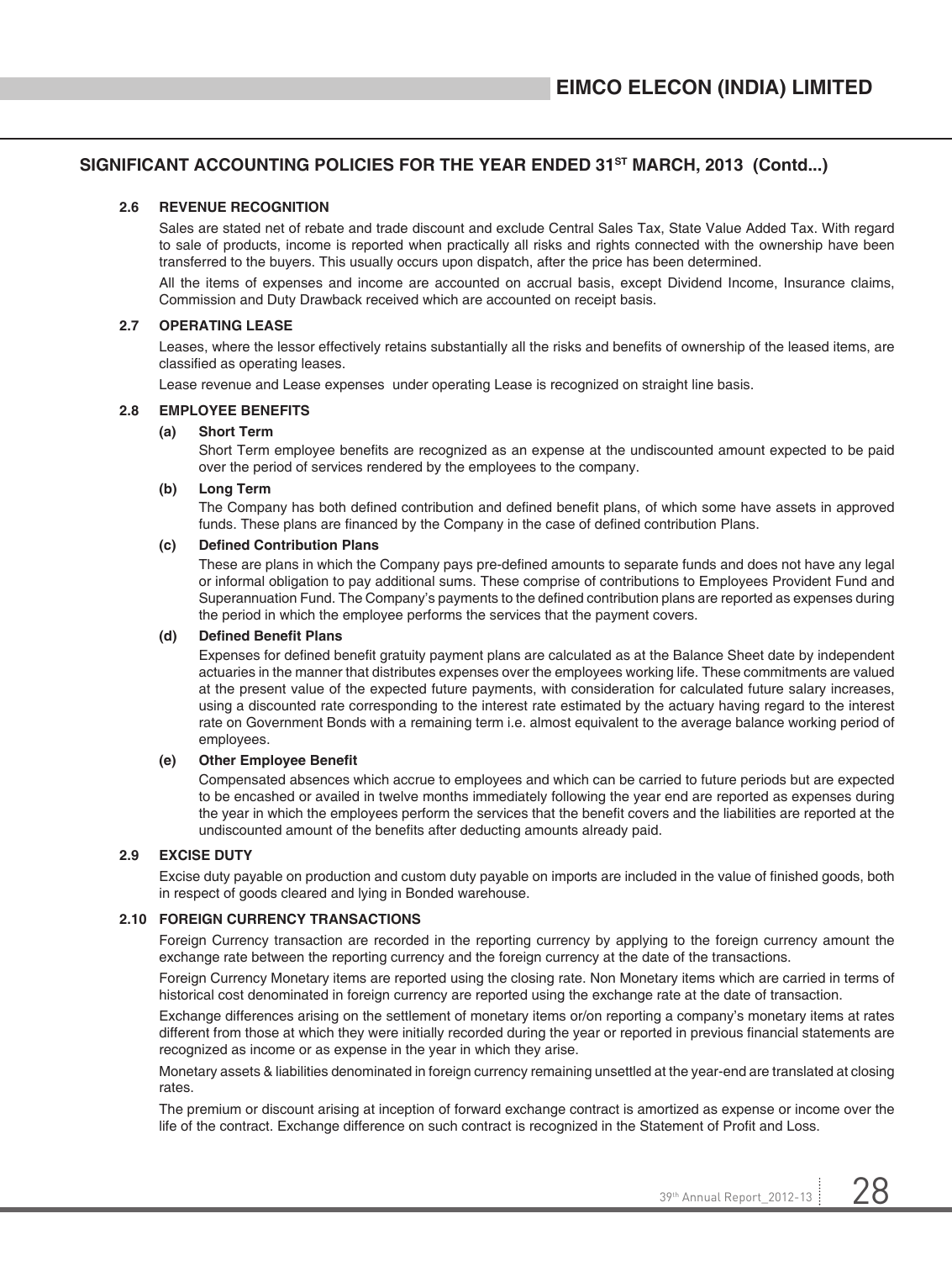## **SIGNIFICANT ACCOUNTING POLICIES FOR THE YEAR ENDED 31ST MARCH, 2013 (Contd...)**

#### **2.11 RESEARCH AND DEVELOPMENT EXPENSES**

 All revenue expenditure related to R&D including expenses in relation to development of product/ processes are charged to Statement of Profit and Loss in the period in which it is incurred.

Capital expenditure on research and development is classified separately under tangible/intangible assets and depreciated on the same basis as other fixed assets.

#### **2.12 BORROWING COST**

 Borrowing costs are recognized in the period to which they relate, regardless of how the funds have been utilized, except where it relates to the financing of construction or development of assets requiring a substantial period of time to prepare for their intended future use. Interest on borrowings if any is capitalized up to the date when the asset is ready for its intended use. The amount of interest capitalized for the period is determined by applying the interest rate applicable to appropriate borrowings.

#### **2.13 TAXATION**

Provision for Current Tax is made as per the provisions of the Income Tax Act, 1961.

Deferred Tax resulting from "timing differences that are temporary in nature" between accounting and taxable profit is accounted for, using the tax rates and laws that have been enacted as on the Balance Sheet date. The deferred tax asset is recognized and carried forward only to the extent that there is a reasonable or virtual certainty, as the case may be, that the asset will be realized in future.

#### **2.14 EARNING PER SHARE**

 The basic Earnings per Share is calculated by dividing the Net Profit or Loss for the period attributable to Equity Shareholders by the weighted average number of equity shares outstanding during the current reporting period.

 Diluted Earning per Share is calculated by dividing net profit attributable to Equity Shareholders (after adjustment for diluted earnings) by average number of weighted equity shares outstanding during the current reporting period.

#### **2.15 CASH AND CASH EQUIVALENTS**

 Cash and Cash equivalents comprise cash and balance with banks. The company considers all highly liquid investments with the remaining maturity at the date of purchase of three months or less and that are readily convertible to known amount of cash to be cash equivalent.

#### **2.16 CASH FLOW STATEMENT**

 The Cash Flow Statement is prepared by the "indirect method" set out in Accounting Standard-3 on "Cash Flow Statements" issued by ICAI and presents the cash flows by operating, investing and financing activities of the Company.

#### **2.17 IMPAIRMENT OF ASSETS**

The carrying value of assets of the Company's cash generating units are reviewed for impairment annually or more often if there is an indication of decline in value. If any indication of such impairment exists, the recoverable amounts of those assets are estimated and impairment loss is recognized, if the carrying amount of those assets exceeds their recoverable amount. The recoverable amount is the greater of the net selling price and their value in use. Value in use is arrived at by discounting the estimated future cash flows to their present value based on appropriate discount factor.

#### **2.18 PRODUCT WARRANTY EXPENSES**

 Product warranty expenses are estimated by the management on the basis of technical evaluation and past experience. Provision is made for estimated liability in respect of warranty cost in the period of recognition of revenue.

#### **2.19 PROVISION, CONTINGENT LIABILITIES AND CONTINGENT ASSETS**

 A provision is recognized when the Company has a present legal or constructive obligation as a result of past event and it is probable that an outflow of resources will be required to settle the obligation, in respect of which reliable estimate can be made. Provisions (excluding long term benefits) are not discounted to its present value and are determined based on best estimate required to settle the obligation at the Balance Sheet date. These are reviewed at each balance sheet date and adjusted to reflect the current best estimates. Contingent liabilities are not recognized but are disclosed in the notes to the Financial Statements. A contingent asset is neither recognized nor disclosed.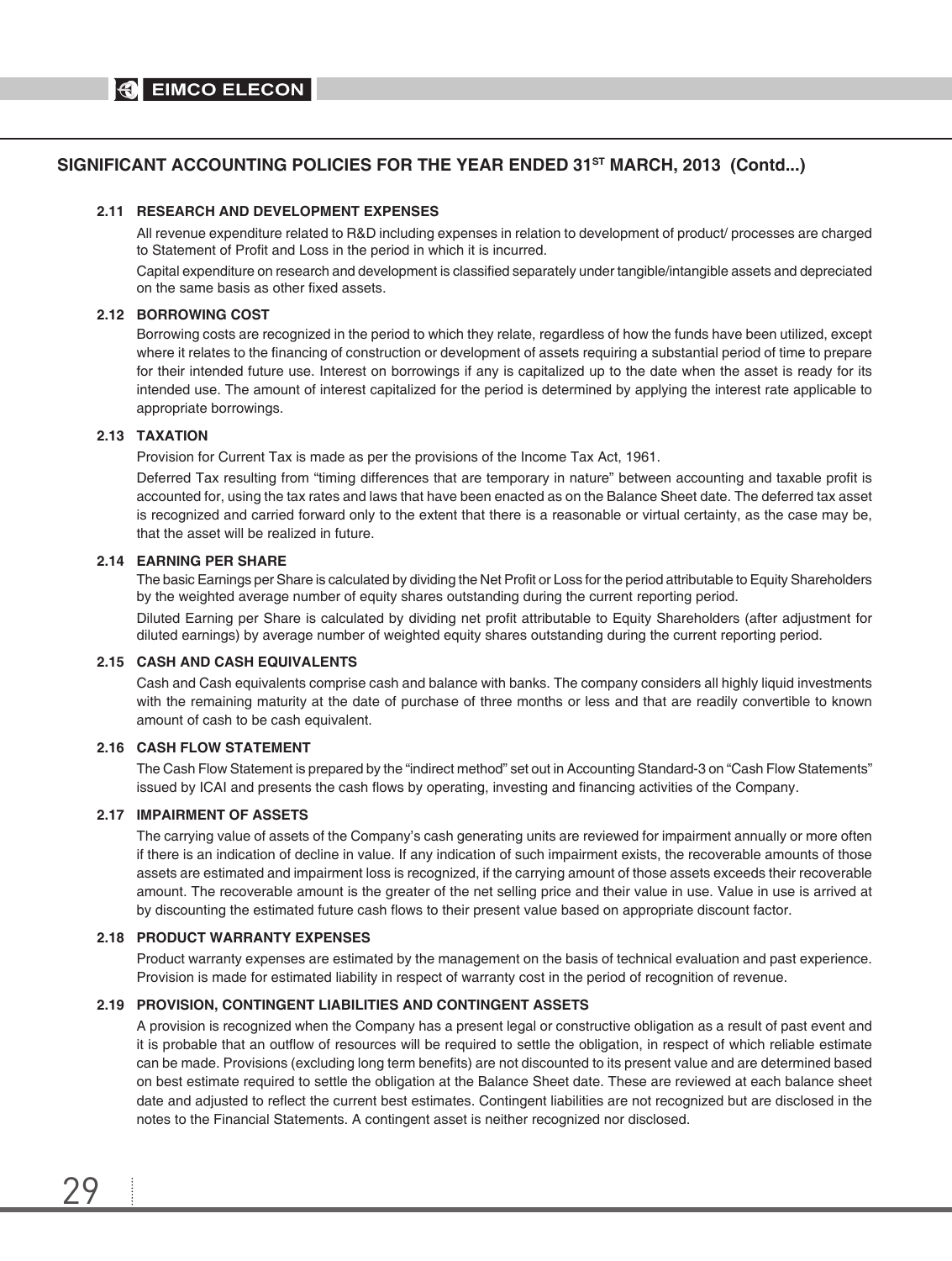|    |     |                                                              |       |          | $(5 \text{ in } \text{lacs})$ |
|----|-----|--------------------------------------------------------------|-------|----------|-------------------------------|
| 3. |     | <b>SHARE CAPITAL:</b>                                        |       |          |                               |
|    |     | As at 31 <sup>st</sup> March                                 |       | 2013     | 2012                          |
|    | (a) | Authorised:                                                  |       |          |                               |
|    |     | $(10,000,000$ Equity shares of ₹ 10/- each)                  |       | 1,000.00 | 1,000.00                      |
|    | (b) | <b>Issued, Subscribed and Fully paid</b>                     |       |          |                               |
|    |     | Issued 57,68,386 Equity Shares of ₹10/- each                 |       | 576.84   | 576.84                        |
|    |     | Subscribed and Paid up 57,68,385 Equity Shares of ₹10/- each |       | 576.84   | 576.84                        |
|    |     | Issue but not Subscribed 1 (One) Equity Shares of ₹10/- each |       |          |                               |
|    | (c) | Par Value of Share (₹ 10/- each)                             |       |          |                               |
|    |     |                                                              | Total | 576.84   | 576.84                        |

#### **Reconciliation of the Shares outstanding at the beginning and at the end of the reporting period:**

| Number of shares at the beginning                          | 57,68,385 | 57,68,385 |
|------------------------------------------------------------|-----------|-----------|
| Number of shares at the end                                | 57,68,385 | 57,68,385 |
| Amount of Share Capital at the benginning                  | 576.84    | 576.84    |
| Amount of Share Capital at the end                         | 576.84    | 576.84    |
| Details of Shareholders holding more than 5% equity shares |           |           |
| Elecon Engineering Company Ltd. (16.62%)                   | 9,58,426  | 9.58.426  |
| EMTICI Engineering Ltd. (14.19%)                           | 8,18,303  | 8,18,303  |
| K. B. Investments Private Ltd. (8.44%)                     | 4,87,015  | 4,87,015  |
| Tamrock Great Britain Holdings Ltd. (25.10%)               | 14,47,875 | 14,47,875 |

#### **Terms / Rights attached to Shares**

The Company has only one class of shares referred to as Equity Shares having a par value of  $\bar{\tau}$  10/- per Share. Each holder of equity shares is entitled to one vote per share.

The Company declares and pays dividend in Indian rupees. The dividend proposed by Board of Directors is subject to the approval of the shareholders in the ensuing Annual General Meeting.

During the year ended 31<sup>st</sup> March, 2012 the amount of per share dividend recognised as distribution to equity shareholders was  $\bar{z}$  4/-.

In the event of liquidation of the Company, the holders of equity shares will be entitled to receive the remaining assets of the company, after distribution of all preferential amounts. However, no such preferential amount exists currently. The distribution will be in proportion to the number of equity shares held by the shareholders.

#### **4. RESERVES AND SURPLUS:**

|     | As at 31 <sup>st</sup> March                                                                                      | 2013                  | 2012                  |
|-----|-------------------------------------------------------------------------------------------------------------------|-----------------------|-----------------------|
| (a) | <b>Capital Reserves</b><br>Balance as per last balance sheet                                                      | 2.91                  | 2.91                  |
| (b) | <b>Securities Premium Reserve</b><br>Balance as per last balance sheet                                            | 753.83                | 753.83                |
| (C) | <b>General Reserve</b><br>Balance at the beginning of the year<br>Add: Transfer from statement of profit and loss | 14,054.98<br>1,250.00 | 12.304.98<br>1,750.00 |
|     |                                                                                                                   | 15,304.98             | 14.054.98             |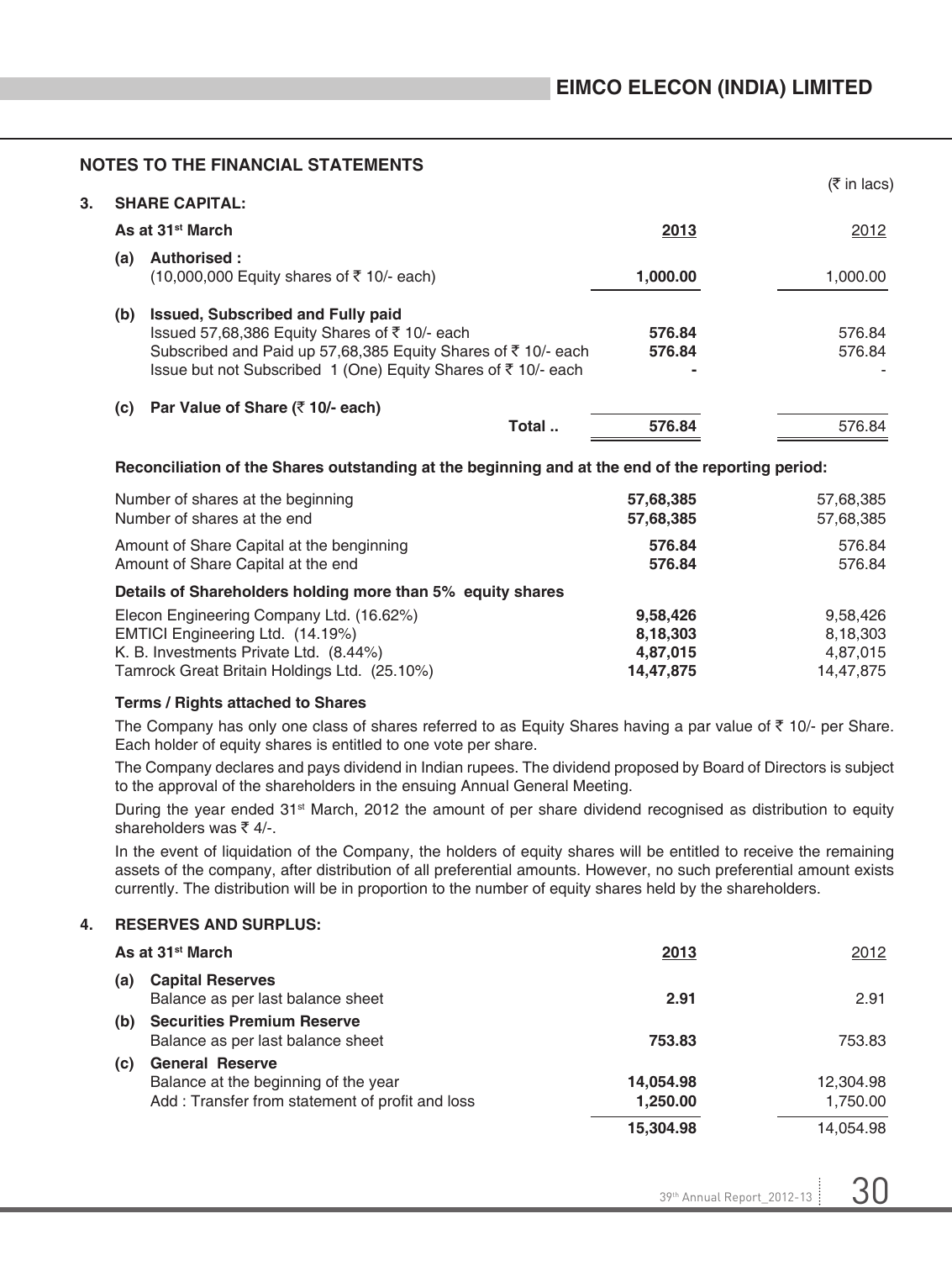|    | 4. RESERVES AND SURPLUS (Contd)<br>As at 31 <sup>st</sup> March |       | 2013      | $($ ₹ in lacs)<br>2012 |
|----|-----------------------------------------------------------------|-------|-----------|------------------------|
|    | Surplus as per statement of Profit and Loss<br>(d)              |       |           |                        |
|    | Balance brought forward                                         |       | 366.45    | 351.82                 |
|    | Add: Profit for the period                                      |       | 1,513.53  | 2,032.80               |
|    |                                                                 |       | 1,879.98  | 2,384.62               |
|    | Less: Appropriations:                                           |       |           |                        |
|    | Proposed Dividend                                               |       | 230.74    | 230.74                 |
|    | Tax on Proposed Dividend                                        |       | 39.21     | 37.43                  |
|    | <b>Transfer to General Reserve</b>                              |       | 1,250.00  | 1,750.00               |
|    |                                                                 |       | 1,519.95  | 2,018.17               |
|    | Balance as at year end                                          |       | 360.03    | 366.45                 |
|    |                                                                 | Total | 16,421.75 | 15,178.17              |
| 5. | <b>LONG TERM PROVISIONS:</b>                                    |       |           |                        |
|    | As at 31 <sup>st</sup> March                                    |       | 2013      | 2012                   |
|    | Provision for Employee benefits - Leave liability<br>(a)        |       | 52.77     | 56.94                  |
|    |                                                                 | Total | 52.77     | 56.94                  |
|    |                                                                 |       |           |                        |
| 6. | <b>TRADE PAYABLES:</b>                                          |       |           |                        |
|    | As at 31 <sup>st</sup> March                                    |       | 2013      | 2012                   |
|    | Due to Micro, Small and Medium Enterprises<br>(a)               |       | 102.07    | 90.16                  |
|    | (b)<br><b>Others</b>                                            |       | 1,526.94  | 1,576.88               |
|    |                                                                 | Total | 1,629.01  | 1,667.04               |

The Company has certain dues to suppliers registered under Micro, Small and Medium Enterprises Development Act, 2006 (MSMED Act). The disclosures pursuant to the said MSMED Act are as follows:

| (a) | Principal amount remaining unpaid to any supplier<br>as at the year end                                                                    | 102.07         | 90.16 |
|-----|--------------------------------------------------------------------------------------------------------------------------------------------|----------------|-------|
| (b) | Interest due thereon                                                                                                                       | $\blacksquare$ |       |
| (c) | Interest paid, under Section 16 of MSMED Act, to suppliers<br>registered under the MSMED Act, beyond the appointed<br>day during the year. | $\blacksquare$ |       |
| (d) | Amount of interest accrued and remaining unpaid at the end of the<br>accounting year.                                                      | $\blacksquare$ |       |

The above information has been compiled in respect of parties to the extent to which they could be identified as Micro, Small and Mediium Enterprises on the basis of information available with the Company.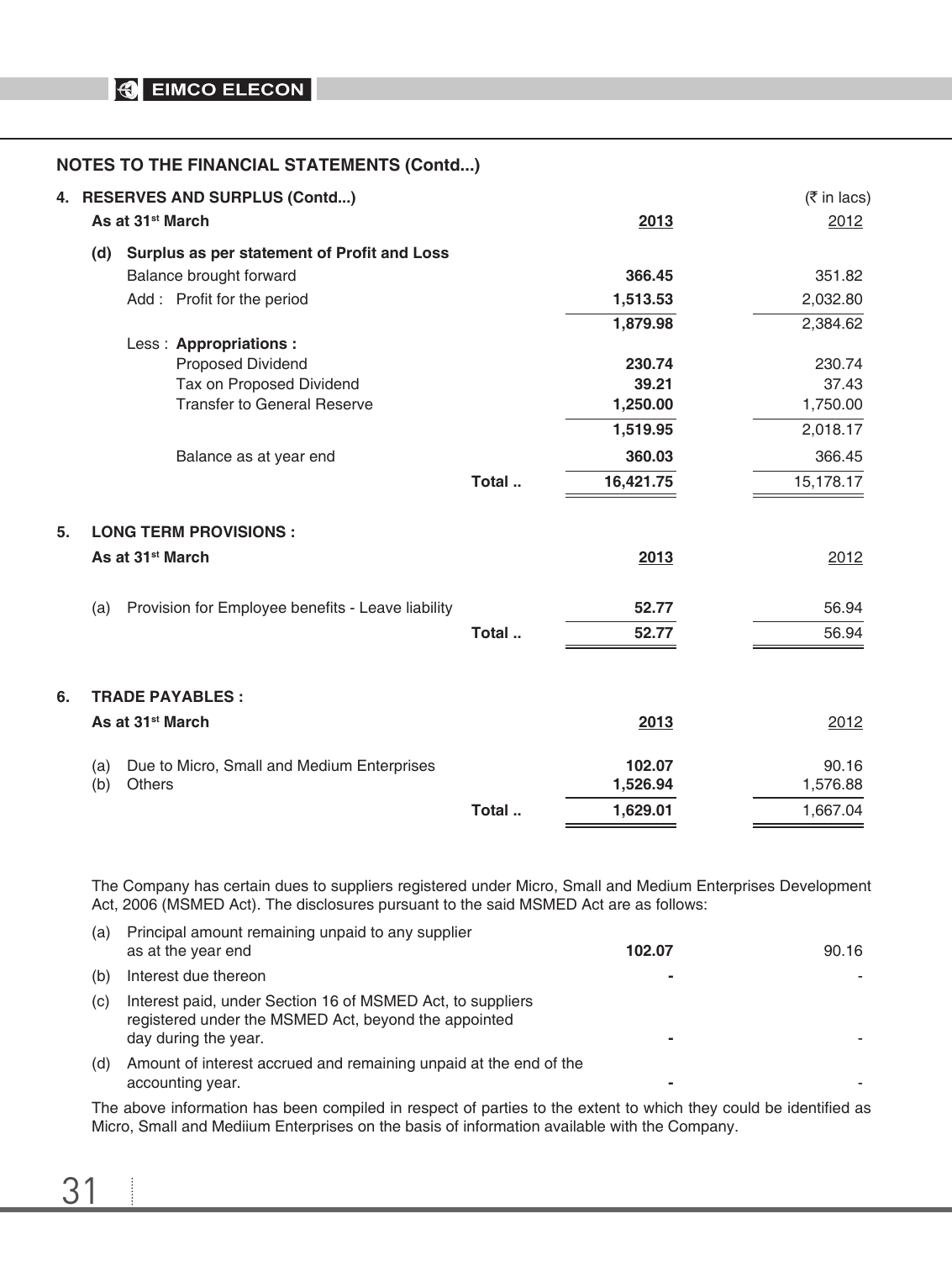|    | <b>NOTES TO THE FINANCIAL STATEMENTS (Contd)</b>                |       |        | $($ ₹ in lacs) |
|----|-----------------------------------------------------------------|-------|--------|----------------|
| 7. | <b>OTHER CURRENT LIABILITIES:</b>                               |       |        |                |
|    | As at 31 <sup>st</sup> March                                    |       | 2013   | 2012           |
|    | Interest accrued and due on borrowings<br>(a)                   |       |        | 0.82           |
|    | Unclaimed dividends<br>(b)                                      |       | 12.37  | 12.07          |
|    | Unclaimed matured deposits and interest accrued thereon.<br>(c) |       |        | 0.55           |
|    | (d)<br>Other payables                                           |       |        |                |
|    | <b>Advance from Customers</b>                                   |       | 55.67  | 9.55           |
|    | <b>Statutory Payables</b>                                       |       | 132.76 | 128.66         |
|    | Provision for Expenses                                          |       | 82.01  | 180.77         |
|    | Purchase of Capital Goods                                       |       | 25.06  | 43.14          |
|    |                                                                 | Total | 307.87 | 375.56         |
|    |                                                                 |       |        |                |
| 8. | <b>SHORT TERM PROVISIONS:</b>                                   |       |        |                |
|    | As at 31 <sup>st</sup> March                                    |       | 2013   | 2012           |
|    | Provision for Employee benefits - Leave Liablility<br>(a)       |       | 19.68  | 7.32           |
|    | <b>Others</b><br>(b)                                            |       |        |                |
|    | Provision for Warranty                                          |       | 170.00 | 176.50         |

| υ. |     | <u>JIIUNI ILNIII FNUVIJIUI J.</u>                  |        |        |
|----|-----|----------------------------------------------------|--------|--------|
|    |     | As at 31 <sup>st</sup> March                       | 2013   | 2012   |
|    | (a) | Provision for Employee benefits - Leave Liablility | 19.68  | 7.32   |
|    | (b) | <b>Others</b>                                      |        |        |
|    |     | Provision for Warranty                             | 170.00 | 176.50 |
|    |     | <b>Proposed Dividend</b>                           | 230.74 | 230.74 |
|    |     | <b>Provision for:</b>                              |        |        |
|    |     | Tax on Proposed Dividend                           | 39.21  | 37.43  |
|    |     |                                                    |        |        |

**Total .. 459.63** 451.99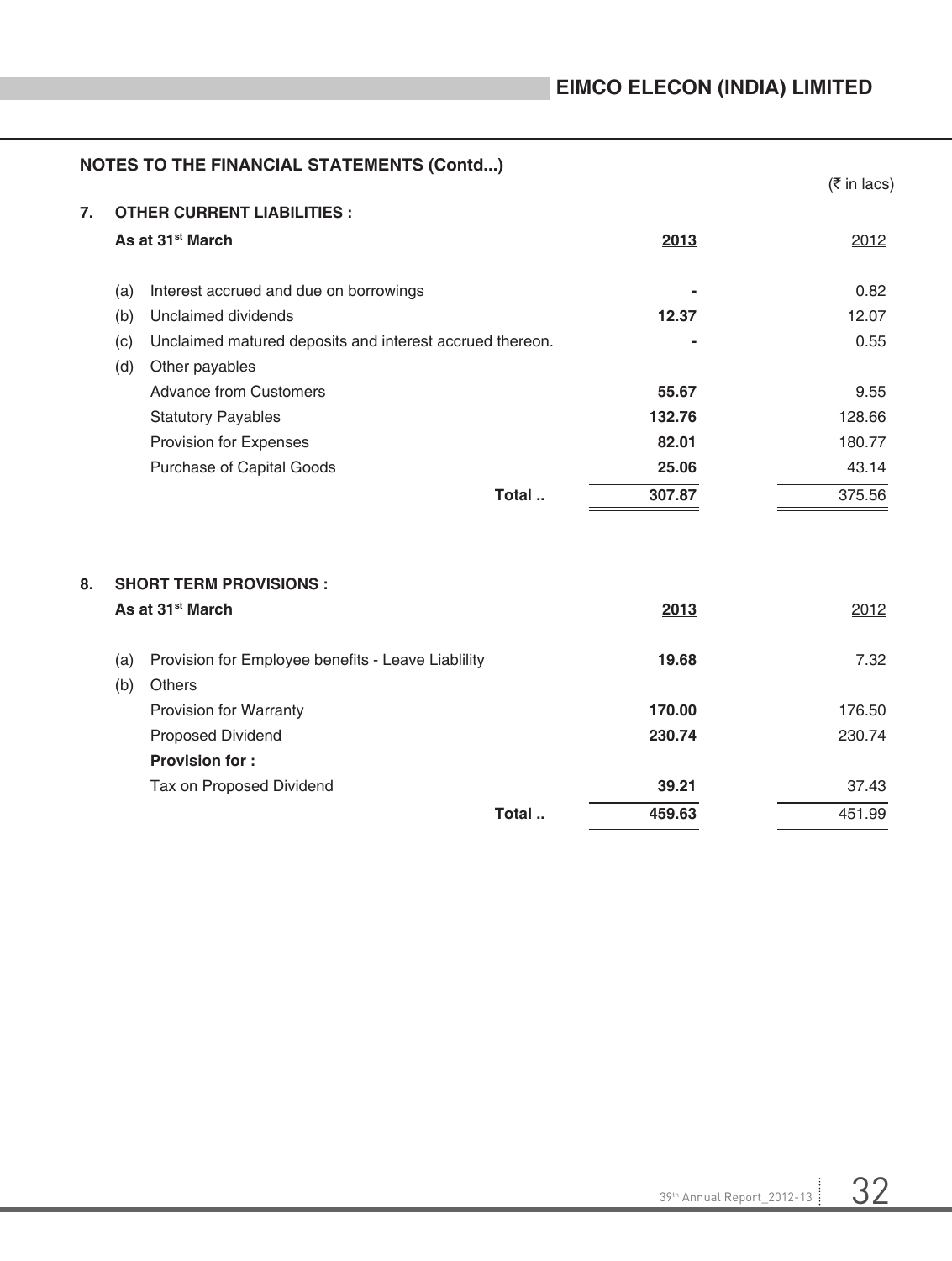| 1,668.64<br>19.26<br>40.06<br>112.98<br>1,358.38<br>49.08<br>71.85<br>124.76<br>920.32<br>136.42<br>185.50<br>179.87<br>33.29<br>52.60<br>52.91<br><b>TEL</b><br><b>March</b><br>As at<br>2013<br>$31$ <sup>st</sup><br>48.18<br>278.73<br>5,233.85<br>57.59<br>118.68<br>202.25<br>252.32<br>317.19<br>18.05<br>6,421.39<br>146.87<br>6,037.97<br>66.23<br>64.87<br><b>March</b><br>As at<br>2013<br>31st<br><b>Deductions</b><br>Transfer<br>0.46<br>753.90<br>791.84<br>30.57<br>7.07<br>7.07<br>798.91<br>6.91<br>DEPRECIATION<br>428.35<br>23.13<br>3.40<br>0.09<br>34.15<br>30.74<br>44.70<br>9.55<br>350.77<br>75.44<br>4.87<br>14.42<br>518.21<br>For the<br>7.81<br>Year<br>193.16<br>6,401.46<br>221.58<br>13.18<br>6,702.09<br>286.17<br>5,636.98<br>54.19<br>119.63<br>241.75<br>45.70<br>58.88<br>111.33<br>20.17<br>As at<br>2012<br>April<br>$\frac{5}{10}$<br>301.40<br>89.90<br>19.26<br>7,396.35<br>201.29<br>101.09<br>458.60<br>90.88<br>171.28<br>259.85<br>502.69<br>190.99<br>8,090.03<br>6,154.17<br>242.31<br><b>March</b><br>As at<br>2013<br>$31$ st<br>-OCK (AT COST)<br>Deductions/<br>142.16<br>7.44<br>1,028.83<br>0.53<br>17.39<br>1,021.39<br>7.44<br>667.57<br>861.31<br>Transfer<br>18.26<br>.50<br>7.12<br>25.38<br>82.20<br>×<br>43.95<br>10.10<br>74.90<br>1.15<br>43.95<br>85.00<br>379.32<br>15.17<br>8.77<br>S<br>Addition<br>$\overline{211}$<br><b>GROSS BI</b><br>19.26<br>591.99<br>251.86<br>98.43<br>15.00<br>235.19<br>301.40<br>72.62<br>8,335.54<br>157.34<br>458.74<br>113.43<br>7,000.31<br>164.31<br>8,907.71<br>As at<br>2012<br>April<br>$\frac{5}{1}$<br>Research & Development:<br><b>INTANGIBLE ASSETS:</b><br><b>Total Intangible Assets</b><br>98<br>Furniture and Fixtures<br>Software licence fees.<br>TANGIBLE ASSETS<br>Technical know how<br><b>Total Tangible Assests</b><br>and Airconditioners<br>Office Equipments<br>Plant & Machinery<br>Intangible Assests<br>Tangible Assets<br>Electric Fittings<br>Freehold Land<br>Total R & D<br><b>Buildings</b><br>Vehicles<br><b>TOTAL</b> | FIXED ASSEIS  |          |  |          |          |        |        |          |          | $(3\bar{5}$ in lacs) |
|------------------------------------------------------------------------------------------------------------------------------------------------------------------------------------------------------------------------------------------------------------------------------------------------------------------------------------------------------------------------------------------------------------------------------------------------------------------------------------------------------------------------------------------------------------------------------------------------------------------------------------------------------------------------------------------------------------------------------------------------------------------------------------------------------------------------------------------------------------------------------------------------------------------------------------------------------------------------------------------------------------------------------------------------------------------------------------------------------------------------------------------------------------------------------------------------------------------------------------------------------------------------------------------------------------------------------------------------------------------------------------------------------------------------------------------------------------------------------------------------------------------------------------------------------------------------------------------------------------------------------------------------------------------------------------------------------------------------------------------------------------------------------------------------------------------------------------------------------------------------------------------------------------------------------------------------------------------------------------------------------------------------------------------------------------|---------------|----------|--|----------|----------|--------|--------|----------|----------|----------------------|
|                                                                                                                                                                                                                                                                                                                                                                                                                                                                                                                                                                                                                                                                                                                                                                                                                                                                                                                                                                                                                                                                                                                                                                                                                                                                                                                                                                                                                                                                                                                                                                                                                                                                                                                                                                                                                                                                                                                                                                                                                                                            |               |          |  |          |          |        |        |          |          | <b>BLOCK</b>         |
|                                                                                                                                                                                                                                                                                                                                                                                                                                                                                                                                                                                                                                                                                                                                                                                                                                                                                                                                                                                                                                                                                                                                                                                                                                                                                                                                                                                                                                                                                                                                                                                                                                                                                                                                                                                                                                                                                                                                                                                                                                                            |               |          |  |          |          |        |        |          |          | As at                |
|                                                                                                                                                                                                                                                                                                                                                                                                                                                                                                                                                                                                                                                                                                                                                                                                                                                                                                                                                                                                                                                                                                                                                                                                                                                                                                                                                                                                                                                                                                                                                                                                                                                                                                                                                                                                                                                                                                                                                                                                                                                            |               |          |  |          |          |        |        |          |          | $31$ st              |
|                                                                                                                                                                                                                                                                                                                                                                                                                                                                                                                                                                                                                                                                                                                                                                                                                                                                                                                                                                                                                                                                                                                                                                                                                                                                                                                                                                                                                                                                                                                                                                                                                                                                                                                                                                                                                                                                                                                                                                                                                                                            |               |          |  |          |          |        |        |          |          | March                |
|                                                                                                                                                                                                                                                                                                                                                                                                                                                                                                                                                                                                                                                                                                                                                                                                                                                                                                                                                                                                                                                                                                                                                                                                                                                                                                                                                                                                                                                                                                                                                                                                                                                                                                                                                                                                                                                                                                                                                                                                                                                            |               |          |  |          |          |        |        |          |          | 2012                 |
|                                                                                                                                                                                                                                                                                                                                                                                                                                                                                                                                                                                                                                                                                                                                                                                                                                                                                                                                                                                                                                                                                                                                                                                                                                                                                                                                                                                                                                                                                                                                                                                                                                                                                                                                                                                                                                                                                                                                                                                                                                                            |               |          |  |          |          |        |        |          |          |                      |
|                                                                                                                                                                                                                                                                                                                                                                                                                                                                                                                                                                                                                                                                                                                                                                                                                                                                                                                                                                                                                                                                                                                                                                                                                                                                                                                                                                                                                                                                                                                                                                                                                                                                                                                                                                                                                                                                                                                                                                                                                                                            |               |          |  |          |          |        |        |          |          | 19.26                |
|                                                                                                                                                                                                                                                                                                                                                                                                                                                                                                                                                                                                                                                                                                                                                                                                                                                                                                                                                                                                                                                                                                                                                                                                                                                                                                                                                                                                                                                                                                                                                                                                                                                                                                                                                                                                                                                                                                                                                                                                                                                            |               |          |  |          |          |        |        |          |          | 305.82               |
|                                                                                                                                                                                                                                                                                                                                                                                                                                                                                                                                                                                                                                                                                                                                                                                                                                                                                                                                                                                                                                                                                                                                                                                                                                                                                                                                                                                                                                                                                                                                                                                                                                                                                                                                                                                                                                                                                                                                                                                                                                                            |               |          |  |          |          |        |        |          |          | 1,363.34             |
|                                                                                                                                                                                                                                                                                                                                                                                                                                                                                                                                                                                                                                                                                                                                                                                                                                                                                                                                                                                                                                                                                                                                                                                                                                                                                                                                                                                                                                                                                                                                                                                                                                                                                                                                                                                                                                                                                                                                                                                                                                                            |               |          |  |          |          |        |        |          |          | 18.42                |
|                                                                                                                                                                                                                                                                                                                                                                                                                                                                                                                                                                                                                                                                                                                                                                                                                                                                                                                                                                                                                                                                                                                                                                                                                                                                                                                                                                                                                                                                                                                                                                                                                                                                                                                                                                                                                                                                                                                                                                                                                                                            |               |          |  |          |          |        |        |          |          | 52.98                |
|                                                                                                                                                                                                                                                                                                                                                                                                                                                                                                                                                                                                                                                                                                                                                                                                                                                                                                                                                                                                                                                                                                                                                                                                                                                                                                                                                                                                                                                                                                                                                                                                                                                                                                                                                                                                                                                                                                                                                                                                                                                            |               |          |  |          |          |        |        |          |          |                      |
|                                                                                                                                                                                                                                                                                                                                                                                                                                                                                                                                                                                                                                                                                                                                                                                                                                                                                                                                                                                                                                                                                                                                                                                                                                                                                                                                                                                                                                                                                                                                                                                                                                                                                                                                                                                                                                                                                                                                                                                                                                                            |               |          |  |          |          |        |        |          |          | 42.03                |
|                                                                                                                                                                                                                                                                                                                                                                                                                                                                                                                                                                                                                                                                                                                                                                                                                                                                                                                                                                                                                                                                                                                                                                                                                                                                                                                                                                                                                                                                                                                                                                                                                                                                                                                                                                                                                                                                                                                                                                                                                                                            |               |          |  |          |          |        |        |          |          | 132.23               |
|                                                                                                                                                                                                                                                                                                                                                                                                                                                                                                                                                                                                                                                                                                                                                                                                                                                                                                                                                                                                                                                                                                                                                                                                                                                                                                                                                                                                                                                                                                                                                                                                                                                                                                                                                                                                                                                                                                                                                                                                                                                            |               |          |  |          |          |        |        |          |          | 1,934.08             |
|                                                                                                                                                                                                                                                                                                                                                                                                                                                                                                                                                                                                                                                                                                                                                                                                                                                                                                                                                                                                                                                                                                                                                                                                                                                                                                                                                                                                                                                                                                                                                                                                                                                                                                                                                                                                                                                                                                                                                                                                                                                            |               |          |  |          |          |        |        |          |          |                      |
|                                                                                                                                                                                                                                                                                                                                                                                                                                                                                                                                                                                                                                                                                                                                                                                                                                                                                                                                                                                                                                                                                                                                                                                                                                                                                                                                                                                                                                                                                                                                                                                                                                                                                                                                                                                                                                                                                                                                                                                                                                                            |               |          |  |          |          |        |        |          |          | 79.82                |
|                                                                                                                                                                                                                                                                                                                                                                                                                                                                                                                                                                                                                                                                                                                                                                                                                                                                                                                                                                                                                                                                                                                                                                                                                                                                                                                                                                                                                                                                                                                                                                                                                                                                                                                                                                                                                                                                                                                                                                                                                                                            |               |          |  |          |          |        |        |          |          | 137.17               |
|                                                                                                                                                                                                                                                                                                                                                                                                                                                                                                                                                                                                                                                                                                                                                                                                                                                                                                                                                                                                                                                                                                                                                                                                                                                                                                                                                                                                                                                                                                                                                                                                                                                                                                                                                                                                                                                                                                                                                                                                                                                            |               |          |  |          |          |        |        |          |          | 216.99               |
|                                                                                                                                                                                                                                                                                                                                                                                                                                                                                                                                                                                                                                                                                                                                                                                                                                                                                                                                                                                                                                                                                                                                                                                                                                                                                                                                                                                                                                                                                                                                                                                                                                                                                                                                                                                                                                                                                                                                                                                                                                                            |               |          |  |          |          |        |        |          |          |                      |
|                                                                                                                                                                                                                                                                                                                                                                                                                                                                                                                                                                                                                                                                                                                                                                                                                                                                                                                                                                                                                                                                                                                                                                                                                                                                                                                                                                                                                                                                                                                                                                                                                                                                                                                                                                                                                                                                                                                                                                                                                                                            |               |          |  |          |          |        |        |          |          | 52.73                |
|                                                                                                                                                                                                                                                                                                                                                                                                                                                                                                                                                                                                                                                                                                                                                                                                                                                                                                                                                                                                                                                                                                                                                                                                                                                                                                                                                                                                                                                                                                                                                                                                                                                                                                                                                                                                                                                                                                                                                                                                                                                            |               |          |  |          |          |        |        |          |          | 1.82                 |
|                                                                                                                                                                                                                                                                                                                                                                                                                                                                                                                                                                                                                                                                                                                                                                                                                                                                                                                                                                                                                                                                                                                                                                                                                                                                                                                                                                                                                                                                                                                                                                                                                                                                                                                                                                                                                                                                                                                                                                                                                                                            |               |          |  |          |          |        |        |          |          | 54.55                |
|                                                                                                                                                                                                                                                                                                                                                                                                                                                                                                                                                                                                                                                                                                                                                                                                                                                                                                                                                                                                                                                                                                                                                                                                                                                                                                                                                                                                                                                                                                                                                                                                                                                                                                                                                                                                                                                                                                                                                                                                                                                            |               |          |  |          |          |        |        |          |          | 2,205.62             |
|                                                                                                                                                                                                                                                                                                                                                                                                                                                                                                                                                                                                                                                                                                                                                                                                                                                                                                                                                                                                                                                                                                                                                                                                                                                                                                                                                                                                                                                                                                                                                                                                                                                                                                                                                                                                                                                                                                                                                                                                                                                            | Previous Year | 9,195.96 |  | 8,907.71 | 6,610.63 | 531.04 | 439.58 | 6,702.09 | 2,205.62 | 2,585.33             |

NOTES TO THE FINANCIAL STATEMENTS (Contd...) 33**NOTES TO THE FINANCIAL STATEMENTS (Contd...)**

# FIXED ASSETS **9. FIXED ASSETS**  $\dot{\mathbf{e}}$

Notes :

- Transfer includes Buildings, Invesment in Property shown under 'Non-Current Investments'. Gross Block ₹142.16 Lacs, Accumulated<br>Depreciation ₹30.57 Lacs and Net Block ₹ 111.59 Lacs (a) Transfer includes Buildings, Invesment in Property shown under 'Non-Current Investments'. Gross Block ` 142.16 Lacs, Accumulated Depreciation  $\bar{x}$  30.57 Lacs and Net Block  $\bar{x}$  111.59 Lacs  $\widehat{a}$
- (b) Depreciation inclueds Depreciation on Fixed Assets ` 518.21 Lacs and ` 6.39 Lacs Depreciation on Investment in Property. Depreciation inclueds Depreciation on Fixed Assets ₹ 518.21 Lacs and ₹ 6.39 Lacs Depreciation on Investment in Property.  $\ddot{\theta}$

## **SEIMCO ELECON**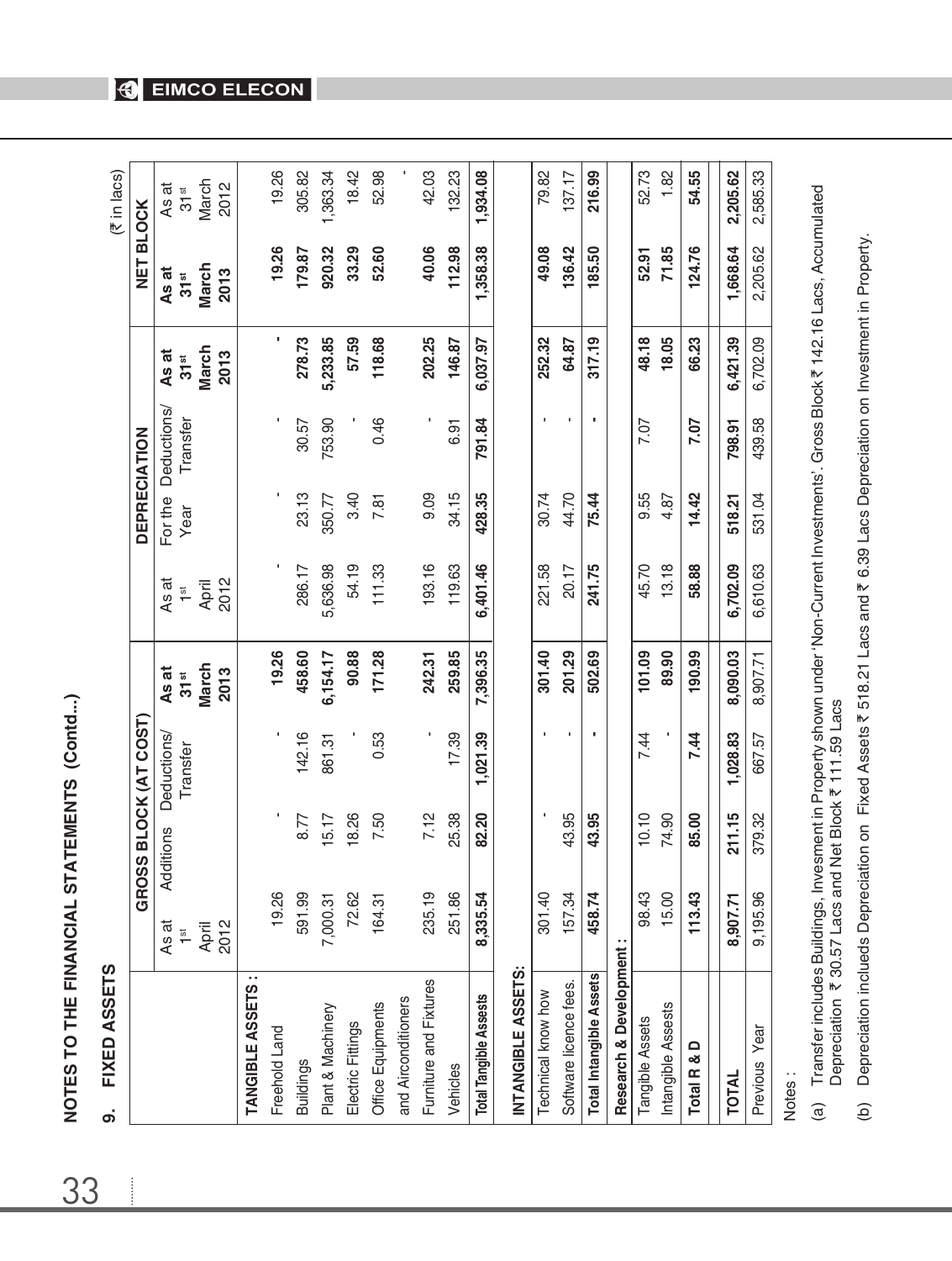| 2012   |
|--------|
|        |
|        |
|        |
|        |
| 24.95  |
| 51.00  |
|        |
|        |
|        |
|        |
|        |
|        |
| 0.60   |
| 10.84  |
|        |
|        |
| 11.18  |
| 8.95   |
| 18.10  |
| 2.77   |
| 29.86  |
| 11.29  |
| 33.29  |
| 14.10  |
| 3.50   |
| 11.50  |
| 3.23   |
| 3.95   |
| 8.77   |
| 2.61   |
|        |
| 0.03   |
|        |
| 284.79 |
|        |
| 535.31 |
|        |
| 459.33 |
| 734.36 |
|        |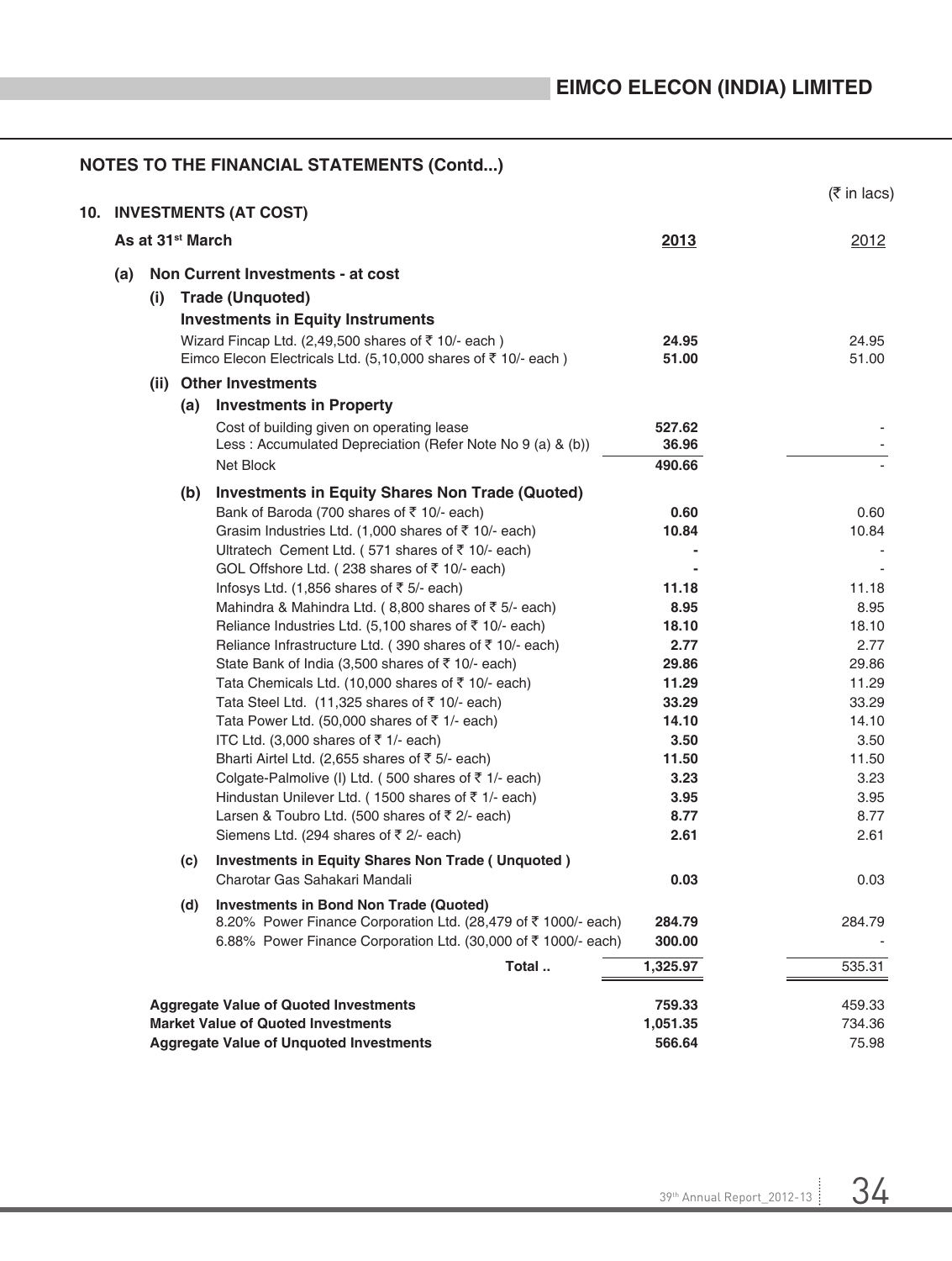| <b>INVESTMENTS (Contd)</b>                                                               |          | $(5 \text{ in } \text{lacs})$ |
|------------------------------------------------------------------------------------------|----------|-------------------------------|
| As at 31 <sup>st</sup> March                                                             | 2013     | 2012                          |
| (b) Current Investment (lower of cost and fair value)                                    |          |                               |
| <b>Investments in Mutual Fund - Unquoted</b>                                             |          |                               |
| Reliance Liquid Fund (Units 2,095.934, P.Y. NIL)                                         | 31.71    |                               |
| Reliance Monthly Interval Fund - Series I<br>(Units NIL, P.Y. 50,95,730.540)             |          | 512.11                        |
| Reliance Monthly Interval Fund - Series II<br>(Units NIL, P.Y. 21,14,793.561)            |          | 211.59                        |
| Reliance Liquidity Fund (Units 5041.775, P.Y 98,29,014.360)                              | 50.44    | 983.40                        |
| Reliance Short Term Fund - Growth ( Units 38,78,042.826, P.Y. NIL )                      | 800.00   |                               |
| Reliance Income Fund - Bonus ( Units 22,30,356.651, P.Y. NIL)                            | 250.00   |                               |
| Reliance Floating Rate ( Units 1,03,21,581.218, P.Y. NIL )                               | 1,040.71 |                               |
| SBI Premier Liquid Fund (Units 5,017.793, P.Y. 25,253.4924)                              | 50.34    | 253.36                        |
| SBI SHDF STP - Growth ( Units 4,01,528.586, P.Y. NIL )                                   | 51.91    |                               |
| SBI MICF Liquid Floater ( Units 9,939.044, P.Y. NIL )                                    | 100.38   |                               |
| SBI Magnum Income - Growth ( Units 1,72,980.916, P.Y. NIL )                              | 50.10    |                               |
| HDFC Cash Management Fund - Treasury Advantage Plan<br>(Units NIL, P.Y. 25,30,850.434)   | 0.00     | 253.88                        |
| HDFC High Interest Fund Short Term ( Units 13,64,895.792, P.Y. NIL)                      | 300.00   |                               |
| HDFC Floating Rate ( Units 19,80,147.08, P.Y. NIL )                                      | 199.62   |                               |
| Tata Fixed Income Portfolio Fund Scheme B2<br>(Units NIL, P.Y. 19,97,283.694)            |          | 201.61                        |
| Tata Fixed Income Portfolio Fund Scheme A2<br>(Units NIL, P.Y. 19,97,762.506)            |          | 201.62                        |
| Tata Liquid Fund Plan A Daily Dividend (Units NIL, P.Y. 28,784.372)                      |          | 320.81                        |
| Tata Short Term Bond Fund - Growth ( Units 19,51,173.445, P.Y. NIL )                     | 400.00   |                               |
| Tata Income Fund -Appreciation -Growth ( Units 2,47,436.824, P.Y. NIL )                  | 85.60    |                               |
| Tata Income Fund -Appreciation - Bonus ( Units 5,69,440.651, P.Y. NIL )                  | 60.00    |                               |
| Birla Sun Life Saving Fund (Units 605561.705, P.Y. 5,10,756.436)                         | 606.10   | 511.11                        |
| Birla Sun Life Dynamic Bond Fund ( Units 24,43,975.883, P.Y. NIL )                       | 257.87   |                               |
| Birla Sun Life Short Term Fund ( Units 17,68,233.452, P.Y. NIL )                         | 206.08   |                               |
| ICICI Prudential Liquid Super Institutional Plan<br>(Units 37830.297, P.Y. 6,88,226.741) | 37.86    | 688.38                        |
| ICICI Prudential Dynamic Dividend (Units 9,81,112.816, P.Y. NIL)                         | 100.19   |                               |
| ICICI Prudential Interval Fund IV (Units NIL, P.Y. 14,99,565.128)                        |          | 150.04                        |
| Kotak Floater Short Term ( Units 6,104.6324, P.Y. 14,99,636.913)                         | 61.75    | 151.71                        |
| Kotak Floater Long Term ( Units 2,63,669.772, P.Y. NIL )                                 | 26.58    |                               |
| Kotak Short Term Bond Fund ( Units 2,58,472.441, P.Y. NIL )                              | 26.20    |                               |
| Kotak Bond Scheme Plan A - Growth (Units 2,95,379.089, P.Y. NIL)                         | 100.00   |                               |
| Total                                                                                    | 4,893.44 | 4,439.62                      |
| <b>Aggregate Value of Unquoted Investments</b>                                           | 4,893.44 | 4,439.62                      |
| <b>NAV of Investment in Mutual Funds</b>                                                 | 4,990.59 | 4,439.62                      |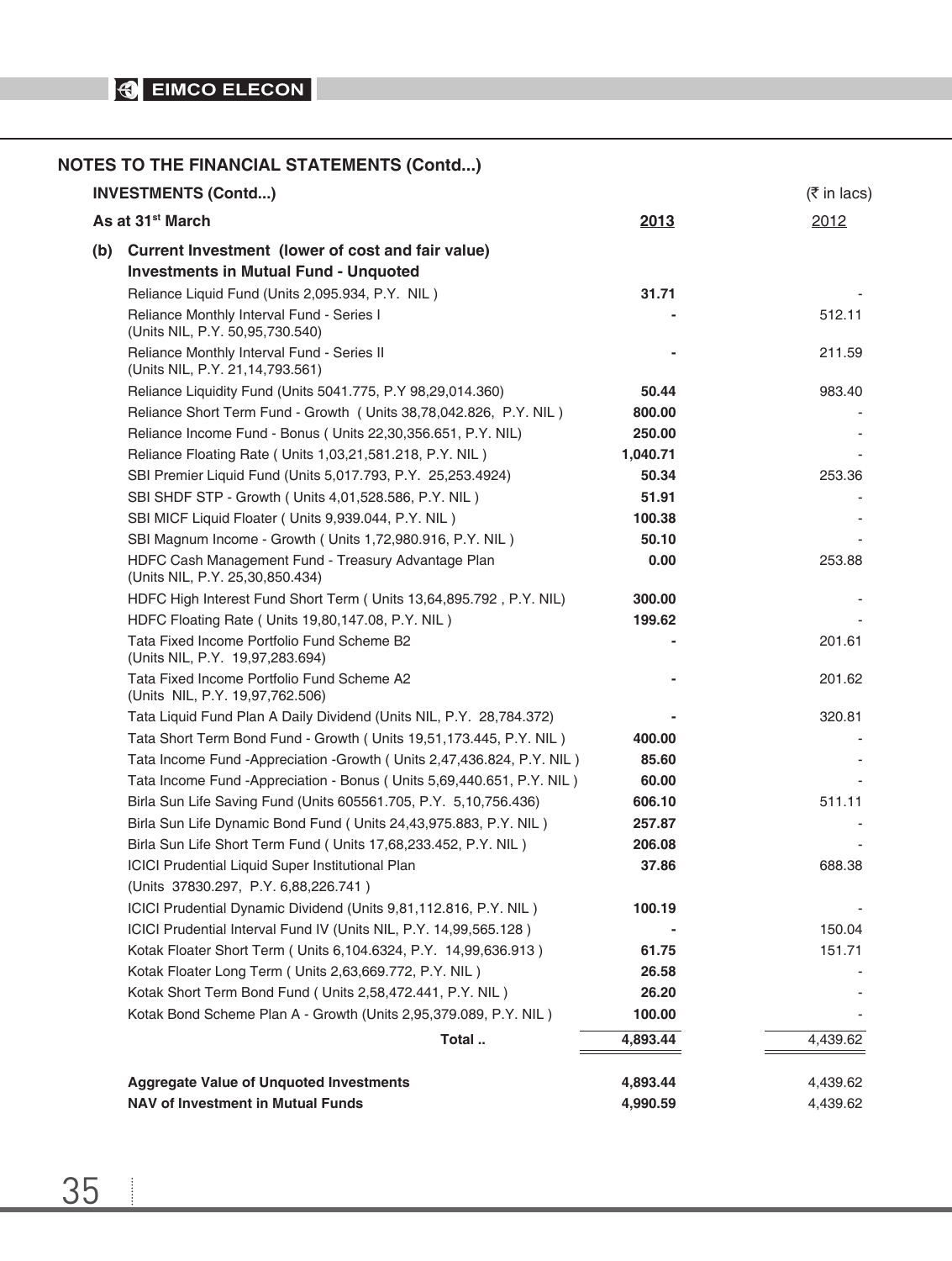|     |     | <b>NOTES TO THE FINANCIAL STATEMENTS (Contd)</b>                          |       |          |                                     |
|-----|-----|---------------------------------------------------------------------------|-------|----------|-------------------------------------|
|     |     |                                                                           |       |          | $(5 \in \mathsf{In} \mathsf{lacs})$ |
|     |     | 11. LONG TERM LOANS AND ADVANCES :<br>As at 31 <sup>st</sup> March        |       | 2013     | 2012                                |
|     |     |                                                                           |       |          |                                     |
|     | (a) | [Unsecured Considered good]<br><b>Capital Advances</b>                    |       |          | 135.10                              |
|     | (b) | <b>Security Deposits</b>                                                  |       | 155.58   | 74.43                               |
|     |     |                                                                           | Total | 155.58   | 209.53                              |
|     |     |                                                                           |       |          |                                     |
| 12. |     | <b>INVENTORIES:</b>                                                       |       |          |                                     |
|     |     | As at 31 <sup>st</sup> March                                              |       | 2013     | 2012                                |
|     | (a) | Raw materials                                                             |       | 206.96   | 290.74                              |
|     | (b) | Work-in-progress                                                          |       | 1,245.94 | 788.53                              |
|     | (c) | <b>Finished Goods</b>                                                     |       | 287.14   | 51.28                               |
|     | (d) | Stock in Trade                                                            |       | 1,415.20 | 1,312.72                            |
|     | (e) | Components                                                                |       | 2,270.72 | 1,782.91                            |
|     |     |                                                                           | Total | 5,425.96 | 4,226.18                            |
|     |     |                                                                           |       |          |                                     |
|     |     | <b>TRADE RECEIVABLES:</b>                                                 |       |          |                                     |
| 13. |     | As at 31 <sup>st</sup> March                                              |       | 2013     | 2012                                |
|     |     |                                                                           |       |          |                                     |
|     | (a) | Debts outstanding for a period exceeding six months from due date:        |       | 246.44   |                                     |
|     |     | Unsecured considered good<br>(i)<br>Unsecured considered doubtful<br>(ii) |       |          | 67.52<br>41.59                      |
|     |     | Less: Provision for doubtful debts                                        |       |          | (41.59)                             |
|     |     |                                                                           |       |          |                                     |
|     |     |                                                                           | Total | 246.44   | 67.52                               |
|     | (b) | Other Debts:                                                              |       |          |                                     |
|     |     | (i) Unsecured considered good                                             |       | 4,576.47 | 5,003.75                            |
|     |     |                                                                           | Total | 4,822.91 | 5,071.27                            |
|     |     |                                                                           |       |          |                                     |
|     |     | 14. CASH AND CASH EQUIVALENTS :                                           |       |          |                                     |
|     |     | As at 31 <sup>st</sup> March                                              |       | 2013     | 2012                                |
|     | (a) | <b>Balances with banks</b>                                                |       |          |                                     |
|     |     | In Current account                                                        |       | 347.03   | 323.99                              |
|     |     | In Unpaid dividend account                                                |       | 12.37    | 12.07                               |
|     |     | In Term Deposit account                                                   |       |          | 100.00                              |
|     |     | (Having remaining maturity of less than three Months)                     |       |          |                                     |
|     | (b) | Cash on hand                                                              |       | 0.10     | 0.10                                |
|     |     |                                                                           | Total | 359.50   | 436.16                              |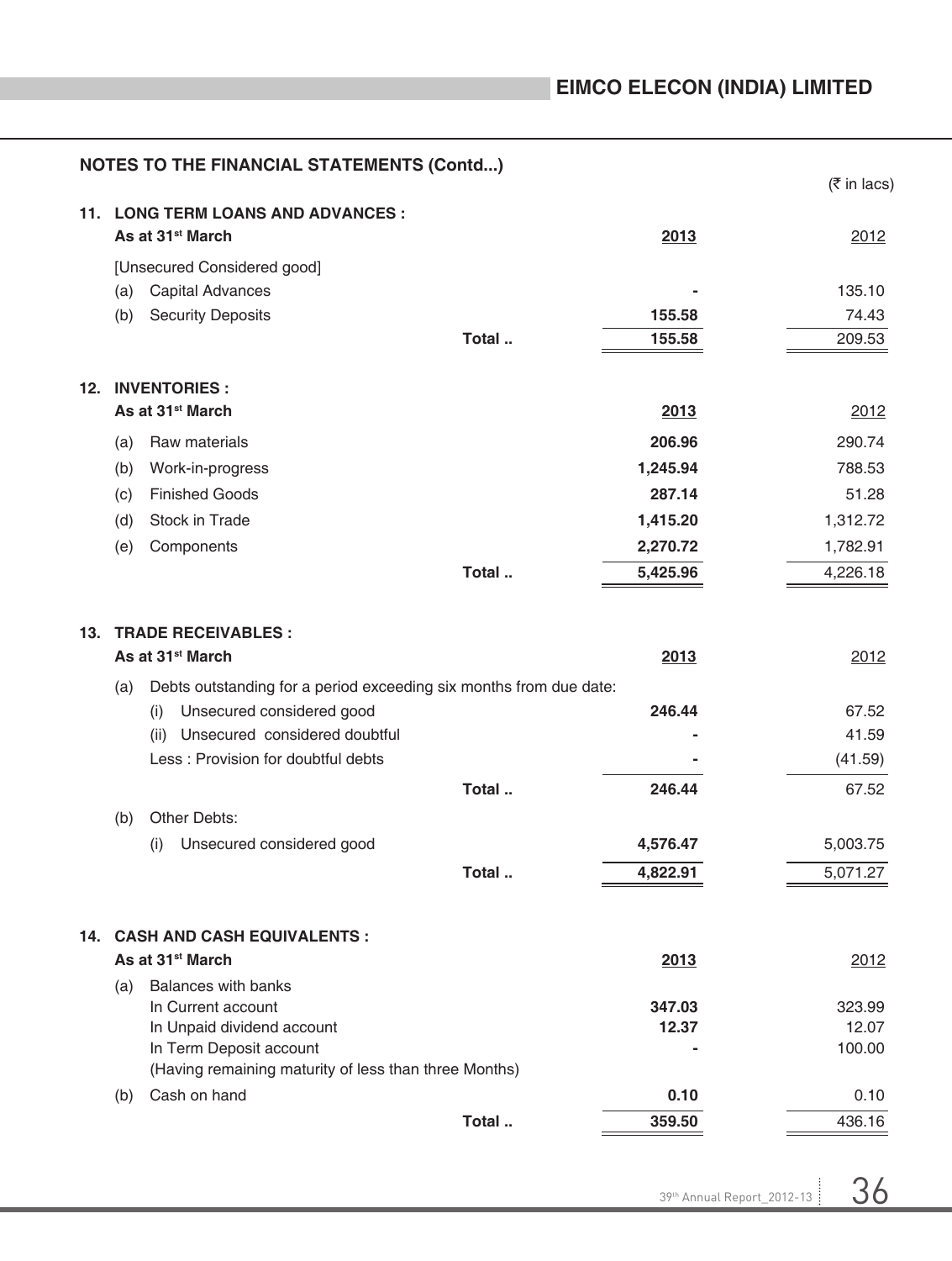|     |     |                                                                        |       |               | (₹ in lacs) |
|-----|-----|------------------------------------------------------------------------|-------|---------------|-------------|
| 15. |     | <b>SHORT TERM LOANS AND ADVANCES :</b><br>As at 31 <sup>st</sup> March |       | 2013          | 2012        |
|     |     | (Unsecured considered good)                                            |       |               |             |
|     | (a) | Others:                                                                |       |               |             |
|     |     | <b>Advances to Suppliers</b>                                           |       | 58.05         | 281.12      |
|     |     | <b>Interest Receivable</b>                                             |       | 10.97         | 3.84        |
|     |     | Balance with Excise, Customs and Sales Tax Authorities                 |       | 155.50        | 768.18      |
|     |     | Advance Income Tax (Net of Provision)                                  |       | 362.21        | 157.04      |
|     |     | <b>Prepaid Expenses</b>                                                |       | 63.23         | 78.09       |
|     |     |                                                                        | Total | 649.96        | 1,288.27    |
|     |     | <b>16. REVENUE FROM OPERATIONS:</b>                                    |       |               |             |
|     |     | For the Year Ended 31 <sup>st</sup> March                              |       | 2013          | 2012        |
|     | (a) | Sale of Products (Refer Note No.24.10)                                 |       |               |             |
|     |     | <b>Domestic Sales</b>                                                  |       | 17,017.92     | 17,561.38   |
|     |     | <b>Export Sales</b>                                                    |       | 19.57         | 115.99      |
|     |     |                                                                        |       | 17,037.49     | 17,677.37   |
|     | (b) | Sale of Services                                                       |       | 3.52          | 35.92       |
|     | (c) | <b>Other Operating Revenues</b>                                        |       |               |             |
|     |     | Sale of Scrap                                                          |       | 115.63        | 85.23       |
|     |     |                                                                        | Total | 17,156.64     | 17,798.52   |
| 17. |     | <b>OTHER INCOME:</b>                                                   |       |               |             |
|     |     | For the Year Ended 31 <sup>st</sup> March                              |       | 2013          | 2012        |
|     | (a) | Interest Income - Long Term Investments                                |       | 24.14         | 5.75        |
|     |     | - Current Investments                                                  |       | 24.04         | 5.79        |
|     | (b) | Dividend Income - Long term Investments                                |       | 7.69          | 6.96        |
|     |     | - Current Investments                                                  |       | 291.61        | 197.98      |
|     | (c) | Profit on Sale of Assets (Net)                                         |       |               | 7.54        |
|     |     |                                                                        |       | 347.48        | 224.02      |
|     | (d) | <b>Other Non Operating Revenues:</b>                                   |       |               |             |
|     |     | Rent<br><b>Insurance Claim</b>                                         |       | 36.97<br>0.16 | 38.98       |
|     |     | Sales Tax Refund                                                       |       | 0.49          | 0.38        |
|     |     | Duty Draw Back                                                         |       | 0.55          |             |
|     |     | Net Gain on Exchange Rate Fluctuations                                 |       | 7.97          | 7.62        |
|     |     | Sundry credit balance written back                                     |       | 6.71          | 1.22        |
|     |     |                                                                        |       | 52.85         | 48.20       |
|     |     |                                                                        | Total | 400.33        | 272.22      |
|     |     |                                                                        |       |               |             |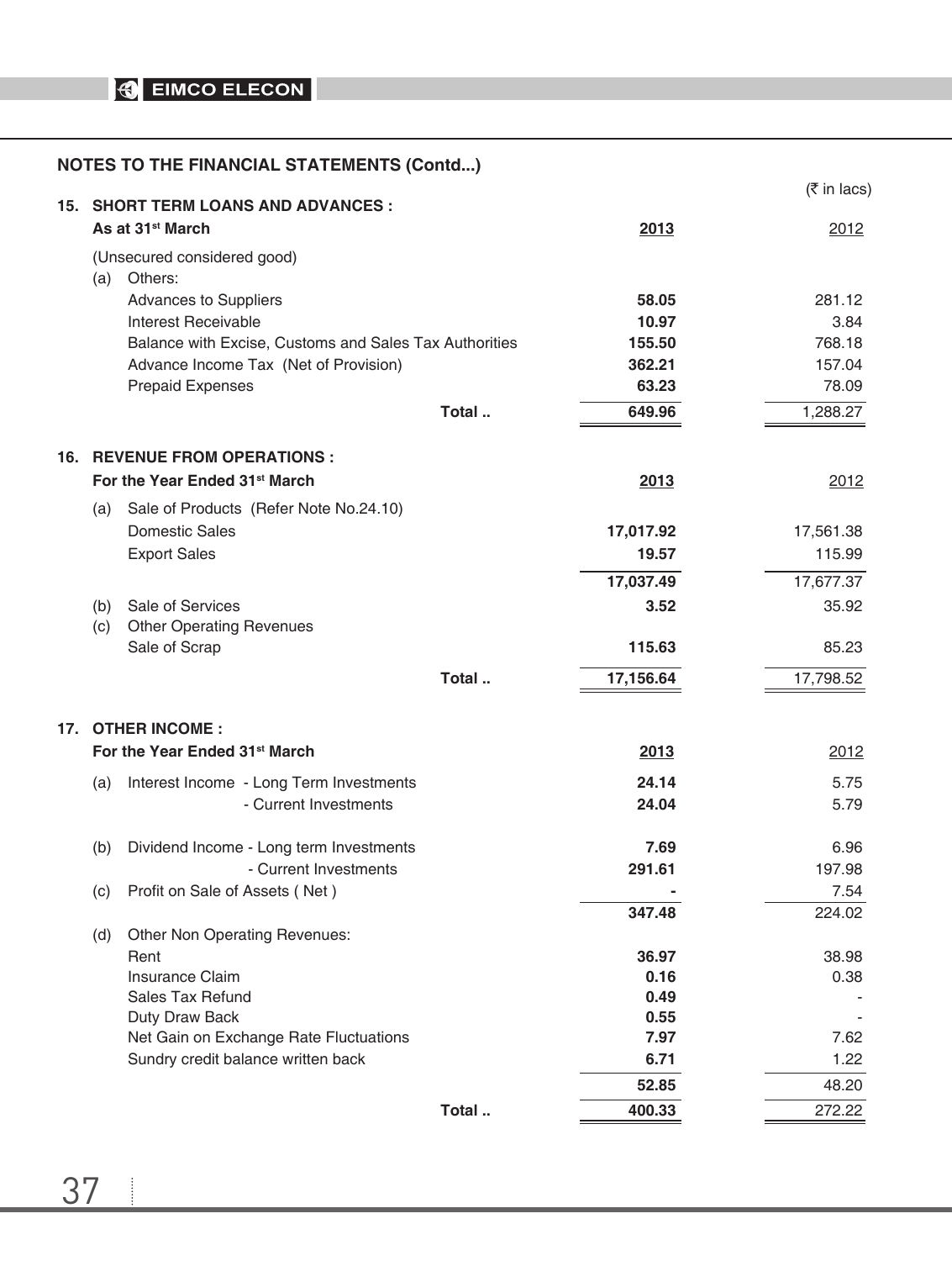|     | <b>NOTES TO THE FINANCIAL STATEMENTS (Contd)</b>                                               |       |                    |                               |
|-----|------------------------------------------------------------------------------------------------|-------|--------------------|-------------------------------|
|     |                                                                                                |       |                    | $(5 \text{ in } \text{lacs})$ |
|     | 18. COST OF MATERIAL CONSUMED :<br>(Refer Note No 24.11 & 24.12)                               |       |                    |                               |
|     | For the Year Ended 31 <sup>st</sup> March                                                      |       | 2013               | 2012                          |
|     | <b>Opening Stock</b>                                                                           |       | 2,073.65           | 3,996.30                      |
|     | Add: Purchases                                                                                 |       | 6,945.56           | 5,230.43                      |
|     |                                                                                                |       | 9,019.21           | 9,226.73                      |
|     | Less: Closing Stock                                                                            |       | 2,477.68           | 2,073.65                      |
|     |                                                                                                | Total | 6,541.53           | 7,153.08                      |
|     | 19. CHANGE IN INVENTORIES OF FINISHED GOODS,<br><b>WORK IN PROGRESS AND STOCK IN TRADE:</b>    |       |                    |                               |
|     | For the Year Ended 31 <sup>st</sup> March                                                      |       | 2013               | 2012                          |
|     | <b>Opening Stock</b><br>(a)                                                                    |       |                    |                               |
|     | <b>Finished Goods</b>                                                                          |       | 51.28              | 654.26                        |
|     | Work in Progress                                                                               |       | 788.53             | 963.26                        |
|     | Stock-in-Trade                                                                                 |       | 1,312.72           | 1,656.06                      |
|     |                                                                                                |       | 2,152.53           | 3,273.58                      |
|     | Less :                                                                                         |       |                    |                               |
|     | <b>Closing Stock</b><br>(b)                                                                    |       |                    |                               |
|     | <b>Finished Goods</b><br>Work in Progress                                                      |       | 287.14<br>1,245.94 | 51.28<br>788.53               |
|     | Stock-in-Trade                                                                                 |       | 1,415.20           | 1,312.72                      |
|     |                                                                                                |       | 2,948.28           | 2,152.53                      |
|     |                                                                                                |       |                    |                               |
|     |                                                                                                | Total | (795.75)           | 1,121.05                      |
| 20. | <b>EMPLOYEE BENEFITS EXPENSES :</b>                                                            |       |                    |                               |
|     | For the Year Ended 31 <sup>st</sup> March                                                      |       | 2013               | 2012                          |
|     | Salaries and Wages<br>(a)                                                                      |       | 907.52             | 871.92                        |
|     | Contribution to provident and other funds<br>(b)                                               |       | 91.26              | 92.15                         |
|     | Staff welfare expenses<br>(c)                                                                  |       | 43.08              | 43.77                         |
|     |                                                                                                | Total | 1,041.86           | 1,007.84                      |
| 21. | <b>RESEARCH AND DEVELOPMENT EXPENSES :</b>                                                     |       |                    |                               |
|     | For the Year Ended 31 <sup>st</sup> March                                                      |       | 2013               | 2012                          |
|     | <b>Material for Prototyping</b><br>(a)                                                         |       | 18.21              | 32.95                         |
|     | Salaries and Wages, Contribution to PF and other funds and<br>(b)<br>other related expenditure |       | 133.91             | 129.28                        |
|     | Travelling, Conveyance and other expenses<br>(c)                                               |       | 18.59              | 10.40                         |
|     |                                                                                                | Total | 170.71             | 172.63                        |
|     |                                                                                                |       |                    |                               |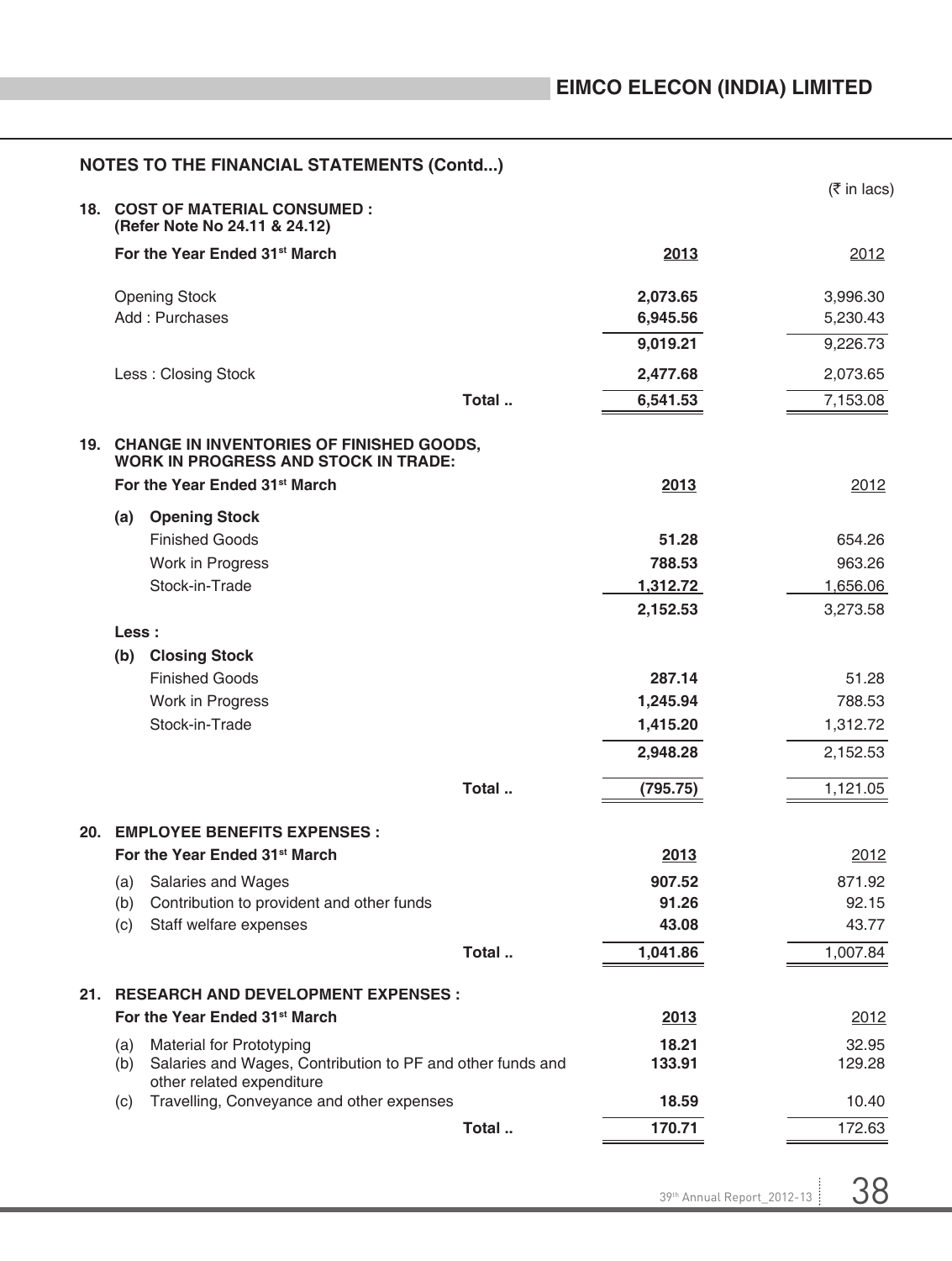|     |                                                 |       |                | $(\overline{\mathfrak{k}})$ in lacs) |
|-----|-------------------------------------------------|-------|----------------|--------------------------------------|
| 22. | <b>FINANCE COSTS:</b>                           |       |                |                                      |
|     | For the Year Ended 31 <sup>st</sup> March       |       | 2013           | 2012                                 |
|     | <b>Interest Expenses</b><br>(a)                 |       | 0.12           | 5.72                                 |
|     | (b)<br><b>Bank Charges</b>                      |       | 40.38          | 43.61                                |
|     |                                                 | Total | 40.50          | 49.33                                |
| 23. | <b>OTHER EXPENSES:</b>                          |       |                |                                      |
|     | For the Year Ended 31 <sup>st</sup> March       |       | 2013           | 2012                                 |
|     | Consumables                                     |       | 224.77         | 235.59                               |
|     | Power and Fuel (Net of Wind Turbine Generation) |       | 20.84          | 44.67                                |
|     | Rent                                            |       | 88.11          | 81.03                                |
|     | <b>Repairs and Maintenance:</b>                 |       |                |                                      |
|     | <b>Buildings</b>                                |       | 123.86         | 72.77                                |
|     | Plant and Machinery                             |       | 216.36         | 176.52                               |
|     | Computer<br><b>Others</b>                       |       | 42.02<br>26.95 | 33.62<br>41.24                       |
|     |                                                 |       | 409.19         | 324.15                               |
|     | Insurance                                       |       | 34.53          | 35.42                                |
|     | <b>Rates and Taxes</b>                          |       | 579.10         | 19.05                                |
|     | <b>Excise Duty</b>                              |       | 48.56          | (66.98)                              |
|     | <b>Product Warranty</b>                         |       | 170.00         | 176.50                               |
|     | Freight                                         |       | 65.01          | 107.25                               |
|     | <b>Compensation to Distributors</b>             |       | 2,214.23       | 1,929.24                             |
|     | Advertisement and Sales Promotion               |       | 30.36          | 36.75                                |
|     |                                                 |       | 3.71           | 1.17                                 |
|     | <b>Computer Expense</b>                         |       |                |                                      |
|     | <b>Travelling and Conveyance</b>                |       | 162.01         | 78.29                                |
|     | Software licence fees                           |       | 68.82          | 43.73                                |
|     | Legal and Professional Fees                     |       | 143.79         | 326.82                               |
|     | <b>Directors' Sitting Fees</b>                  |       | 11.80          | 11.00                                |
|     | <b>Commission to Non-Executive Directors</b>    |       | 20.00          | 12.50                                |
|     | Auditors Remuneration (Refer Note No.24.9)      |       | 7.02           | 4.52                                 |
|     | Lease Rent (Refer Note No.24.18)                |       | 4.33           | 22.61                                |
|     | LD charges                                      |       | 44.98          | 158.02                               |
|     | Loss on Sale of Assets                          |       | 17.52          |                                      |
|     | Works & Office Expenses                         |       | 56.20          | 52.39                                |
|     | Miscellaneous Labour charges                    |       | 168.97         | 163.65                               |
|     | E.mail & Internet Expenses                      |       | 11.38          | 12.56                                |
|     | <b>Garden Expenses</b>                          |       | 14.61          | 17.35                                |
|     | Donation                                        |       | 73.00          | 18.90                                |
|     | Miscellaneous Expenses                          |       | 66.54          | 57.29                                |
|     |                                                 | Total | 4,759.38       | 3,903.47                             |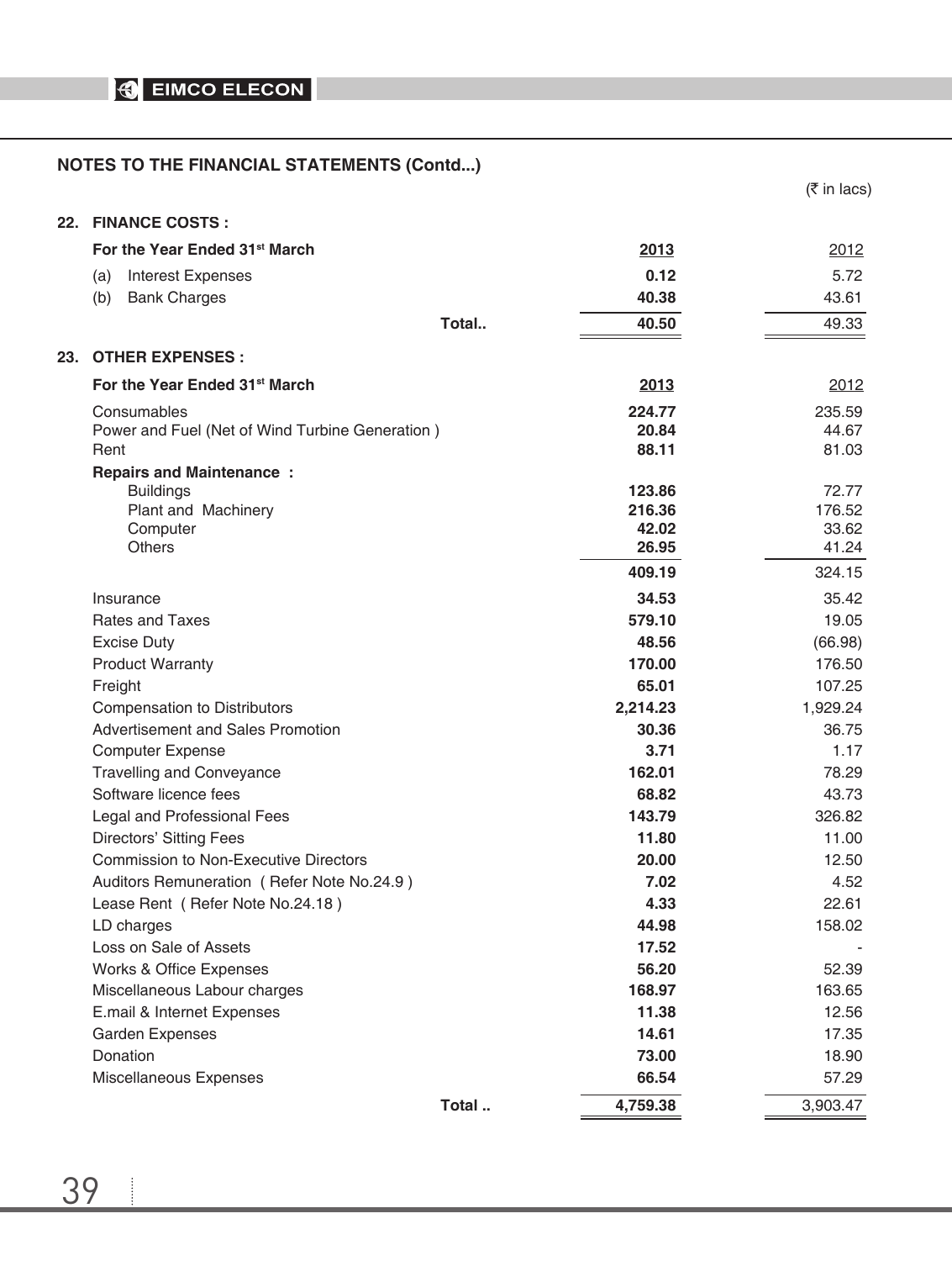#### **24.1 CONTINGENT LIABILITY AND COMMITMENT**

#### **(a) Contingent Liabilities not provided for:**

 **As at 31st March 2013** 2012 Guarantees Issued By Banks **1961.55** 1978.38 LC opened but goods yet to be received **497.90** 497.90 497.90 Income tax demand disputed by the Company **185.38** 262.17 Sales Tax Demand Disputed by the Company **57.86** 1 27.42 Excise & Service tax Demand Disputed by the Company **842.46** 1468.47

#### **(b) Commitment:**

Estimated amount of contracts remaining to be executed on Capital Account is  $\bar{\tau}$  202.73 Lacs (P.Y.  $\bar{\tau}$  668.88 Lacs)

**24.2** The Company has a defined benefit gratuity plan. Every employee who has completed five years or more of service gets a gratuity on departure at 15 days salary (last drawn salary) for each completed year of service. The scheme is funded with insurance companies in the form of a qualifying insurance policy.

#### **(a) The principal actuarial assumption used in determining the Gratuity for the Company's plan is as under:**

| <b>Particulars</b>                      |          | <b>Gratuity (Funded)</b> |  |
|-----------------------------------------|----------|--------------------------|--|
|                                         | 2012-13  | 2011-12                  |  |
| Discount Rate                           | $8.00\%$ | 8.50%                    |  |
| Rate of Increase in Compensation Levels | 7.00%    | 7.00%                    |  |
| Rate of Return of plan assets           | 8.70%    | 8.50%                    |  |
| <b>Employee Turnover</b>                | 2%       | 2%                       |  |

The following tables summarise the components of net benefit expense recognized in the Statement of Profit and loss and the funded status and amounts recognized in the Balance Sheet for the respective plan.

#### **(b) Net employee benefit expense (recognized in employee cost):**

 **Particulars 2012-13** 2011-12 Current service cost **14.57** 10.21 Interest cost **23.14** 20.81 Expected return on plan assets **(26.33)** (23.71) Net actuarial (gain) / loss recognized in the year **3.32** 20.67 Net benefit expense **14.70** 27.98

 $3^{9th}$  Annual Report\_2012-13  $\overline{\mathbf{1}}$ 

 $($ ₹ in lacs)

 $($ ₹ in lacs)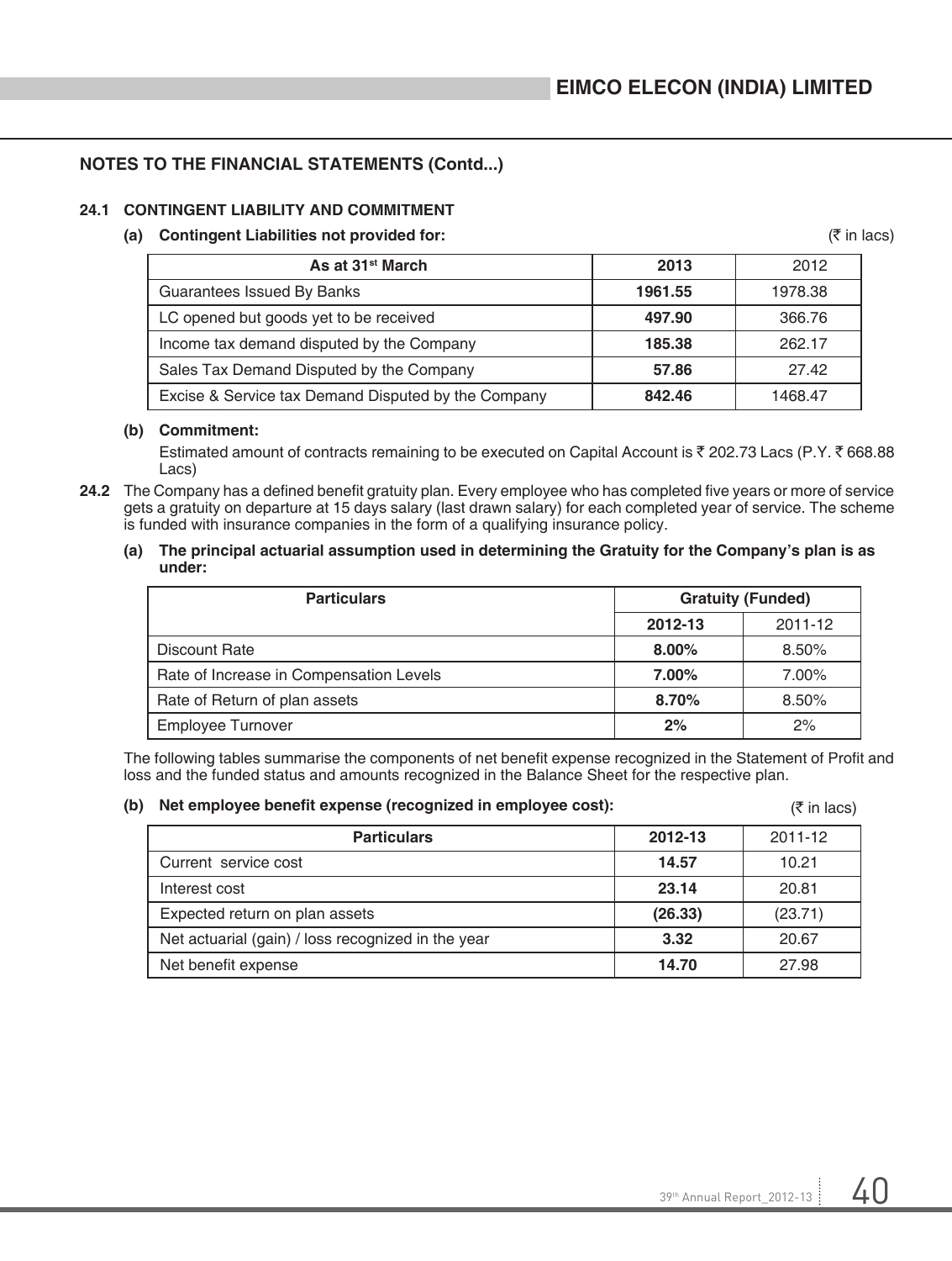#### **(c) The amounts recognised in the Balance Sheet are as follows:**

| <b>Particulars</b>                                    | 2012-13 | 2011-12 |
|-------------------------------------------------------|---------|---------|
| Defined benefit obligation                            | 318.26  | 272.21  |
| Fair value of plan assets                             | 361.01  | 309.77  |
|                                                       | (42.75) | (37.56) |
| Less: Unrecognized past service cost                  |         | ۰       |
| Liability / (Assets) recognized in the Balance sheet. | (42.75) | (37.56) |

 $(\bar{\bar{\tau}}$  in lacs)

 $($ ₹ in lacs)

 $($ ₹ in lacs)

#### **(d) Changes in the present value of the defined benefit obligation representing reconciliation of opening and closing balances there of are as follows:**

 **Particulars 2012-13** 2011-12 Opening defined benefit obligation **272.21** 252.20 Interest cost on benefit obligation **23.14** 20.81 Current service cost **14.57** 10.21 Benefits paid **(44.59)** (33.62) Liabilities transferred from other companies\* **46.82** 0.00 Actuarial (gains)/losses on obligation **6.11 6.11** 22.61 Closing defined benefit obligation **318.26** 272.21

This includes liabilities transferred due to transfer of employees from other companies.

#### **(e) Changes in the fair value of plan assets representing reconciliation of opening and closing balances there of are as follows:**

| <b>Particulars</b>                       | 2012-13 | 2011-12 |
|------------------------------------------|---------|---------|
| Opening fair value of plan assets        | 309.77  | 287.38  |
| <b>Expected Return</b>                   | 26.33   | 23.71   |
| Contribution by employer                 | 19.90   | 30.36   |
| Benefits paid                            | (44.59) | (33.62) |
| Assets transferred from other companies* | 46.82   | ٠       |
| Actuarial Gains/(losses)                 | 2.79    | 1.94    |
| Closing fair value of plan assets        | 361.02  | 309.77  |

This amount includes transfer of employees from other companies

#### **(f) Investment Details of Plan Assets (% allocation) - Gratuity Fund**

41

| <b>Particulars</b>   | 2012-13 | 2011-12 |
|----------------------|---------|---------|
| Insured Managed Fund | 100 $%$ | 100 $%$ |

**Note :** The funds are managed by LIC and LIC does not provide breakup of planned assets by investment type.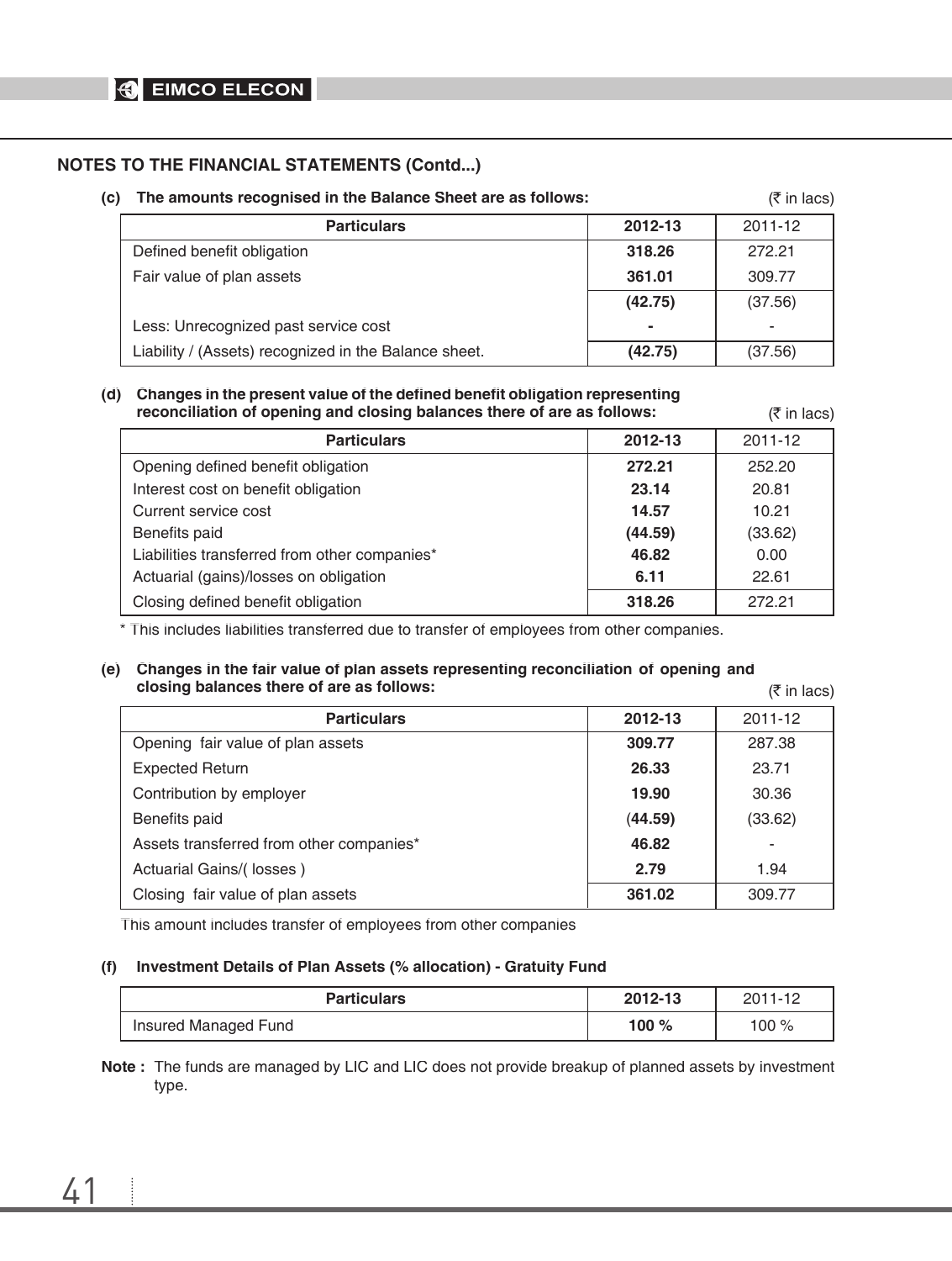|                                                          |        |        |                                                                 |        | $(5 \text{ m})$ acs) |
|----------------------------------------------------------|--------|--------|-----------------------------------------------------------------|--------|----------------------|
| Gratuity Plan (Funded)                                   | As at  | As at  | As at<br>31-03-2013 31-03-2012 31-03-2011 31-03-2010 31-03-2009 | As at  | As at                |
| Defined benefit obligation                               | 318.26 | 272.21 | 252.20                                                          | 214.60 | 182.19               |
| Fair Value of Plan assets                                | 361.01 | 309.77 | 287.38                                                          | 208.63 | 185.02               |
| Surplus / (deficit)                                      | 42.75  | 37.56  | 35.18                                                           | (5.97) | 2.83                 |
| Experience adjustment on<br>plan liabilities (gain)/loss | (1.35) | 27.83  | 2.54                                                            | 14.01  | 7.71                 |
| Experience adjustment on<br>plan assets (gain)/loss      | 2.79   | 1.94   | 2.08                                                            | 2.29   | 1.86                 |

## **(g)** The amounts pertaining to defined plans are as follows:  $(\vec{r} \text{ in } \text{loc})$

#### **24.3 SEGMENT REPORTING**

In terms of AS-17 on "Segment Reporting" the Company neither has more than one business segment nor more than one geographical segment requiring separate disclosure as there is no more distinguishable component or economic environment of an enterprise engaged in providing individual product or service or a group of related products or service and the same is not subjected to different risks and returns either of business or geographical segments.

#### **24.4 PROVISION FOR WARRANTY**

A provision of ₹ 170.00 Lacs (P.Y. ₹ 176.50 Lacs) has been recognized for expected warranty claims at 1% on products sold during the current financial year. The warranty claims are for the period of 12 months and hence it is expected that the expenditure towards warranty will be incurred in the next financial year.

|                         |                 |                          |          | $($ ₹ in lacs)          |
|-------------------------|-----------------|--------------------------|----------|-------------------------|
| As on<br>$01 - 04 - 12$ | <b>Addition</b> | Utilization   Additional | / Excess | As on<br>$31 - 03 - 13$ |
| 176.50                  | 170.00          | 230.31                   | (53.81)  | 170.00                  |
| (184.44)                | (176.50)        | (303.69)                 | (119.25) | (176.50)                |

**Note :** Figures in brackets are for previous year.

#### **24.5 EARNINGS PER SHARE**

The numerator and the denominator used to calculate basic and diluted Earnings Per Share.

|     | The Numerator and the Denominator used to calculate<br>basic and diluted Earnings Per Share.      | 2012-13 | 2011-12 |
|-----|---------------------------------------------------------------------------------------------------|---------|---------|
| (a) | Net Profit available to Equity Shareholders (₹ in Lacs)                                           | 1513.53 | 2032.80 |
| (b) | Weighted Average number of equity shares used as a<br>denominator for calculating EPS (₹ in Lacs) | 57.68   | 57.68   |
| (c) | Basic and Diluted Earnings Per Share $(\bar{\zeta})$                                              | 26.24   | 35.24   |
| (d) | Nominal Value of Equity Shares (₹)                                                                | 10.00   | 10.00   |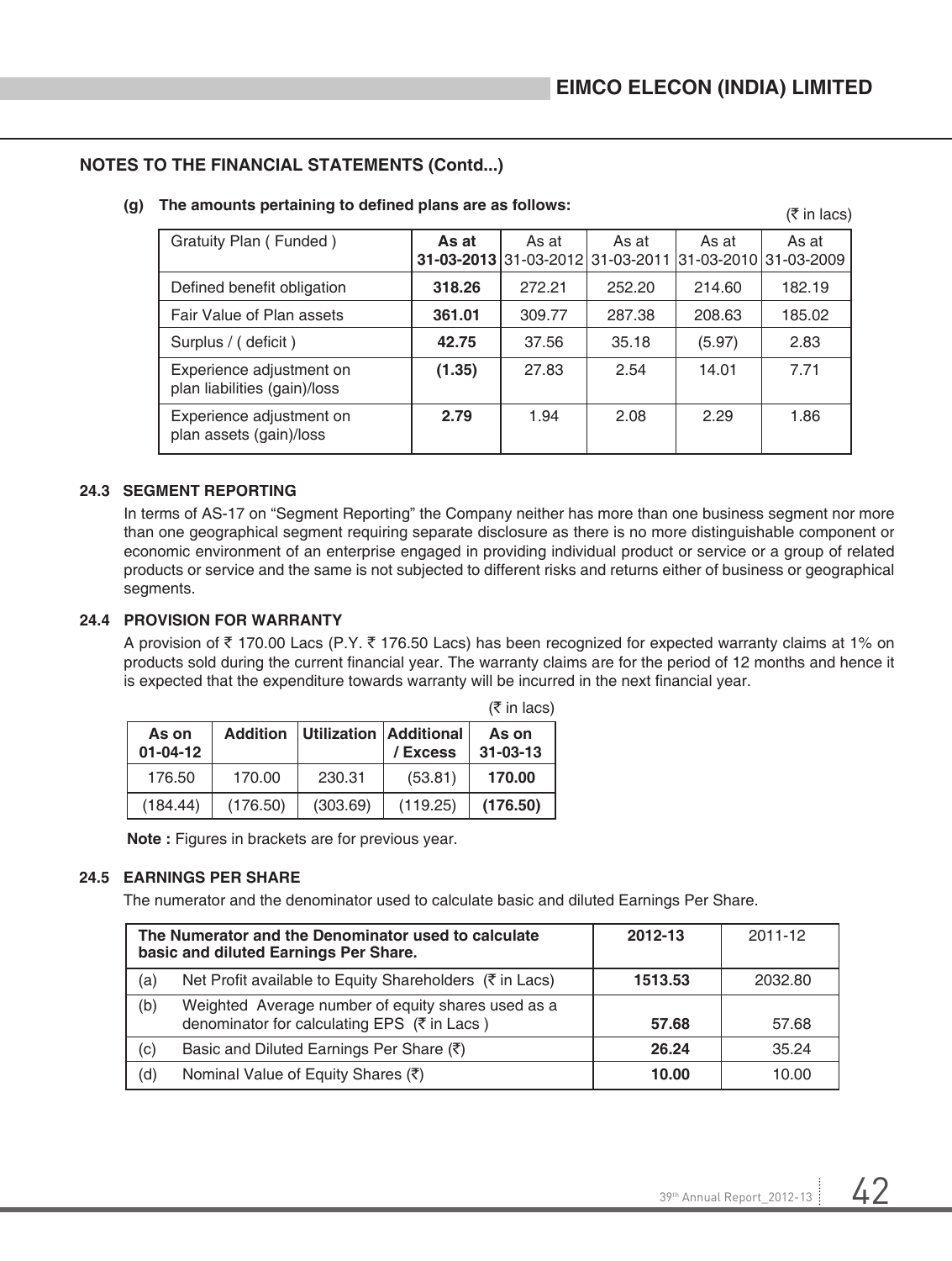#### **24.6 DEFERRED TAX**

The deferred tax assets and liabilities for the current year comprises of tax effect of the following timing differences.

 $($ ₹ in lacs)

|     | <b>Particulars</b>                           | 2012-13 | 2011-12 |
|-----|----------------------------------------------|---------|---------|
|     | <b>DEFERRED TAX ASSETS :</b>                 |         |         |
| (a) | Provision for Leave encashment and Bonus     | 23.91   | 21.23   |
| (b) | <b>Provision for Doubtful Debtors</b>        |         | 13.50   |
|     |                                              | 23.91   | 34.73   |
|     | <b>DEFERRED TAX LIABILITY:</b>               |         |         |
| (a) | Excess of written down value as per books of | 88.63   | 145.74  |
|     | accounts over Income Tax Written down value. |         |         |
|     | <b>NET DEFERRED TAX LIABILITY</b>            | 64.72   | 111.01  |
|     |                                              |         |         |

#### **24.7 DERIVATIVE INSTRUMENTS**

- (a) During the year, the Company has not entered into any forward contracts to offset foreign currency risk arising from the amounts denominated in currencies other than the Indian rupees. Hence there is no outstanding as at the year end.
- (b) Foreign currency exposure at the yearend not hedged by derivative instruments.

| <b>Particulars</b>                                  | As at<br>31 <sup>st</sup> March 2013 | As at<br>31 <sup>st</sup> March 2012 |
|-----------------------------------------------------|--------------------------------------|--------------------------------------|
| <b>Payable Against Import of Goods and Services</b> |                                      |                                      |
| <b>Rupees in Lacs</b>                               | 39.80                                | 39.90                                |
| <b>Pound Sterling</b>                               |                                      |                                      |
| Euro                                                | 54,340.36                            |                                      |
| <b>US Dollar</b>                                    | 3,200.00                             | 77,995.00                            |
| <b>Advance Payment to Supplier</b>                  |                                      |                                      |
| <b>Rupees in Lacs</b>                               | 3.66                                 | 239.53                               |
| <b>Pound Sterling</b>                               |                                      | 74,350.60                            |
| Euro                                                | 5,043.03                             | 185,485.65                           |
| <b>US Dollar</b>                                    |                                      | 98,696.00                            |
| <b>AUD</b>                                          |                                      | 8,975.80                             |
| <b>Advance Received from Customer</b>               |                                      |                                      |
| <b>Rupees in Lacs</b>                               | 1.05                                 |                                      |
| <b>US Dollar</b>                                    | 1,972.00                             |                                      |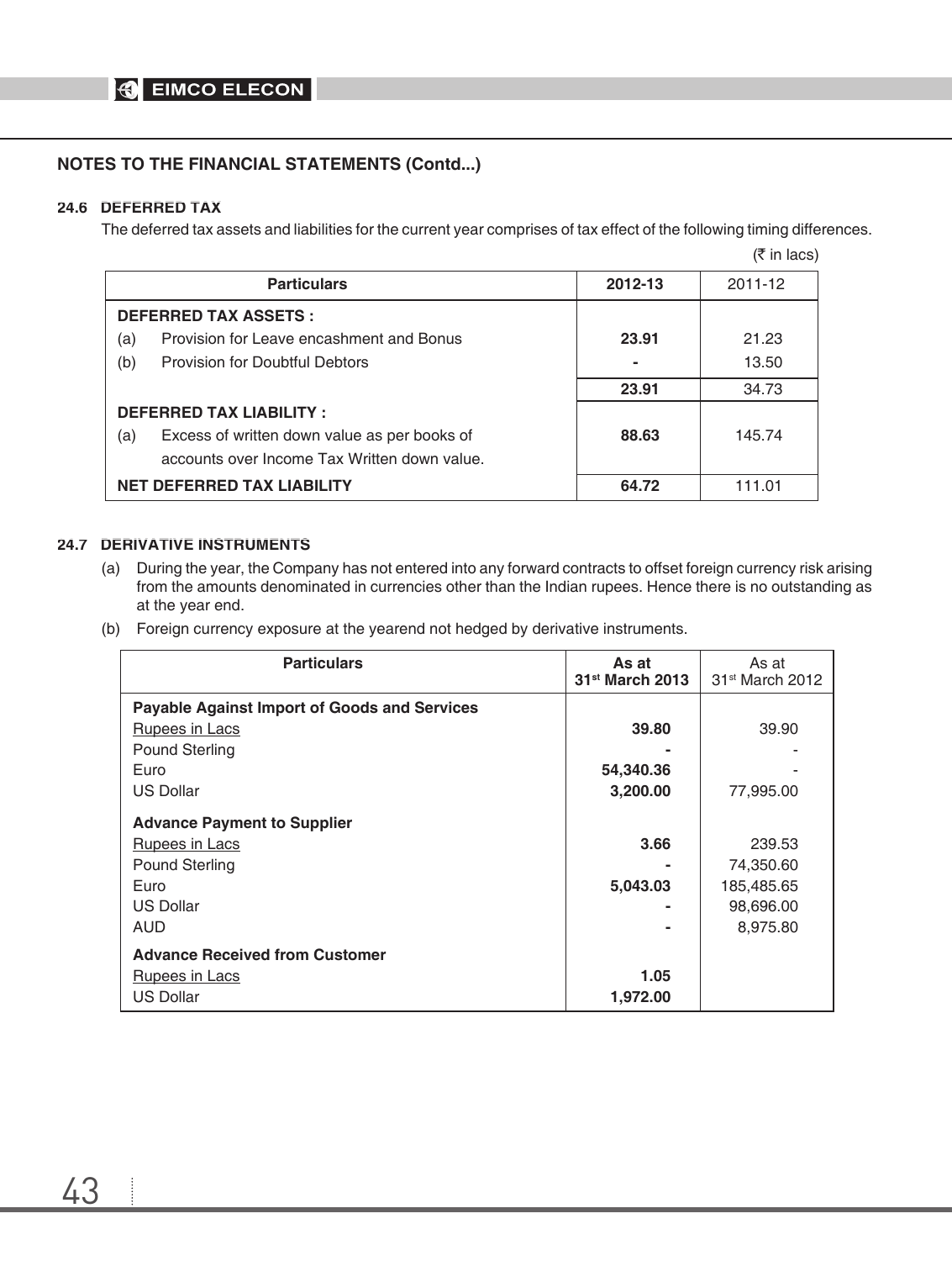#### **24.8 RELATED PARTY TRANSACTIONS**

Related Party Disclosures as required by Accounting Standard (AS) 18 are given below:

#### **A) Name of the related parties and nature of relationships :**

#### **a) Associates**

- (i) Elecon Engineering Company Limited
- (ii) Elecon EPC Projects Limited
- (iii) Wizard FinCap Limited
- (iv) Eimco Elecon Electricals Limited

#### **b) Individual having control/ significant influence**

- (i) Prayasvin B. Patel
- (ii) M. G. Rao

#### **c) Key management Personnel**

- (i) Prayasvin B. Patel
- (ii) M. G. Rao

#### **d) Enterprises over which (b) or (c) above have significant influence**

- (i) EMTICI Engineering Limited
- (ii) Prayas Engineering Limited
- (iii) Power Build Limited
- (iv) Elecon Information Technology Limited
- (v) Madhubhan Prayas Resorts Limited
- (vi) Akkaish Mechatronics Limited
- (vii) Speciality Woodpack Pvt. Limited
- (viii) Elecon Peripherals Limited
- (ix) Bipra Investment & Trusts Private Limited
- (x) Devkishan Investments Private Limited
- (xi) K. B. Investment Private Limited
- (xii) Elecon Australia Pty. Limited<br>(xiii) Elecon Africa Pty. Limited
- Elecon Africa Pty. Limited
- (xiv) Elecon Singapore Pte. Limited
- (xv) Elecon Middle East FZCO
- (xvi) Elecon Engineering (Suzhou) Co. Limited
- (xvii) Elecon Transmission International Limited
- (xviii) Power Build Transmission International Limited
- (xix) Elecon UK Transmission Limited
- (xx) Elecon USA Transmission Limited
- (xxi) David Brown System Sweden AB, Sweden
- (xxii) AB Benzlers, Sweden
- (xxiii) Benzler Technisch Buro Aandrijftechniek B.V. (The Netherland)
- (xxiv) Banzler Transmission A.S. (Denmark)
- (xxv) Benzler Andtriebstech nik GmbH, Germany
- (xxvi) OY Benzler AB (Finland)
- (xxvii) Radicon Transmission (Thailand) Limited
- (xxviii) Radicon Transmission System (Thailand) Limited
- (xxix) Radicon Transmission (Australia) Pty. Limited

#### **e) Collaborators**

- (i) Sandvik AB, Sweden
- (ii) Tamrock Great Britain Holdings Limited, U.K.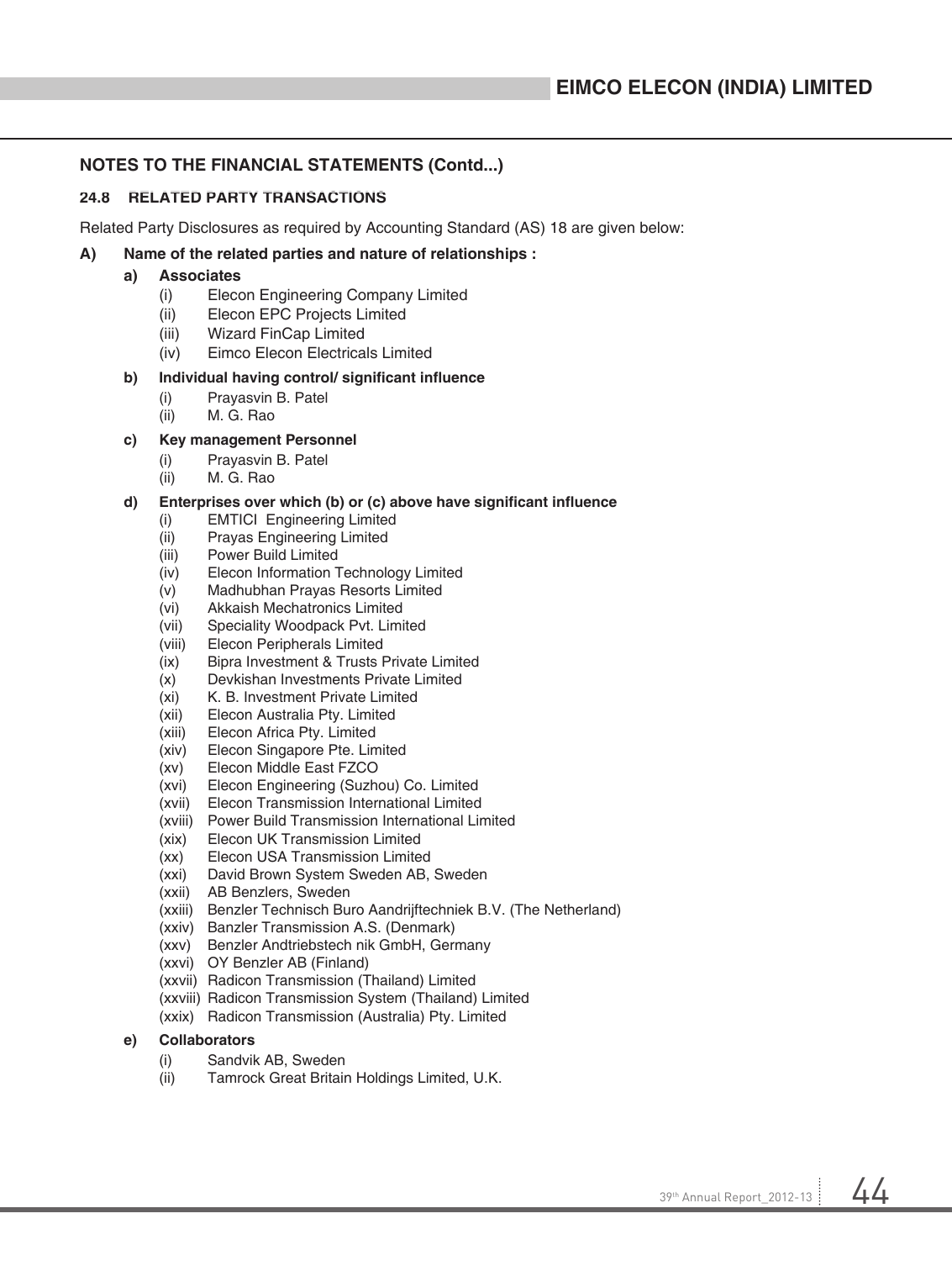| 24.8 |    | <b>RELATED PARTY TRANSACTIONS (Contd)</b>                                                                                                                                                                                                                                                        |                                          | $(5 \text{ in } \text{lacs})$               |
|------|----|--------------------------------------------------------------------------------------------------------------------------------------------------------------------------------------------------------------------------------------------------------------------------------------------------|------------------------------------------|---------------------------------------------|
|      |    | For Year Ended 31 <sup>st</sup> March                                                                                                                                                                                                                                                            | 2013                                     | 2012                                        |
| B)   |    | <b>Nature of transactions:</b>                                                                                                                                                                                                                                                                   |                                          |                                             |
|      | a) | <b>Purchase of Material / Finished Goods</b><br>Elecon Engineering Co. Limited<br>(i)<br>(ii)<br>Elecon EPC Projects Limited<br>Prayas Engineering Limited<br>(iii)<br><b>Power Build Limited</b><br>(iv)<br>Speciality Woodpack Pvt. Limited<br>(v)<br>Eimco Elecon Electricals Limited<br>(vi) | 894.68<br>2.48<br>0.99<br>24.31<br>94.81 | 205.92<br>632.36<br>6.65<br>30.70<br>128.79 |
|      | b) | Job work Income from other Co.<br>Elecon Engineering Co. Limited<br>(i)<br>(ii)<br>Elecon EPC Projects Limited<br><b>Power Build Limited</b><br>(iii)<br>Eimco Elecon Electricals Limited<br>(iv)                                                                                                | 1.91<br>0.40<br>0.08<br>1.13             | 29.02<br>3.65<br>0.72                       |
|      | C) | Job work Expenses to other Co.<br>Elecon Engineering Co. Limited<br>(i)<br>(ii)<br>Elecon EPC Projects Limited<br>(iii)<br>Prayas Engineering Limited<br><b>Power Build Limited</b><br>(iv)                                                                                                      | 1.74<br>5.32                             | 1.81<br>11.89<br>0.16                       |
|      | d) | Sale of Finished Goods / Consumables<br>Elecon Engineering Co. Limited<br>(i)<br>Prayas Engineering Limited<br>(ii)<br>Speciality Woodpack Pvt. Limited<br>(iii)<br>Eimco Elecon Electricals Limited<br>(iv)<br>(v)<br>Sandvik Asia Pvt. Limited (Pune)                                          | 46.75<br>1.44<br>0.63<br>5.05            | 2.73<br>23.18<br>1.65<br>1,385.06           |
|      | e) | <b>Purchase of Fixed Assets</b><br>Elecon EPC Projects Limited<br>(i)<br>Elecon Information Technology Limited<br>(ii)<br>Eimco Elecon Electricals Limited<br>(iii)<br><b>EMTICI Engineering Limited</b><br>(iv)<br><b>Power Build Limited</b><br>(v)                                            | 5.23<br>82.31<br>0.11<br>1.16<br>19.45   | 46.97                                       |
|      | f  | <b>Sale of Fixed Assets</b><br>(i)<br>Elecon Engineering Co. Limited<br>(ii)<br>Prayas Engineering Limited<br>(iii)<br>Eimco Elecon Electricals Limited                                                                                                                                          | 106.82                                   | 233.24<br>27.63<br>0.27                     |
|      | g) | <b>Sale of Surface Business Product line</b><br>Sandvik Asia Pvt. Limited (Pune)<br>(i)                                                                                                                                                                                                          |                                          | 1,650.00                                    |
|      | h) | <b>Expenses Charged to other Co.</b><br>Elecon Engineering Co. Limited<br>(i)<br>(ii)<br>Elecon EPC Projects Limited<br>Prayas Engineering Limited<br>(iii)<br>Sandvik Asia Pvt. Limited (Pune)<br>(iv)                                                                                          | 0.06<br>27.45                            | 20.12<br>23.83<br>0.35                      |
|      | i) | <b>Expenses Charged by other Co.</b><br>Elecon Engineering Co. Limited<br>(i)<br>Elecon EPC Projects Limited<br>(ii)<br>Speciality Woodpack Pvt. Limited<br>(iii)<br>Elecon Information Technology Limited<br>(iv)                                                                               | 68.27<br>49.22<br>16.46<br>50.21         | 98.55<br>12.64<br>60.91                     |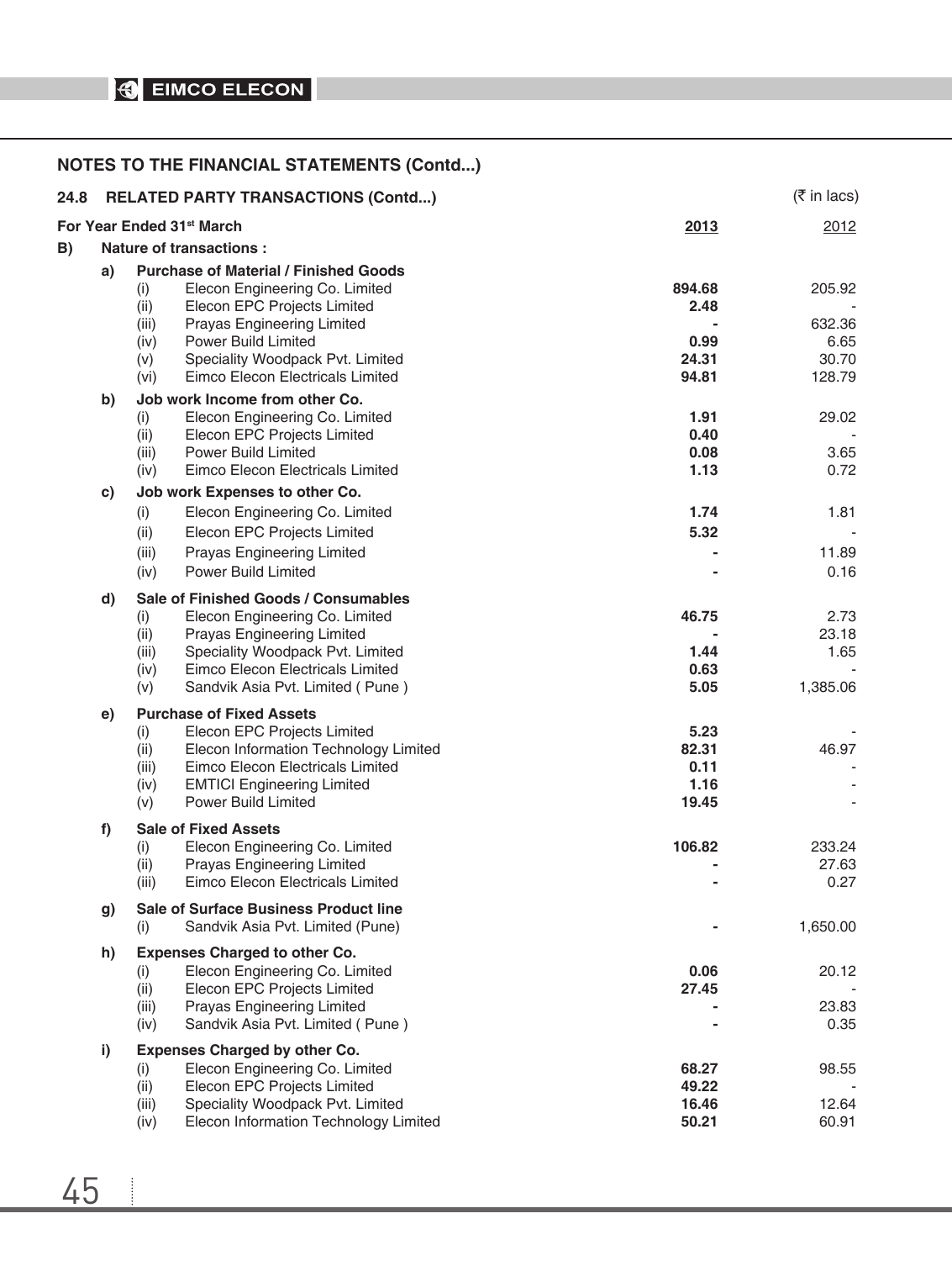|  | 24.8 RELATED PARTY TRANSACTIONS (Contd) | $(3\overline{5})$ in lacs) |
|--|-----------------------------------------|----------------------------|
|--|-----------------------------------------|----------------------------|

|    |                                                                                     | For Year Ended 31st March                                                                                                                                                                                                                                                                                                                                                                                    | 2013                                                                             | 2012                                                                             |
|----|-------------------------------------------------------------------------------------|--------------------------------------------------------------------------------------------------------------------------------------------------------------------------------------------------------------------------------------------------------------------------------------------------------------------------------------------------------------------------------------------------------------|----------------------------------------------------------------------------------|----------------------------------------------------------------------------------|
|    | (v)<br>(vi)<br>(vii)<br>(viii)                                                      | Akaaish Mechatronics Limited<br><b>EMTICI Engineering Limited</b><br><b>Wizard Fincap Limited</b><br>Madhubhan Resort & Spa                                                                                                                                                                                                                                                                                  | 114.61<br>38.64<br>15.76<br>4.80                                                 | 92.85<br>43.40<br>32.00<br>2.96                                                  |
|    | j)<br>(i)                                                                           | <b>Sales Commission</b><br><b>EMTICI Engineering Limited</b>                                                                                                                                                                                                                                                                                                                                                 | 2,206.69                                                                         | 2,015.75                                                                         |
|    | $\mathbf{k}$<br>(i)<br>(ii)<br>(iii)                                                | <b>Remuneration</b><br>Prayasvin B. Patel<br>A. M. Deshpande<br>M. G. Rao                                                                                                                                                                                                                                                                                                                                    | 20.91<br>69.90                                                                   | 87.45<br>30.13<br>36.93                                                          |
|    | $\mathsf{I}$<br>(i)                                                                 | Relative of Key management personnel<br>P. M. Patel                                                                                                                                                                                                                                                                                                                                                          | 4.30                                                                             | 4.70                                                                             |
|    | m)<br>(i)<br>(ii)<br>(iii)<br>(iv)<br>(v)<br>(vi)<br>(vii)<br>(viii)<br>(ix)<br>(x) | <b>Dividend Paid</b><br>Tamrock Great Britain Holding Limited<br>Elecon Engineering Company Limited<br><b>EMTICI Engineering Limited</b><br>K. B. Investments Private Limited<br>BIPRA Investments and Trusts Private Limited<br>Elecon Information Technology Limited<br>Devikishan Investments Private Limited<br>Prayas Engineering Limited<br>Akaaish Mechatronics Limited<br><b>Power Build Limited</b> | 57.91<br>38.34<br>32.73<br>19.48<br>7.53<br>5.90<br>4.84<br>1.50<br>1.04<br>0.64 | 57.91<br>38.34<br>32.73<br>19.48<br>7.53<br>5.90<br>4.84<br>1.50<br>1.04<br>0.64 |
| B) |                                                                                     | <b>Balance at year end :</b>                                                                                                                                                                                                                                                                                                                                                                                 |                                                                                  |                                                                                  |
|    |                                                                                     | As at 31 <sup>st</sup> March                                                                                                                                                                                                                                                                                                                                                                                 | 2013                                                                             | 2012                                                                             |
|    | (i)<br>a)<br>(i)<br>(ii)<br>(iii)<br>(iv)                                           | <b>Outstanding Payables:</b><br>Associates and Joint Ventures<br>Elecon Engineering Company Limited<br>Elecon EPC Projects Limited<br><b>Wizard FinCap Limited</b><br>Eimco Elecon Electricals Limited                                                                                                                                                                                                       | 106.19<br>3.11<br>1.06<br>10.51                                                  | 106.17<br>0.88<br>56.87                                                          |
|    | b)<br>(i)<br>(ii)<br>(iii)<br>(iv)<br>(v)<br>(vi)<br>(vii)                          | Enterprises over which (b) or (c) of (A) above have significant influence<br><b>EMTICI Engineering Limited</b><br><b>Prayas Engineering Limited</b><br>Power Build Limited<br>Elecon Information Technology Limited<br>Madhubhan Prayas Resorts Limited<br>Akkaish Mechatronics Limited<br>Speciality Woodpack Pvt. Limited                                                                                  | 335.36<br>1.73<br>8.60<br>4.30                                                   | 373.09<br>33.28<br>(0.16)<br>0.24<br>0.03<br>6.78                                |
|    | c)<br>(i)<br>(ii)<br>(iii)                                                          | Key management Personnel<br>Prayasvin B. Patel<br>A. M. Deshpande<br>M. G. Rao                                                                                                                                                                                                                                                                                                                               | 2.50<br>5.00                                                                     | 45.00<br>7.50<br>2.78                                                            |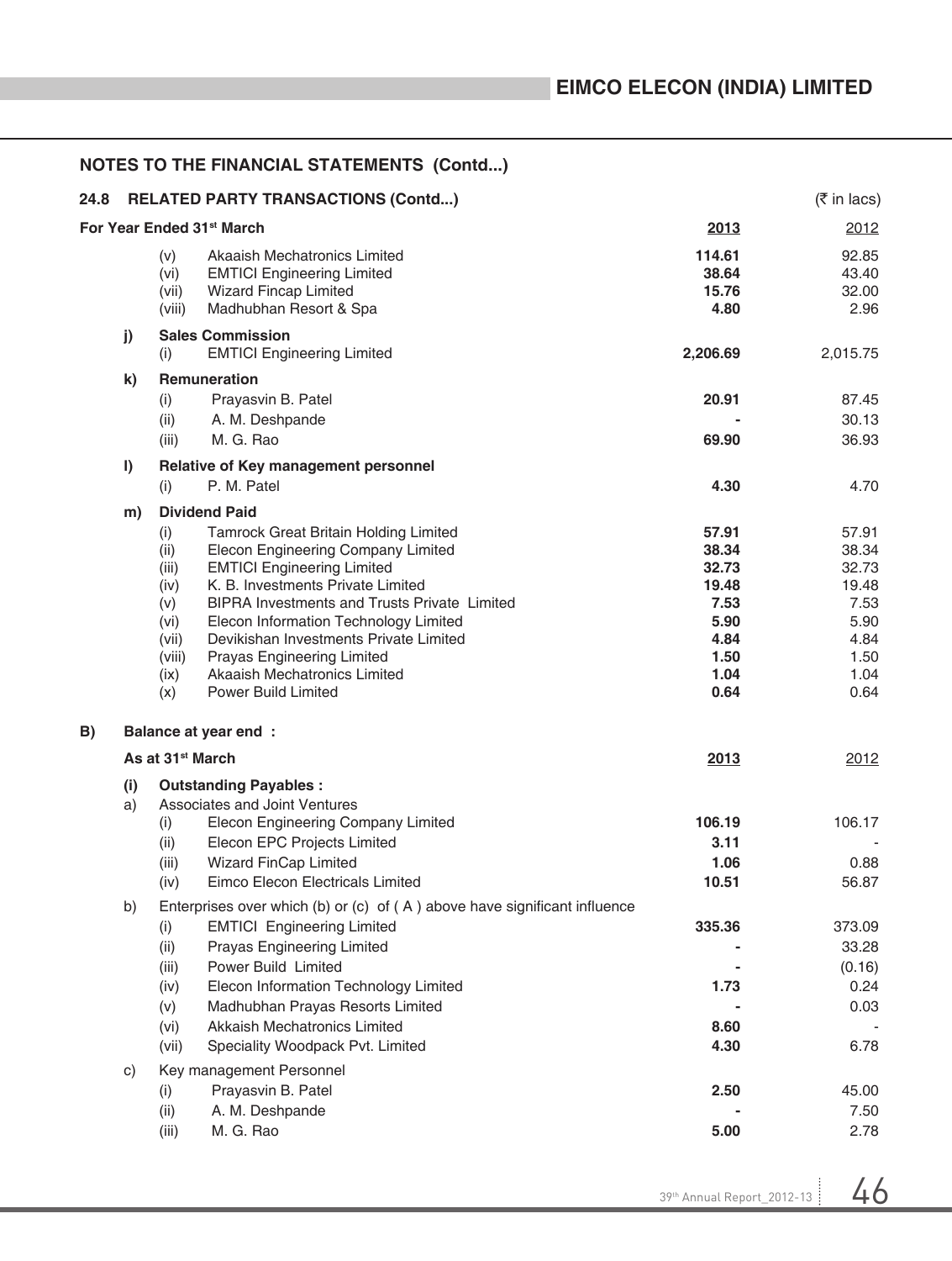|       |                                     |                                             |                                                                                                                                                                                                                                                                                                                                                                                | $(5 \nvert \text{in} \nvert \text{acs})$ |
|-------|-------------------------------------|---------------------------------------------|--------------------------------------------------------------------------------------------------------------------------------------------------------------------------------------------------------------------------------------------------------------------------------------------------------------------------------------------------------------------------------|------------------------------------------|
|       |                                     |                                             | 2013                                                                                                                                                                                                                                                                                                                                                                           | 2012                                     |
| d)    |                                     |                                             |                                                                                                                                                                                                                                                                                                                                                                                |                                          |
|       | (i)                                 |                                             |                                                                                                                                                                                                                                                                                                                                                                                | 2.50                                     |
| (ii)  | <b>Outstanding Receivables:</b>     |                                             |                                                                                                                                                                                                                                                                                                                                                                                |                                          |
| a)    | Associates                          |                                             |                                                                                                                                                                                                                                                                                                                                                                                |                                          |
|       | (i)                                 |                                             | 1.96                                                                                                                                                                                                                                                                                                                                                                           | 16.55                                    |
|       | (ii)                                |                                             | 9.15                                                                                                                                                                                                                                                                                                                                                                           |                                          |
|       | (iii)                               |                                             | 1.03                                                                                                                                                                                                                                                                                                                                                                           | 0.92                                     |
|       | (iv)                                |                                             | 0.38                                                                                                                                                                                                                                                                                                                                                                           | 0.23                                     |
| b)    |                                     |                                             |                                                                                                                                                                                                                                                                                                                                                                                |                                          |
|       | (i)                                 |                                             |                                                                                                                                                                                                                                                                                                                                                                                | 2.30                                     |
| (iii) | Investment :                        |                                             |                                                                                                                                                                                                                                                                                                                                                                                |                                          |
| a)    | Associates                          |                                             |                                                                                                                                                                                                                                                                                                                                                                                |                                          |
|       | <b>Wizard FinCap Limited</b><br>(i) |                                             | 24.95                                                                                                                                                                                                                                                                                                                                                                          | 24.95                                    |
|       | (ii)                                |                                             | 51.00                                                                                                                                                                                                                                                                                                                                                                          | 51.00                                    |
|       |                                     | As at 31 <sup>st</sup> March<br>P. M. Patel | 24.8 RELATED PARTY TRANSACTIONS (Contd)<br>Relatives of Key management personnel<br>Elecon Engineering Company Limited<br>Elecon EPC Projects Limited<br>Eimco Elecon Electricals Limited<br>Speciality Woodpack Pvt. Limited<br>Enterprises over which (b) or (c) of $(A)$ above have significant influence<br>Prayas Engineering Limited<br>Eimco Elecon Electricals Limited | 2.50                                     |

**Note :** In view of Scheme of arrangement under sections 391 and 394 of the Companies Act, 1956 between "Prayas Enginerring Limited" and "EMTICI Engineering Limited" and "Elecon Engineering Company Limited" and "Elecon EPC Projects Limited" effective from 1<sup>st</sup> April 2012, there are two resultant company (1) Elecon Engineering Company Limited and (2) Elecon EPC Projects Limited.

Hence, business transaction made during F.Y.12-13 with Elecon Engineering Company Limited and Prayas Engineering Limited has been bifurcated and transferred to the above two resultant companies.

In view of the above previous year's figures are not comparable with current year's figures.

#### **24.9 AUDITORS FEES AND EXPENSES INCLUDES REMUNERATION**

 $($ ₹ in lacs)

|     | For the Year                  | 2012-13 | 2011-12 |
|-----|-------------------------------|---------|---------|
| (a) | Auditor                       | 1.50    | 1.30    |
| (b) | For Taxation matter           | 2.05    | ٠       |
| (c) | For tax audit fees            | 0.45    | 0.30    |
| (d) | For other services            | 1.51    | 1.77    |
| (e) | For reimbursement of expenses | 1.50    | 1.15    |
|     | <b>Total</b>                  | 7.01    | 4.52    |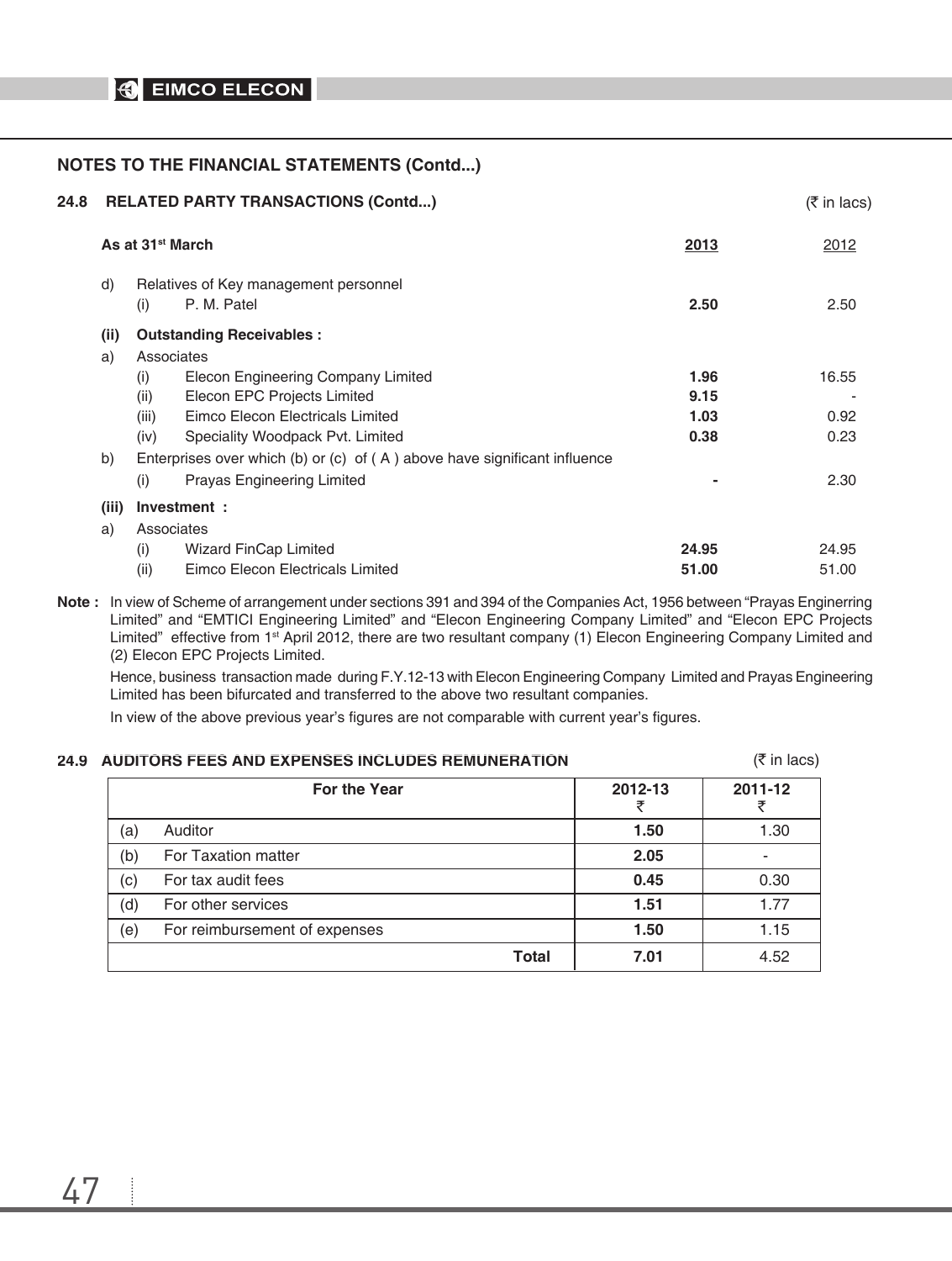#### **24.10 TURNOVER**  $(\bar{\bar{\zeta}})$  in lacs)

| <b>Particulars</b>                                                                               | 2012-13 |           | 2011-12 |                           |
|--------------------------------------------------------------------------------------------------|---------|-----------|---------|---------------------------|
|                                                                                                  | Nos.    | Value (₹) | Nos.    | Value $(\overline{\tau})$ |
| Tunneling Loaders with various attachments<br>other than Road Headers                            | 217     | 6207.11   | 321     | 8957.66                   |
| Mining Machinery viz., Off-The Highway<br>Dumpers of various types including Articulated profile |         |           |         |                           |
| Air Motors                                                                                       | $136*$  | 56.43     | $121*$  | 72.34                     |
| Spares for above.                                                                                |         | 10077.36  |         | 7717.43                   |
| <b>Hydraulic Cylinders</b>                                                                       | $10**$  | 4.33      | $42**$  | 12.18                     |
| <b>Construction Equipment</b>                                                                    | 46      | 692.26    | 26      | 375.96                    |
| Blast hole & Water well drilling rigs                                                            |         |           | 7       | 541.80                    |
| <b>TOTAL</b>                                                                                     |         | 17037.49  |         | 17677.37                  |

\*Includes 29 (11) numbers for captive consumption.

\*\*Includes 1 (1) number for captive consumption.

## **24.11 CONSUMPTION OF RAW MATERIAL, SPARES & COMPONENTS** (₹ in lacs)

| <b>Name of Material</b>                  | 2012-13     |           | 2011-12 |                           |
|------------------------------------------|-------------|-----------|---------|---------------------------|
|                                          | <b>Unit</b> | Value (₹) | Unit    | Value $(\overline{\tau})$ |
| Casting                                  | Nos.        | 583.87    | Nos.    | 634.53                    |
| Forgings                                 | Nos.        | 16.35     | Nos.    | 20.32                     |
| <b>Bearings</b>                          | Nos.        | 99.16     | Nos.    | 78.84                     |
| Round Bars and Plates                    | Tons.       | 442.26    | Tons.   | 450.47                    |
| Other Raw Materials, Spares & Components |             | 5399.89   |         | 5968.92                   |
| TOTAL                                    |             | 6541.53   |         | 7153.08                   |

| <b>24.12 VALUE OF RAW MATERIALS, SPARES AND COMPONENTS CONSUMED</b> | (₹ in lacs) |
|---------------------------------------------------------------------|-------------|
|---------------------------------------------------------------------|-------------|

| For the Year | 2012-13                   |     | 2011-12                   |      |
|--------------|---------------------------|-----|---------------------------|------|
|              | $\%$<br>Value $(\bar{z})$ |     | Value $(\overline{\tau})$ | $\%$ |
| Imported     | 2,871.53                  | 44  | 2,478.05                  | 35   |
| Indigenous   | 3,670.00                  | 56  | 4,675.03                  | 65   |
| <b>TOTAL</b> | 6,541.53                  | 100 | 7,153.08                  | 100  |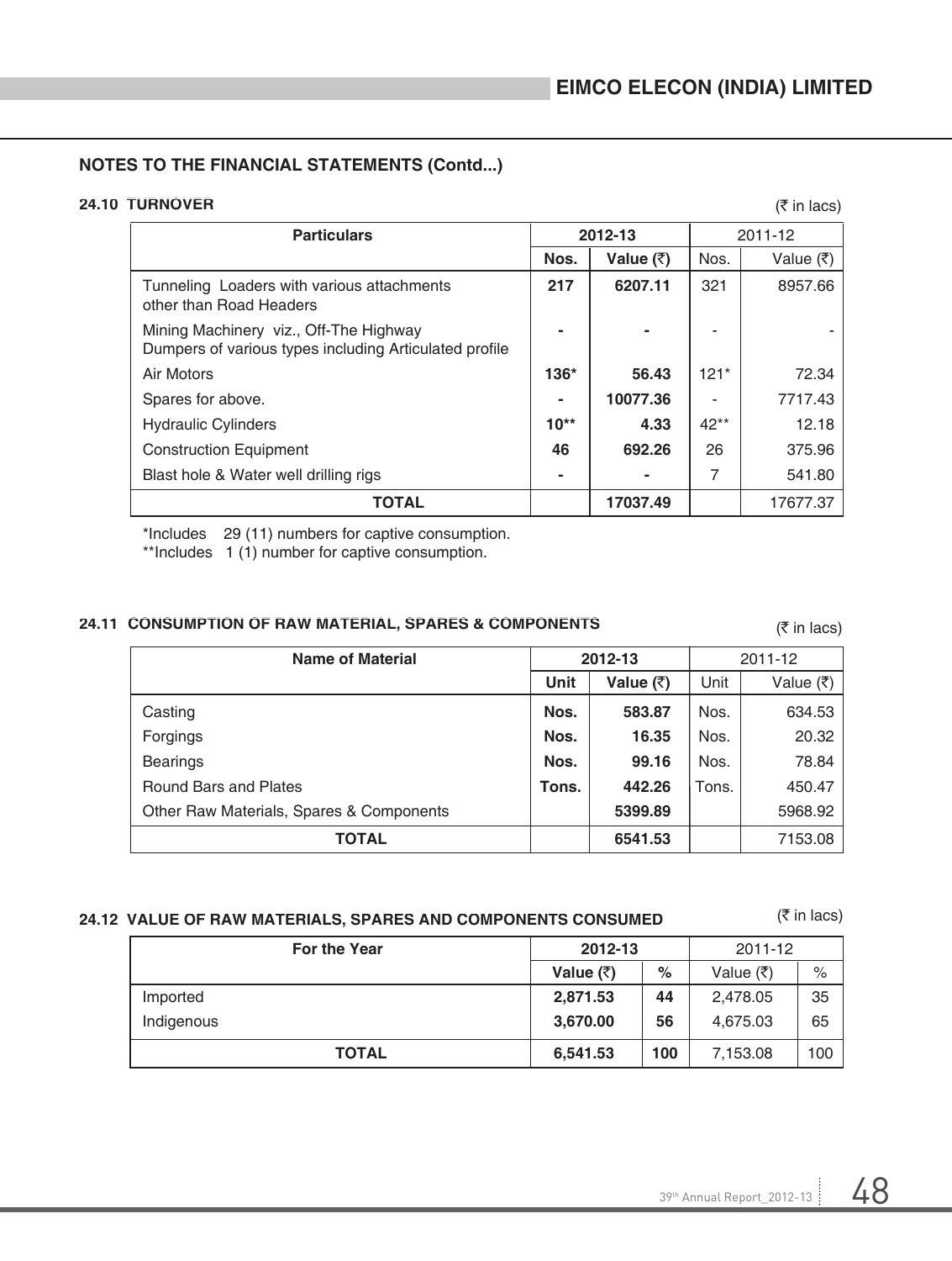#### **24.13 VALUE OF STORES CONSUMED**

| <b>For the Year</b> | 2012-13           |                | 2011-12                         |      |
|---------------------|-------------------|----------------|---------------------------------|------|
|                     | Value $(\bar{z})$ | $\%$           | Value $(\overline{\mathbf{z}})$ | $\%$ |
| Imported            | $\blacksquare$    | $\blacksquare$ | 29.88                           | 13   |
| Indigenous          | 224.77            | 100            | 205.71                          | 87   |
| <b>TOTAL</b>        | 224.77            | 100            | 235.59                          | 100  |

#### **24.14 CIF VALUE OF IMPORTS IN RESPECT OF**

| <b>For the Year</b>          | 2012-13<br>(Value ₹) | 2011-12<br>(Value ₹) |
|------------------------------|----------------------|----------------------|
| <b>Components and Spares</b> | 2922.21              | 2612.85              |

#### **24.15 EARNING IN FOREIGN CURRENCY**

| <b>EARNING IN FOREIGN CURRENCY</b> |                      | (₹ in lacs)          |
|------------------------------------|----------------------|----------------------|
| <b>For the Year</b>                | 2012-13<br>(Value ₹) | 2011-12<br>(Value ₹) |
| FOB value of Sales                 | 19.57                | 115.99               |

#### **24.16 EXPENDITURE IN FOREIGN CURRENCY**

| For the Year  | 2012-13            | 2011-12   |
|---------------|--------------------|-----------|
|               | (Value $\bar{z}$ ) | (Value ₹) |
| Travelling    | 2.46               |           |
| <b>Others</b> | 1.44               | 43.59     |

| 24.17 AMOUNT REMITTED DURING THE YEAR IN FOREIGN ON ACCOUNT OF DIVIDEND | (₹ in lacs) |
|-------------------------------------------------------------------------|-------------|
|-------------------------------------------------------------------------|-------------|

| <b>For the Year</b>                                                                                                                         | 2012-13<br>(Value ₹)          | 2011-12<br>(Value ₹)          |
|---------------------------------------------------------------------------------------------------------------------------------------------|-------------------------------|-------------------------------|
| Number of Non-resident shareholders<br>Number of shares held on which dividend was due<br>Year to which dividend relates<br>Amount remitted | 14,47,875<br>2011-12<br>57.92 | 14.47.875<br>2010-11<br>57.92 |

|  |  |  | (₹ in lacs) |
|--|--|--|-------------|
|--|--|--|-------------|

 $($ ₹ in lacs)

 $($ ₹ in lacs)

49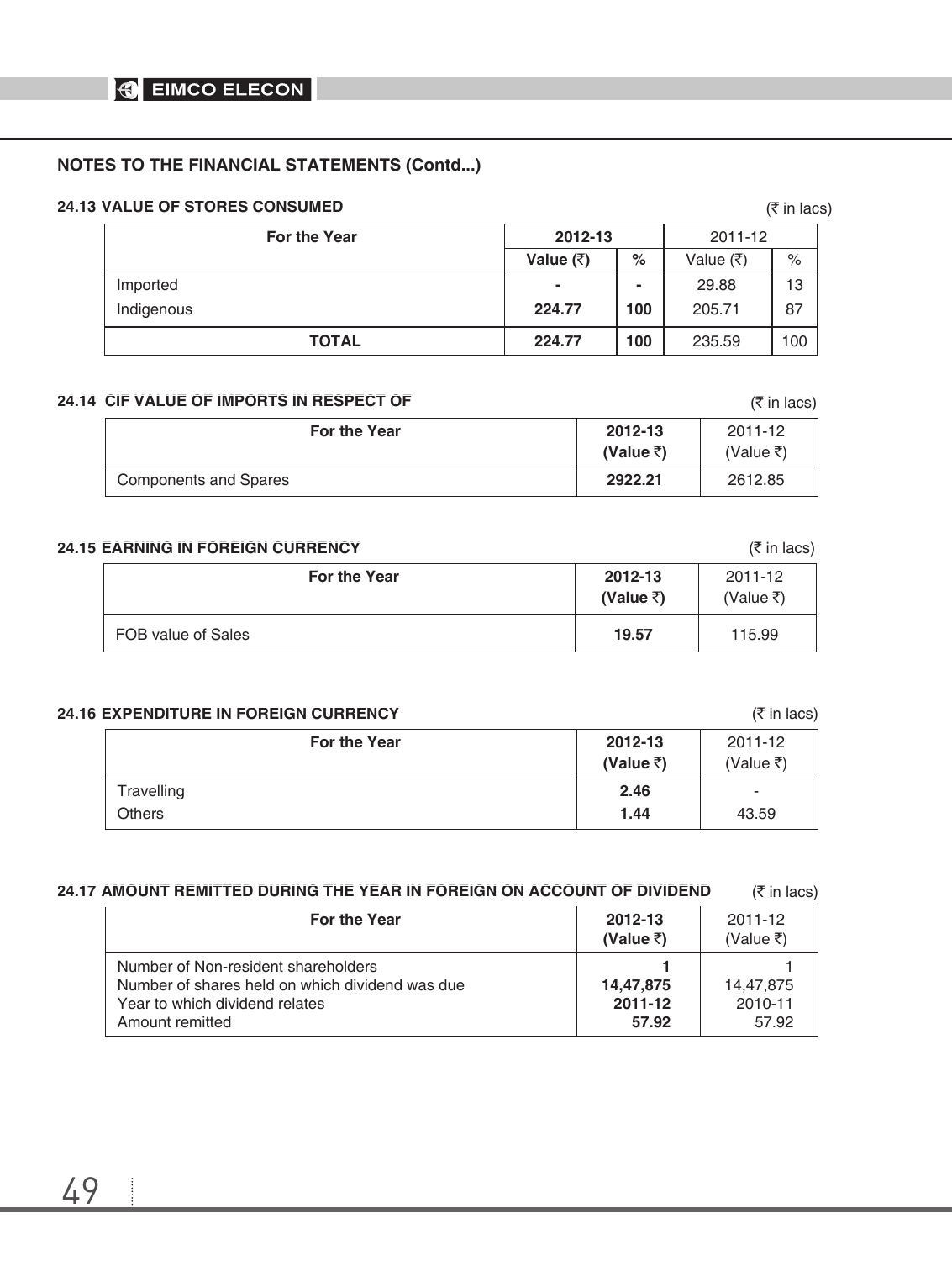## **24.18 INFORMATION REGARDING OPERATING LEASE**

## **(a) In case of assets taken on lease**

| For the Year                                                             | 2012-13<br>(Value $\bar{z}$ ) | 2011-12<br>(Value ₹) |
|--------------------------------------------------------------------------|-------------------------------|----------------------|
| Lease Payments During the Year<br><b>Minimum Lease Payments</b>          | 89.13                         | 99.73                |
| Not later than one year<br>Later than one year not later than five years | 112.58<br>177.46              | 89.52<br>170.73      |

## **(b) In case of assets given on lease**

| For the Year                                  | 2012-13<br>(Value ₹) | 2011-12<br>(Value ₹) |
|-----------------------------------------------|----------------------|----------------------|
| Lease Receipt During the Year                 | 18.00                | 3.00                 |
| <b>Minimum Lease Receipt</b>                  |                      |                      |
| Not later than one year                       | 43.76                | 43.76                |
| Later than one year not later than five years | 139.28               | 4.20                 |

**24.19** In view of reclassification certain figures of current year are not strictly comparable with those of previous year.

As per our report of even date Chartered Accountants

(Firm Reg. No. 110758W)

Partner Membership No.34834

**Nilesh D. Shelat**<br>
UMESH H. TALATI (Company Secret (Company Secretary)

For **TALATI & TALATI FOR A TALATI For TALATI EXECUTE:** For and on behalf of the Board of Directors

| Mr. P. B. Patel | Vice Chairman             |
|-----------------|---------------------------|
| Mr. M. G. Rao   | <b>Wholetime Director</b> |

Ahmedabad : 30<sup>th</sup> April, 2013 **Vallabh Vidyanagar : 30<sup>th</sup> April, 2013** Vallabh Vidyanagar : 30<sup>th</sup> April, 2013

 $39th$  Annual Report\_2012-13  $\overline{\hspace{1ex}}$  50



 $($ ₹ in lacs)

 $($ ₹ in lacs)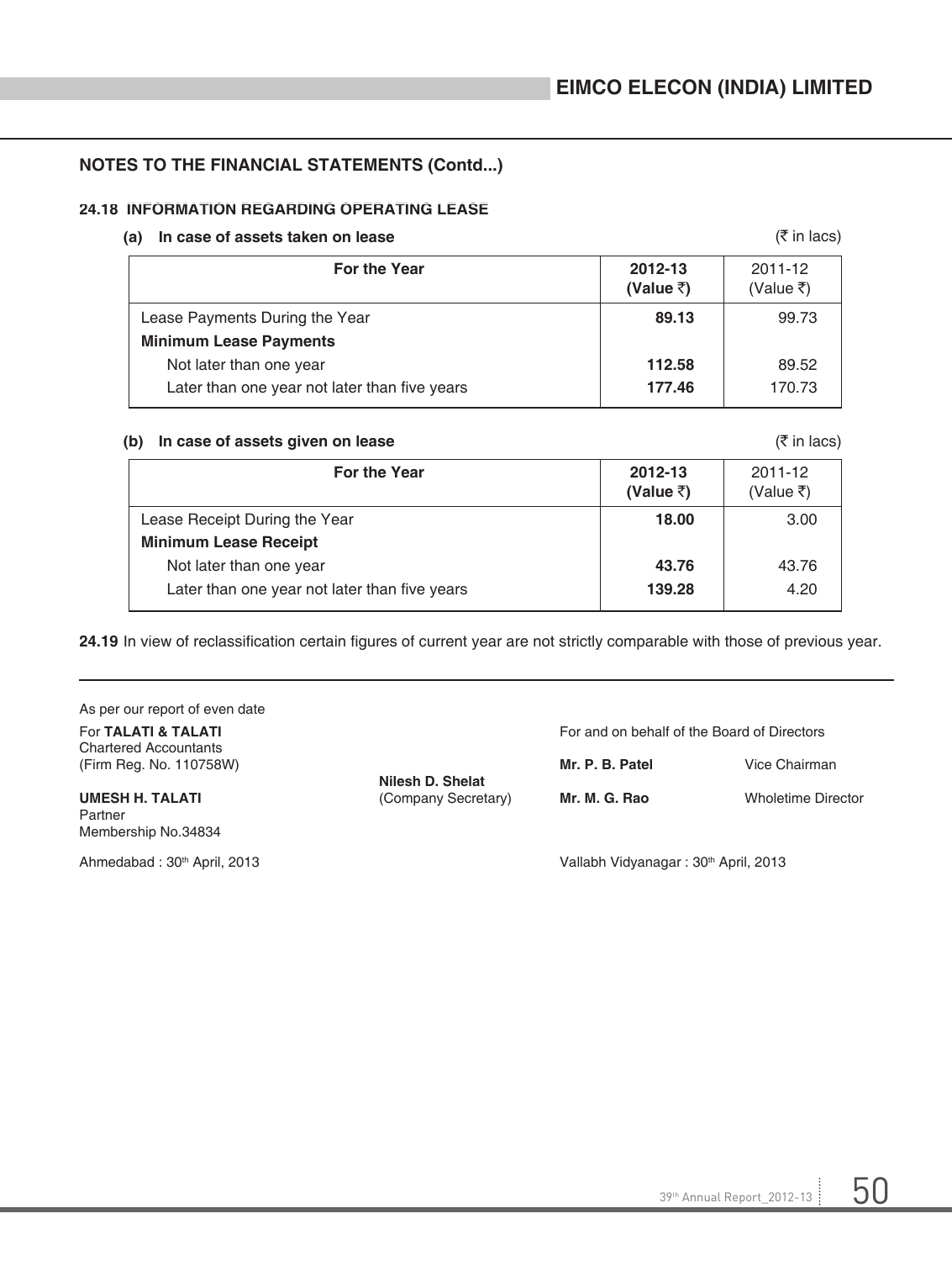## **EIMCO ELECON (INDIA) LIMITED EIMCO ELECON (INDIA) LIMITED**

Registered office : Vallabh Vidyanagar, Anand, Gujarat, Pin 388 120.

#### **ATTENDANCE SLIP**

PLEASE FILL ATTENDANCE SLIP AND HAND IT OVER AT THE ENTRANCE OF THE MEETING HALL Joint shareholders may obtain additional Slip at the venue of the meering.

| $DP$ $Id^*$ |  |
|-------------|--|
| Client Id*  |  |
|             |  |

NAME AND ADDRESS OF THE SHAREHOLDER

I hereby record my presence at the 39<sup>th</sup> Annual General Meeting of the Company held on Thursday, the 1<sup>st</sup> August, 2013 at 12.00 Noon at the Registered Office at Vallabh Vidyanagar 388 120.

\* Applicable for invevestors holding shares in electronic form. The Supervention of Shareholder/Proxy

Master Folio No. No. of Shares

## **EIMCO ELECON (INDIA) LIMITED**

Registered office : Vallabh Vidyanagar, Anand, Gujarat, Pin 388 120.

## **PROXY FORM**

|                         |                         | of                                                                                                                                                                                                                                                              |
|-------------------------|-------------------------|-----------------------------------------------------------------------------------------------------------------------------------------------------------------------------------------------------------------------------------------------------------------|
|                         |                         | in the district of                                                                                                                                                                                                                                              |
|                         |                         | being a Member/s of EIMCO ELECON (I) LTD.                                                                                                                                                                                                                       |
|                         |                         |                                                                                                                                                                                                                                                                 |
|                         |                         |                                                                                                                                                                                                                                                                 |
|                         |                         |                                                                                                                                                                                                                                                                 |
|                         |                         | as my/our                                                                                                                                                                                                                                                       |
| adjournment thereof.    | Signed this day of 2013 | proxy to attend and vote for me/us and on my/our behalf at the 39th Annual General Meeting of the Company to be held<br>on Thursday, the 1 <sup>st</sup> August, 2013 at 12.00 Noon at the Registered Office at Vallabh Vidyanagar 388 120, and at any<br>Sign: |
| DP. Id                  |                         |                                                                                                                                                                                                                                                                 |
| Client Id/<br>Folio No. |                         |                                                                                                                                                                                                                                                                 |
| No. of Shares           |                         |                                                                                                                                                                                                                                                                 |

This form is to be used \*in favour of/against the resolution. Unless otherwise instructed, the Proxy will act at he/she thinks fit.

Note : The Proxy Form must be deposited at the Registered Office of the Company not less than 48 hours before the time fixed for holding the Meeting.

\* strike out whichever is not desired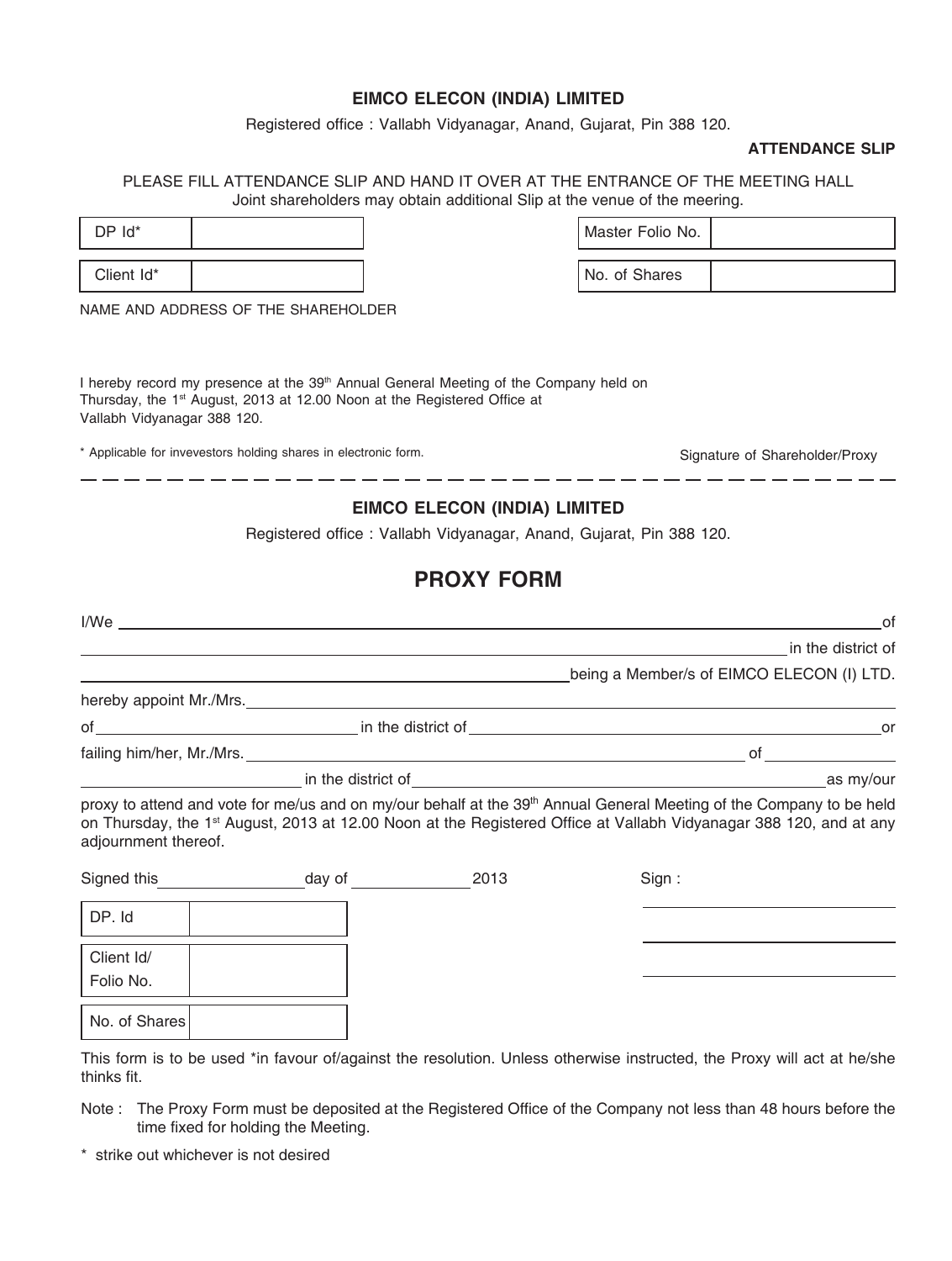| <b>GUJARAT.</b><br>PRINTED AT AKAAISH PRINTING & STATIONERY Ph.: 02692-227584 | EIMCO ELECON (INDIA) LIMITED,<br>VALLABH VIDYANAGAR - 388 120. | <b>IF UNDELIVERED PLEASE RETURN TO:</b><br>BOOK - POST |  |
|-------------------------------------------------------------------------------|----------------------------------------------------------------|--------------------------------------------------------|--|
|                                                                               |                                                                |                                                        |  |